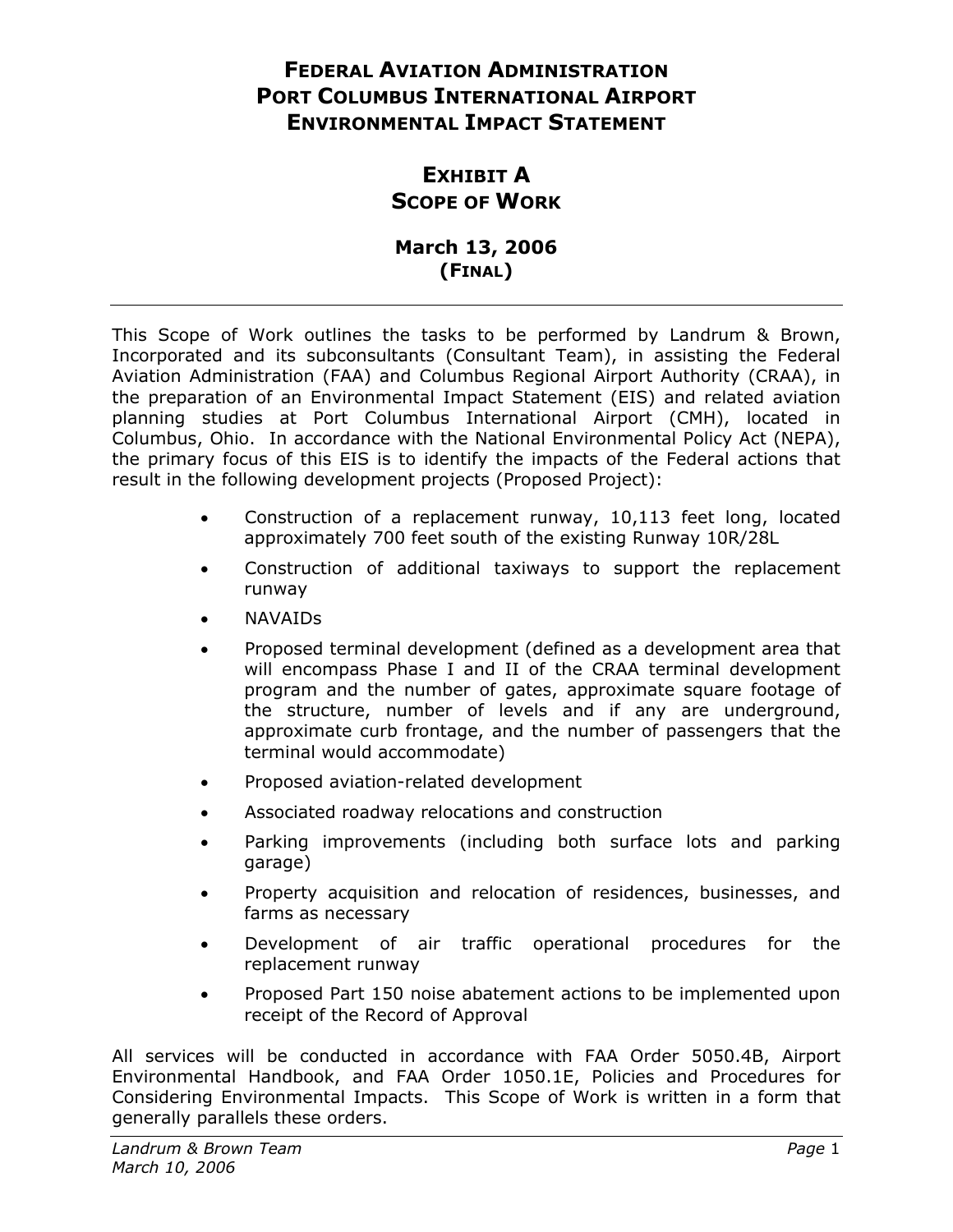This Scope of Work includes project mobilization, scope and work plan preparation, implementation of a public involvement program, review of aviation forecasts and demand/capacity analyses, and the analysis, coordination and documentation required to prepare an EIS for the development program improvements.

In addition, the scope includes the review of comments received on the Draft EIS and the preparation of draft responses, aid in the preparation of a Final EIS, and review of comments received on the Final EIS and preparation of draft responses. The Final EIS will conform with and be processed in a manner consistent with Federal statutes, regulations, and guidelines. The final products will conform with the National Environmental Policy Act (NEPA) (42 USC 4231 et seq.); Council on Environmental Quality (CEQ) regulations (40 CFR Parts 1500-1508); and applicable Department of Transportation (DOT) Orders, FAA Orders, and State of Ohio laws.

**Should additional services be required, such as technical analyses not specified in this Scope of Work, they will be accomplished under an amendment to this agreement. Work will not be started on additional services until the FAA approves the scope and the CRAA amends the contract.** The schedule to accomplish the project, including anticipated review periods, is provided in Exhibit "B". The cost estimates for these services and expenses, are provided in Exhibit "C". The Scope of Work for the concurrent Part 150 Noise Compatibility Study Update, which contains noise mitigation tasks necessary for the EIS, is provided in Exhibit "D". Exhibit "E" contains scope items for which a reliable cost estimate is not possible prior to completing agency scoping and/or initial field work. It is anticipated that after agency scoping and field work is completed an amendment to this scope and cost estimate may be required. These scope items are: historic and archaeological field surveys, air quality/transportation conformity, and Part II of the Phase I & II Environmental Due Diligence Audits (EDDAs). The budgeted costs for these additional tasks can be found at the end of the Estimated Labor Costs and Estimated Expenses spreadsheet for the EIS.

### **Background**

CRAA continuously undertakes planning efforts designed to meet passenger and facility demand well into the  $21^{st}$  Century. The recent Master Plan Update study, completed in 1999, identified numerous facility upgrades that may be required to maintain the Airport's ability to meet and exceed requirements and expectations.

The Master Plan Update study identified the need to evaluate the possibility of either expanding the existing passenger terminal or developing a new expanded terminal complex. Through the process of evaluating terminal options conducted between 2002 and 2004, the relocation of existing Runway 10R/28L was identified as an alternative which may provide both potential capacity enhancements and additional space for terminal development. The CRAA commenced two studies to evaluate this potential relocation. The first was the *Airfield Planning Report Associated with Replacement of Runway 10R/28L at Port Columbus International Airport*, which determined the optimum location and length of the relocated runway. The CRAA also undertook an *Environmental Overview Associated with Replacement of Runway 10R/28L at Port Columbus International Airport* (EO) with the purpose of evaluating the potential impacts of the proposed runway locations in order to determine the level of environmental processing that would be required through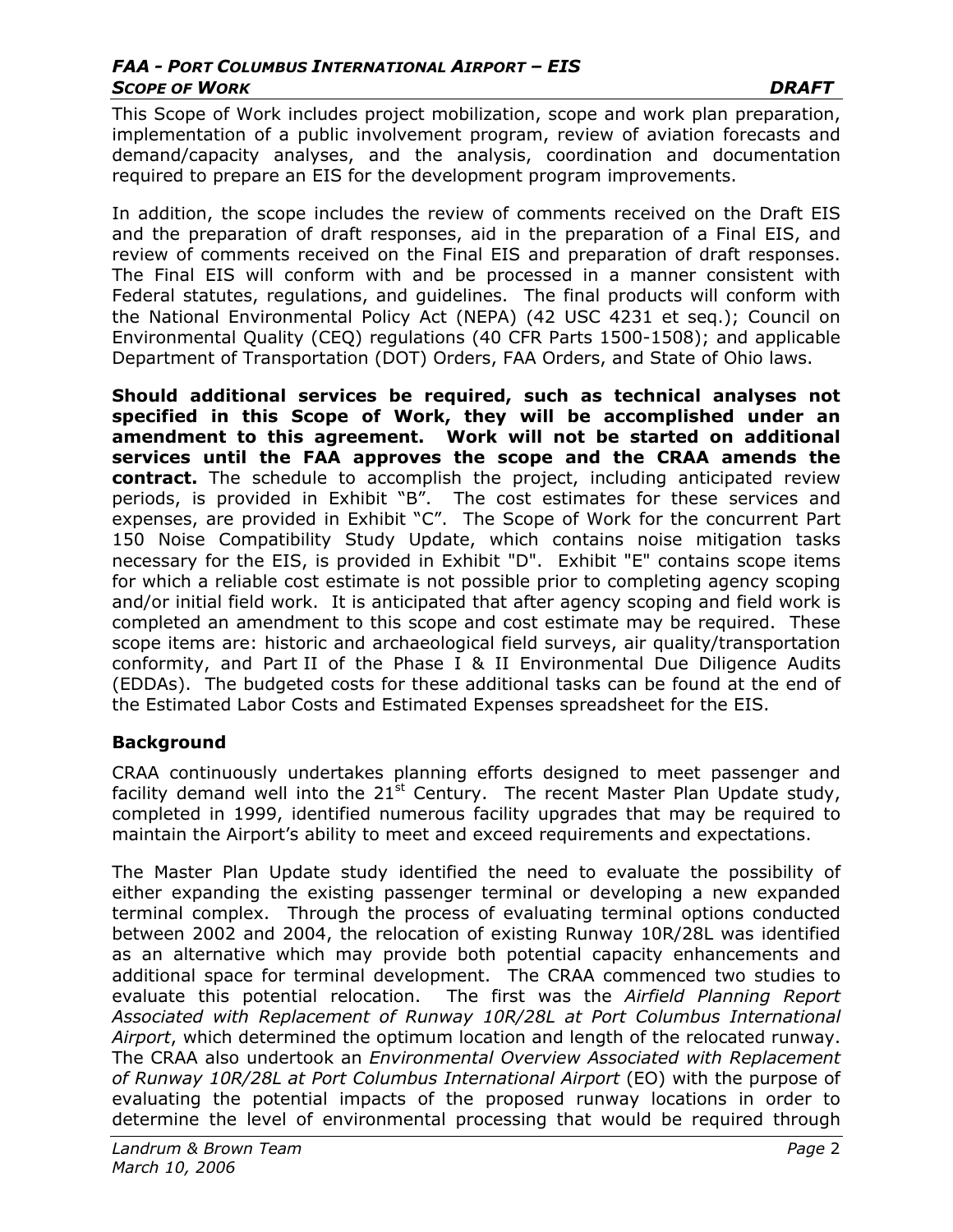#### *FAA - PORT COLUMBUS INTERNATIONAL AIRPORT – EIS*  **SCOPE OF WORK DRAFT**

NEPA. That document found that significant impacts are likely to result from the relocation of Runway 10R/28L. Therefore, the EO recommended that an EIS be prepared to evaluate the potential environmental impacts. The FAA has reviewed the planning and environmental studies and has determined that an EIS will be required based on the anticipated impacts. This Scope of Work provides for the necessary environmental documentation and processing to implement the above mentioned actions.

## **TASK 1: NOTICE OF INTENT**

## **Task 1.1: Prepare Notice of Intent**

The consultant team will assist the FAA in preparing the Notice of Intent (NOI) and preparing the Federal Register Notice. This will include preparing narrative and graphics to describe the Proposed Project and the EIS process.

## **TASK 2: FEDERAL SCOPING**

To facilitate the preparation of the EIS the Consultant Team will assist the FAA to conduct "Scoping" early in the EIS process. Assistance will be provided to the FAA in the conduct of agency pre-scoping meetings, a formal agency scoping meeting, and a set of public scoping sessions for the general public, including the necessary graphics for presentation boards and handout materials. The public workshops will be conducted in the informal "open-house" structure as described in **Task 2.5** below. Assistance will be provided to the FAA to review the Scoping comments received from agencies and the pubic.

## **Task 2.1: Preparation of Scoping Information and Mailing Lists**

Descriptive text and graphics for mailing to Federal, state, and local agencies and officials, and other interested parties will be developed for this task. The materials will describe the Scoping process, the EIS/NEPA process, and the nature of the Proposed Project under consideration. A project mailing list will also be developed which would include agencies and individuals who the FAA, the CRAA, and the Consultant Team identify as warranting personal notification of the Scoping meetings. This project mailing list will be maintained for use in planning future project meetings. Scoping information and mailing lists will incorporate the results of the agency pre-scoping meetings.

## **Task 2.2: Preparation of Meeting Materials/Notices**

This task provides for organizational and strategy-defining meetings among the FAA, CRAA, and the Consultant Team members in establishing the times, locations, publicity, staffing, as well as equipping the Scoping meetings/workshops. It also includes determining the graphic and material/handout information required for each meeting/workshop and the preparation of said materials. Graphics and material/handout information will consist of display boards, handouts, comment forms, sign-in forms, comment registration forms (if verbal comment session was warranted), and meeting/workshop identification signs. This task will also include the Consultant Team assisting the FAA in developing and publishing the public notices to announce the Scoping meetings.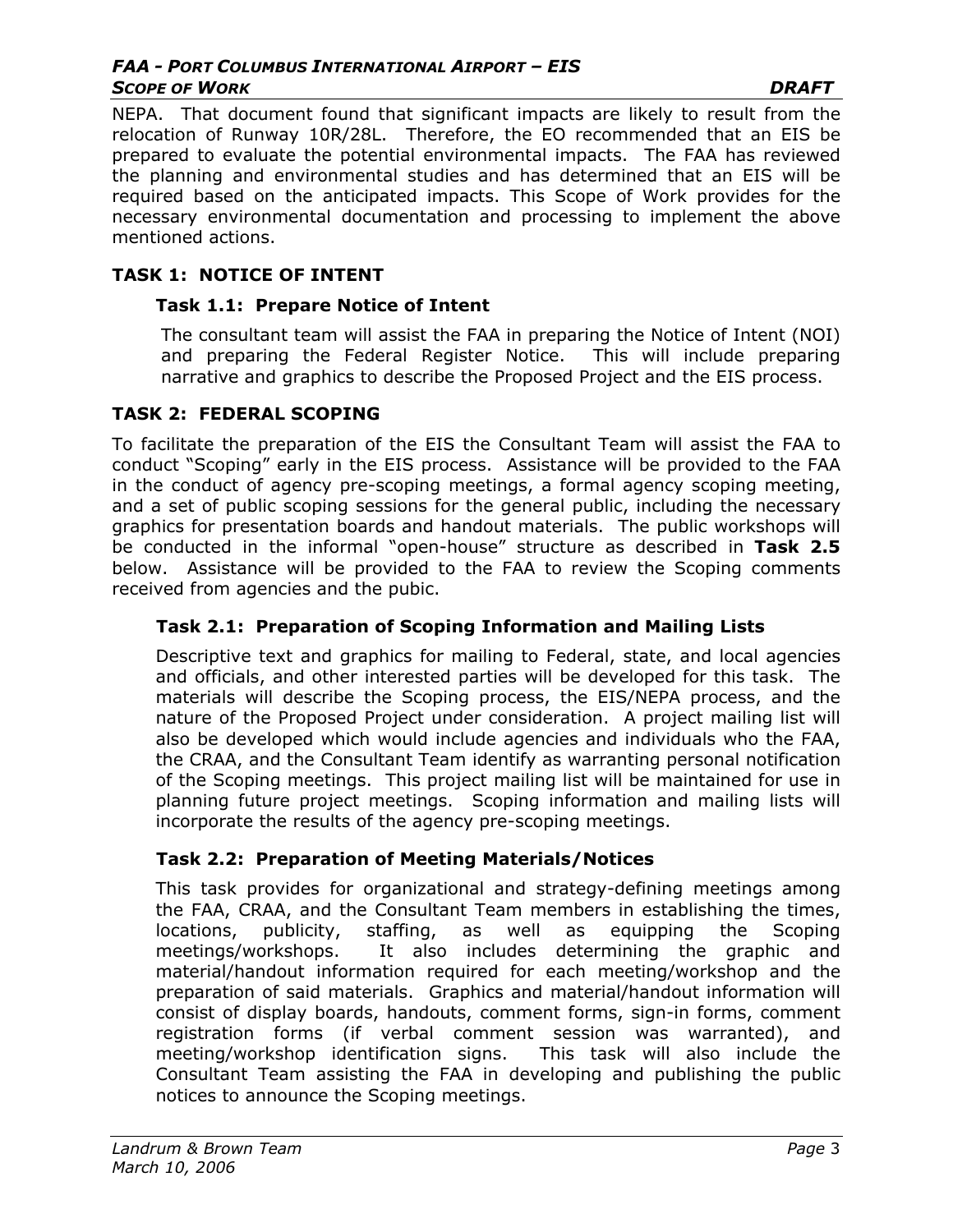#### **Task 2.3: Agency Pre-Scoping Meeting**

Under this task, the Consultant Team will assist the FAA to prepare for, and conduct, Agency Pre-Scoping Meetings. These meetings will be attended by the FAA and two members of the Consultant Team and will take place at the agency's offices. Three (3) agencies have been identified for pre-scoping meetings: Ohio EPA (OEPA), United States EPA (USEPA), and the US Army Corps of Engineers (USACOE). The purpose of the pre-scoping meetings is to improve agency cooperation on the project and to assist in environmental streamlining. Meeting summaries will be prepared by the Consultant Team for each meeting.

#### **Task 2.4: Formal Agency Scoping Meetings**

*(Agency Scoping meetings provide reviewing and regulatory agencies with an opportunity to learn about the Proposed Project and to provide input on the development of the Draft EIS. Agency contacts for the project would be identified and invited to participate.)*

Under this task, the Consultant Team will assist the FAA to prepare for, and conduct, Agency Scoping Meetings throughout the EIS process. It is anticipated that these meetings will occur at milestone points in the study. Specifically these include:

- Initial Agency Scoping
- Development of Purpose and Need
- Alternatives
- Review of key environmental findings prior to Draft EIS being published

The role of the Consultant Team will be to assist FAA in briefing attendees on the Proposed Project, the status of associated airport and environmental studies, the EIS schedule, and the schedule for scoping the study. The Consultant Team will also assist the FAA in establishing a dialogue with the attendees for the purpose of identifying issues and concerns. The Consultant Team will prepare all meeting materials (i.e., handouts, written meeting notices, presentations, boards/displays, sign-in sheets), arrange the meeting logistics, and record comments (either by hand or through the use of the a court reporter). The agency scoping meetings would be held in Columbus. The first agency scoping meeting will be held during the same week as the public scoping workshops described in, **Task 2.5**. *In addition, separate air quality agency scoping meetings will be conducted following the agency scoping meeting for the purpose of coordinating the approach and methodology to be used for that analysis (see Task 6.5.1 below).* 

*Meeting Total: Four (4) Agency Scoping Meetings*

### **Task 2.5: Public Scoping Workshops**

*(Public Scoping workshops will provide the public with an opportunity to learn about the Proposed Project, the NEPA/study process, and to provide input on*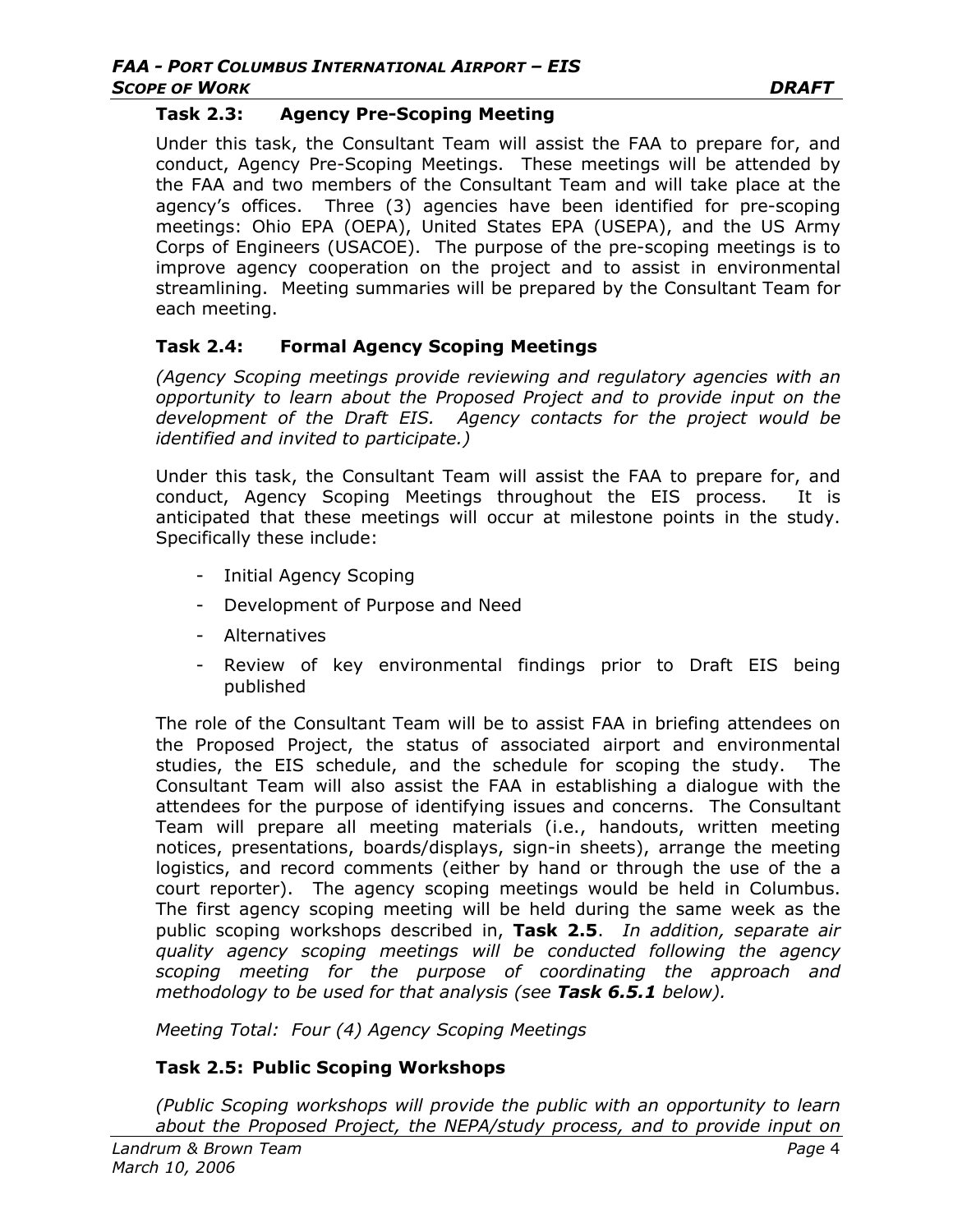*the developing the Draft EIS. An open house/workshop meeting format would*  be proposed, with an opportunity for the public to provide written and verbal *comments at the workshop and within the scoping period.)* 

The Consultant Team will assist the FAA to prepare and facilitate one set of public scoping workshops within the same week as the agency scoping meeting previously described in **Task 2.4**. At this time, it is assumed that an openhouse style format will be used. The Consultant Team would assist the FAA in staffing the following five workshop stations (CRAA staff are encouraged to attend and participate in the workshops, but will not have an assigned station unless requested):

- 1) **Introduction**  Attendees will be greeted and briefed on why they have been asked to attend, how the workshop works, and how they can participate in the NEPA EIS process,
- 2) **NEPA Process** Information will be provided on what is required under NEPA and how studies are conducted and coordinated.
- 3) **Proposed Project Description**  An overview will be provided about the recommendations carried forward from the planning efforts.
- 4) **Technical Studies** The technical aspects and studies to be conducted as part of the EIS will be explained including noise modeling, cultural resources, endangered species, water quality, air quality, etc. This station will also provide a summary of the appropriate Federal regulations with which the FAA must comply in preparing the EIS.
- 5) **Comments** FAA and Consultant Team will be available to answer questions and take comments. Comment sheets and a court reporter will also be provided.

The Consultant Team will prepare all meeting materials (i.e., handouts, written meeting notices, presentations, boards/displays, sign-in sheets, comment sheets, etc), arrange the meeting logistics, advertise the meetings, prepare media kits, and conduct a media briefing prior to the public workshops (as directed by the FAA). The FAA will review and approve all meeting materials, including advertising, prior to final printing. The FAA will provide the CRAA with the opportunity to review and comment on the meeting materials and advertising prior to finalizing each. *For the purposes of costing this task,*  advertising will be placed twice in the following local newspapers prior to the *public meetings: the Columbus Dispatch, the Whitehall News (through Suburban News Publications), This Week Bexley, Gahanna and Reynoldsburg editions, the Call & Post Newspaper (Columbus edition), La Voz Hispana, and a Somali based newspaper (if one exists).* 

*Meeting Total: Two Public Scoping Workshops*

## **Task 2.6: Review of Scoping Comments**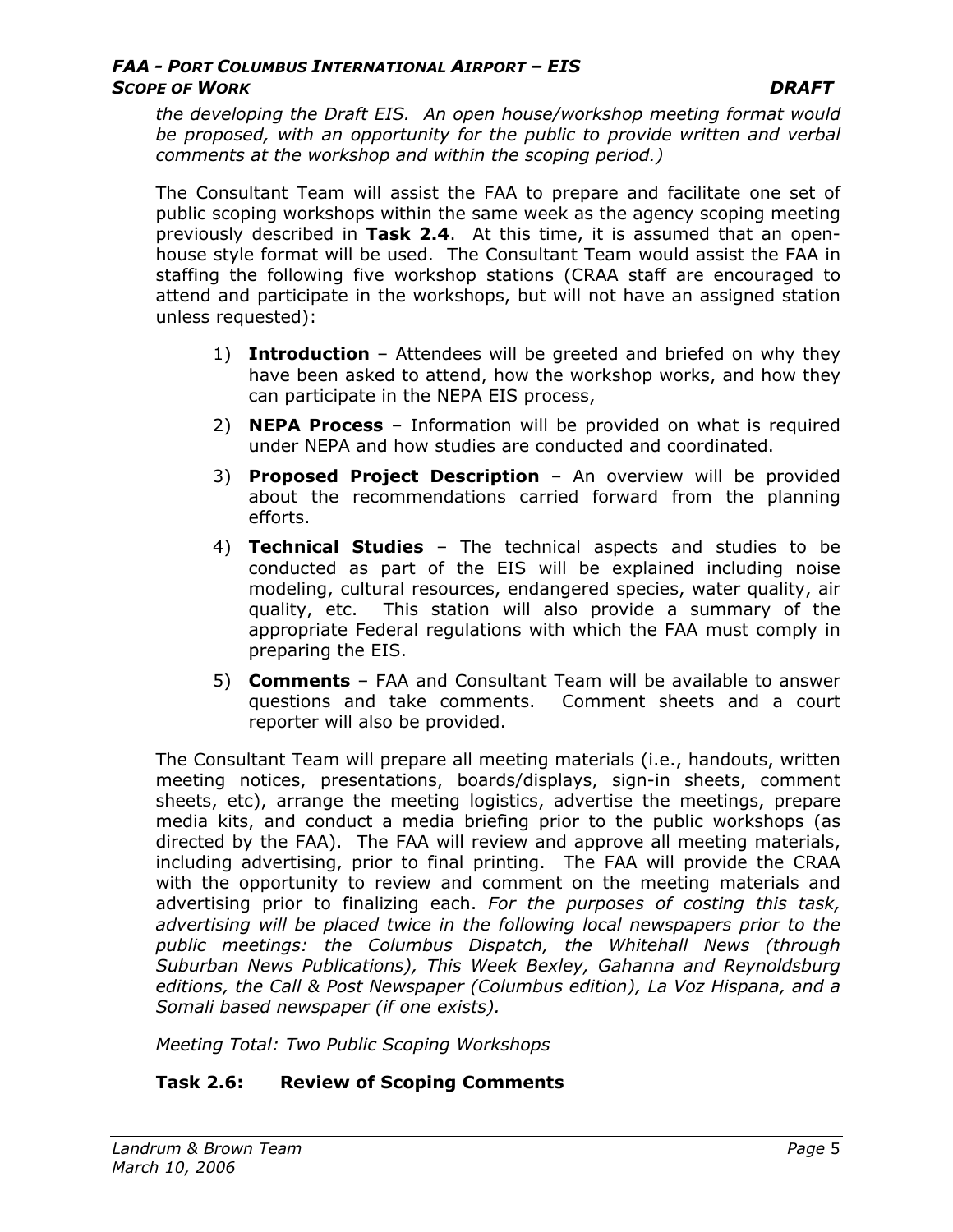For this task the comment letters, comment forms, and verbal comments pertaining to the Scoping process will be compiled and reviewed. A summary of the comments and their implications to the EIS process will be prepared. A summary of each scoping meeting/workshop will be developed and submitted to FAA and CRAA for review and comment. Final meeting summaries incorporating FAA and CRAA comments will be prepared. These summaries will be compiled into one comprehensive scoping document for the FAA and CRAA to review.

After reviewing all of the Scoping comments, the FAA will determine which comments should be addressed through the addition, modification, or deletion of potential EIS scope items outlined under the Scope. The EIS Scope of Services will be revised through an amendment to reflect those modifications prior to beginning work on the additional services.

### **TASK 3: DETERMINATION OF PURPOSE AND NEED**

The purpose and need for the proposed replacement Runway 10R/28L, the new terminal, and other related improvements will be evaluated and documented in this task.

### **Task 3.1: Purpose and Need**

This task will identify what problems or shortfalls will be alleviated by the proposed improvements and will result in defining a clear and concise project definition, purpose, and need. This will provide assurance to the FAA and the public as to the need for the Proposed Project. The previous work that has been completed on the Purpose and Need will be thoroughly reviewed and revised as necessary for inclusion in the EIS.

### **Task 3.2: Verify Aviation Forecasts**

In order to verify the basis of the project's purpose and need, the annual aviation forecasts prepared for CMH in May 2004 and approved in March 2005 will be reviewed and updated to 2013 (the expected first year of operation for the proposed new runway) and 2018 for this EIS by the Consultant Team. This review will include use of the latest aviation activity statistics, identification and corroboration of the assumptions used in the previous forecasts, and preparation of updated annual forecasts of passengers and aircraft operations at a level of detail sufficient for use in the EIS.

Updated annual aviation forecasts will be expanded to the extent necessary for accurate noise exposure and air quality modeling to include a detailed fleet mix forecast. Emphasis will be placed on expanding the forecasts for scheduled passenger and cargo jet operations, day/night operational splits, major changes in cities served which change the typical distances and operating weights, and jet fleet mix. Fleet mix forecasts will be calculated for annual, average daily, and design day for use in this EIS.

Ten copies of a draft Project Memorandum of the updated aviation forecasts will be provided to the FAA for review and comment. Revisions will be made to the draft forecasts as directed by the FAA and ten copies of a final Project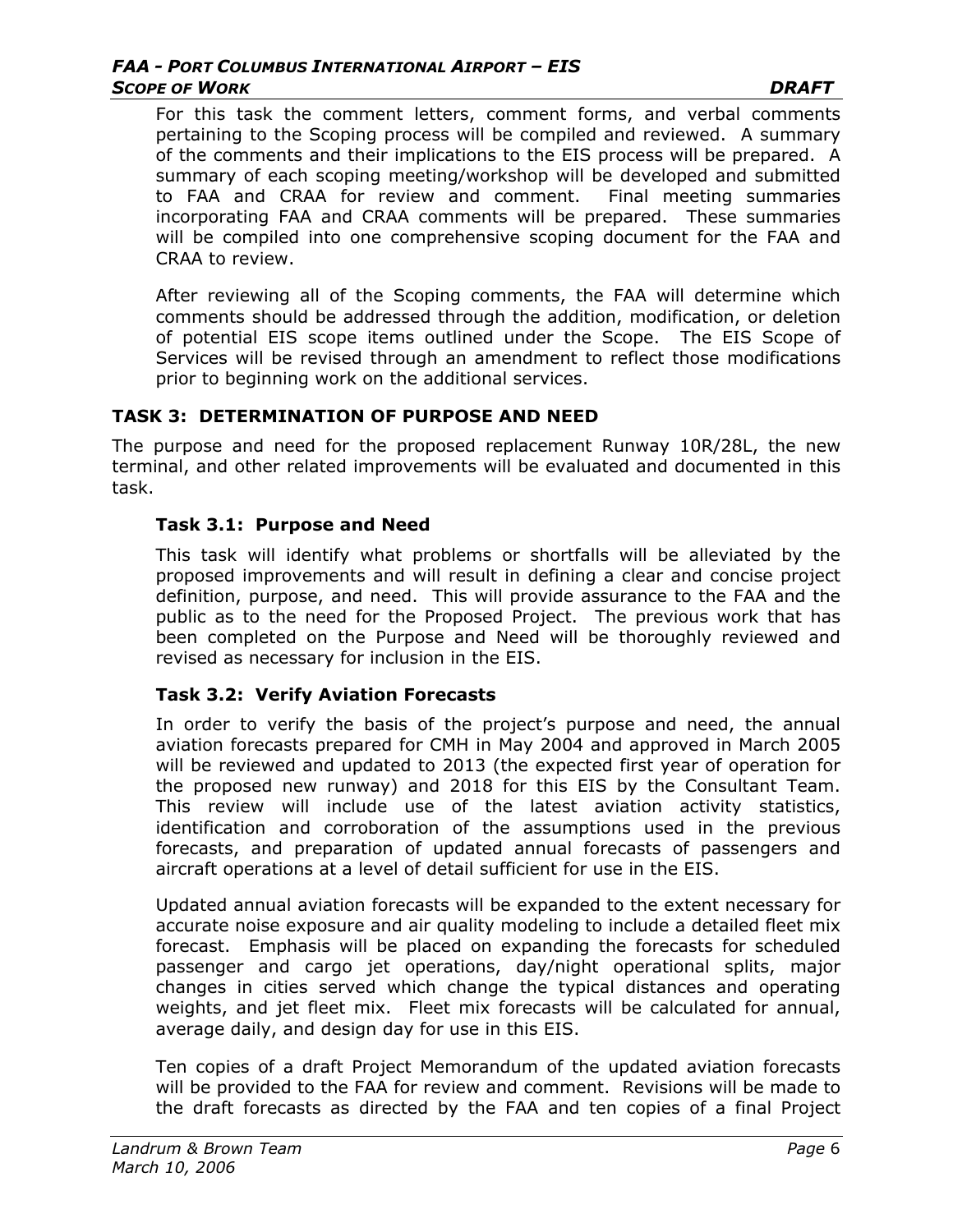Memorandum for **Task 3.2**, will be provided for formal FAA review. Adobe pdf files of the draft and final Project Memorandum will be provided to both the FAA and CRAA.

The forecasts developed for this task will be compared to the FAA's most recent Terminal Area Forecast (TAF) and each subsequent TAF that is developed during the study process. It is anticipated that the forecasts developed under this task will be approved by the FAA and therefore incorporated into the next TAF cycle. If at any point during the study the forecasts developed under this task differ from the TAF by more than 10 percent, then the Consultant Team will prepare written documentation of why the difference has occurred.

### **Task 3.3: Supporting Documentation**

In support of the above analysis, this section will contain a discussion of the cumulative impacts and independent utility of other projects, a detailed description of the Federal action(s), time frame for implementation of the project(s), probable funding sources, and applicable statutes and regulations. The results of **Tasks 3.1** and **Task 3.3** will be documented in a preliminary project memorandum of the Purpose and Need section of the EIS. Ten copies and .pdf file of the document will be provided to the FAA.

### **TASK 4: ALTERNATIVES ANALYSIS**

This task will address the viability of alternatives to the proposed action. In order to meet the spirit and intent of the National Environmental Policy Act (NEPA), the Consultant Team will develop feasible runway and terminal alternatives for evaluation in the EIS. To the extent possible, the *Airfield Planning Report Associated with Replacement of Runway 10R/28L at the Port Columbus International Airport* will be used as a basis for this analysis*.* The evaluation will focus on the relative advantages and disadvantages of each alternative. The alternatives for each improvement will be clearly and concisely compared, and will lead to the reasoning for the inclusion in (or elimination from) further evaluation. The project purpose and need, established under **Task 3**, will form the basis of the alternatives analysis outlined in this task. A series of development-related and nondevelopment-related alternatives will be developed that define on-site and offsite alternatives.

### **Task 4.1: On-Site Alternatives**

An analysis will be performed to identify the feasibility of all alternatives to meet the stated purpose and need for the Proposed Project. A set of viable alternatives will be selected from this analysis for detailed evaluation in the environmental consequences section of the study. On-site alternatives to be examined in the detailed analysis will include the No-Build/No-Action Alternative, the Proposed Action Alternative, and feasible demandmanagement alternatives (if any). **(Note: For the purposes of costing, it is assumed that a total of three alternatives (plus the No-Action) will be studied in detail for each year (2013 and 2018). If more alternatives are determined to be appropriate for evaluation, the additional work would be accomplished under an amendment to this**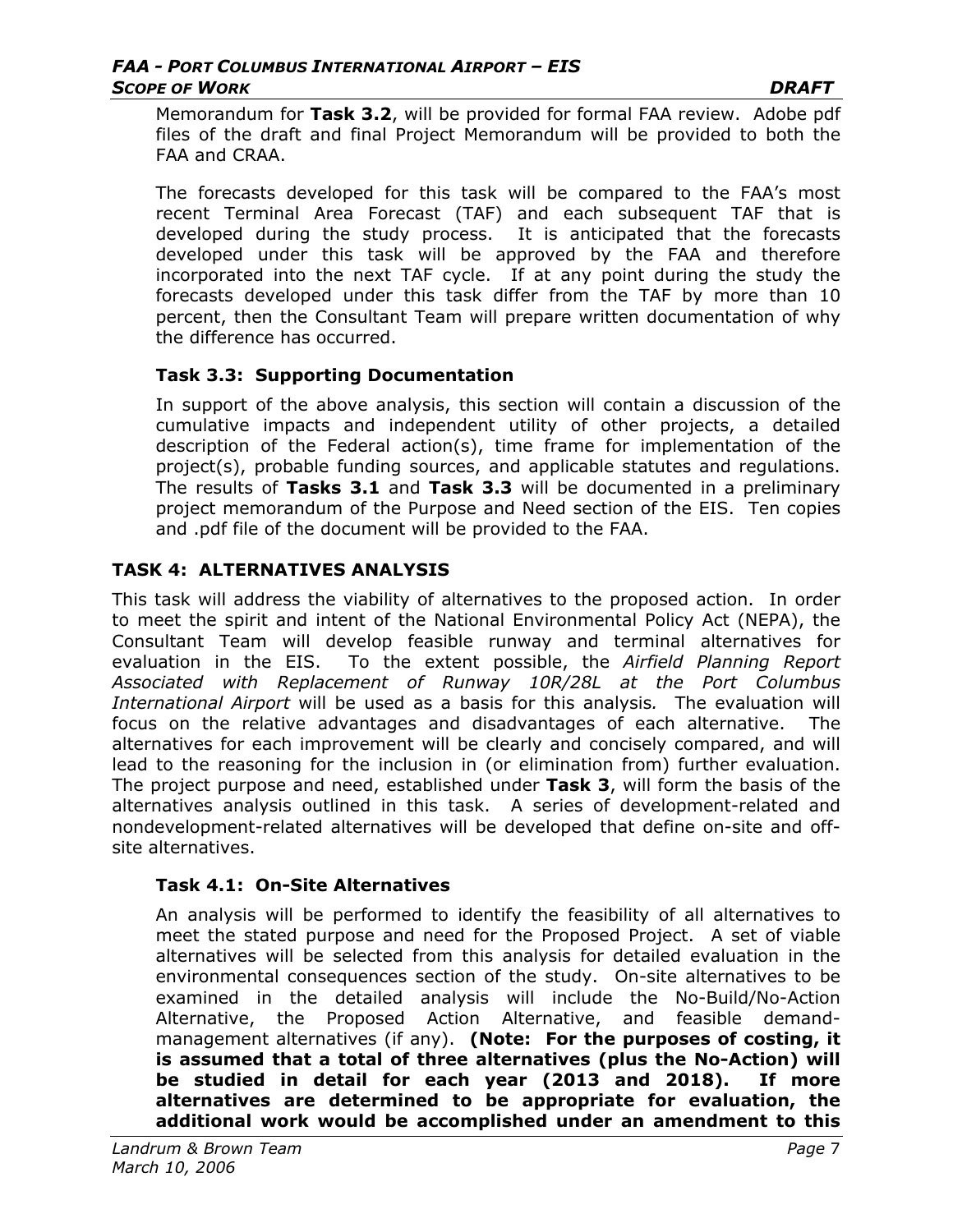#### **agreement. Work will not be started on additional services until the FAA approves the scope and the CRAA amends the contract.)**

As part of the planning study completed for the replacement runway, a delay and capacity analysis was prepared to document the benefits of the Proposed Project. The consultant team will use that data and update it as necessary for the EIS document.

### **Task 4.2: Off-Site Alternatives**

The ability of all reasonable off-site alternatives to meet the stated purpose and need of the project will be examined. The analysis will include an overview comparison of the advantages and disadvantages of non-aviation transportation modes (such as roadway, rail and mass transit), development of a new airport, shifting operations to Rickenbacker, and improvement of other existing airports as alternatives to the improvement of CMH. **If it is determined that detailed evaluation of any viable off-site alternatives is required, that work (such as capacity benefits and environmental impacts) will be examined under an amendment to this agreement. Work will not be started on additional services until the FAA approves the scope and the CRAA amends the contract.** 

### **Task 4.3: Blended Alternative**

The ability of a blended alternative to meet the stated purpose and need of the project will be examined. The blended alternative will explore a combination of non-development and development alternatives (such as off-peak pricing, traffic congestion management, and some level of development short of the Proposed Project).

Included in the review of alternatives by the Consultant Team will be the identification of dependent airport development and non-development actions that would be associated with the alternatives. Each of the alternatives will be clearly defined in text and illustrations. An early qualitative review of each alternative will be used to identify the range of alternatives to receive detailed assessment.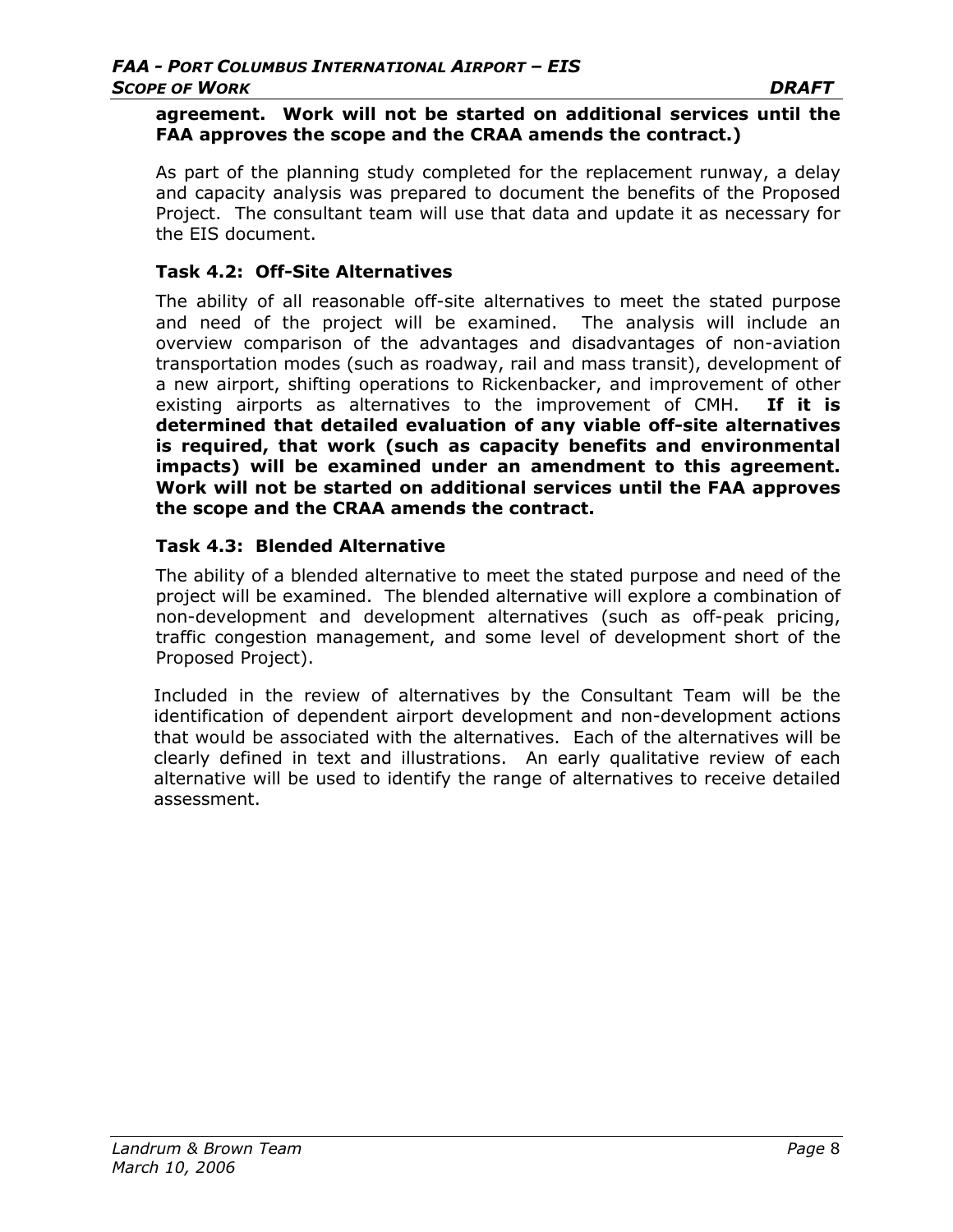The results of the above analysis will be documented in a project memorandum for **Task 4**. Ten copies of the document and pdf files will be provided for FAA and CRAA review to select the alternatives to be considered in **Task 6**, Environmental Consequences.

### **TASK 5: AFFECTED ENVIRONMENT**

This task will involve data collection and field investigations necessary to identify the background conditions from which environmental impacts of the Proposed Project will be compared. Both on-site and off-site conditions will be identified. The CRAA will provide the Consultant Team with copies of any available pertinent studies to ensure the consistency of data. Background information will be gathered from other relevant agencies for the various disciplines and concisely summarized in the EIS document in the specified format. Where appropriate, scope overlap with the concurrent Part 150 Study has been noted. In addition, where there is scope overlap, it will thereafter be determined whether the costs reside in the Part 150 or EIS scope or a combination.

### **Task 5.1: Base Mapping**

### **Task 5.1.1: Study Area Definition, Land Use Data and Mapping**

The area selected for land use analysis (called the General Study Area) will be established by the Consultant Team in consultation with the FAA and CRAA. The General Study Area will encompass an area larger than the anticipated 60 DNL (Day-Night Average Sound Level) contours of the proposed actions and their alternatives. The area where direct impacts would occur as a result of the proposed action and its alternatives will be designated as the Detailed Study Area (DSA).

Finished graphics of digital maps and physical maps at the largest possible scale for report purposes will be developed and used as base maps throughout the entire study and will show existing political jurisdictions, noise-sensitive land uses, noise-compatible land uses, major and minor streets and roadways, and major physical constraints, along with selected place names, road names, and names of geographical features. The Consultant Team will be responsible for the base maps and display board preparation. Digital mapping will be developed using a Geographic Information System (GIS).

Existing comprehensive plans, land use plans, zoning ordinances, and other documentation pertaining to land use planning and management in the vicinity of the airport will be obtained from local planning agencies and reviewed. Local planning agencies will be visited and the information contained in the Part 150 Study Update will be verified and updated as part of the interviews. The Consultant Team will be responsible for the preparation of meeting notes, production of agendas, handouts, and other materials. These interviews will also serve to establish communication between the planning agencies and the Consultant Team.

The GSA and DSA will be described in narrative and graphic formats sufficient enough to provide for an adequate analysis of the direct,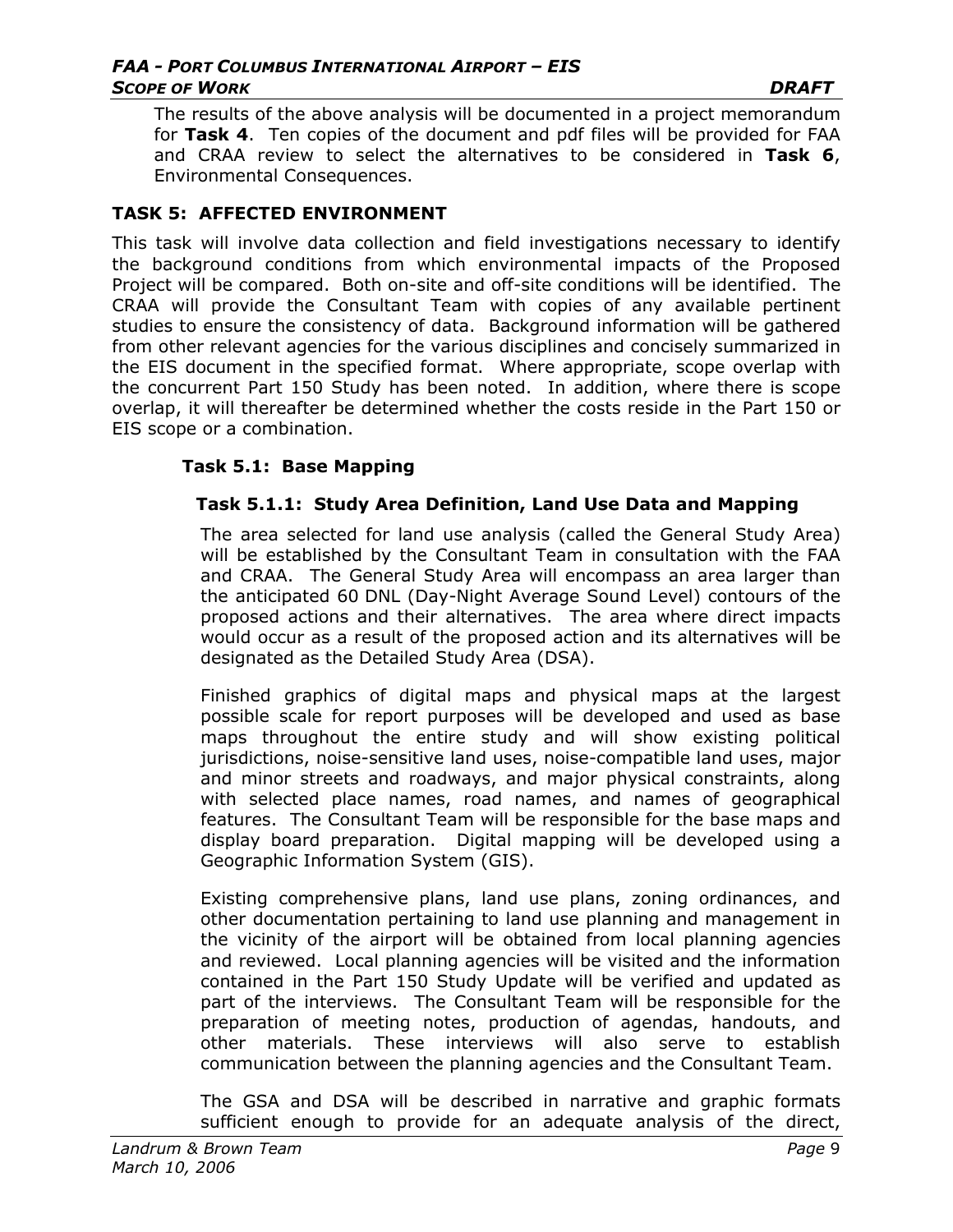induced, and cumulative impacts. The FAA will review and approve this narrative and graphics.

*This subtask is an overlap of Tasks 1.5 and 1.6 in the Part 150 Study Scope. Therefore, the costs for this subtask are included in the Part 150 Study.* 

### **Task 5.1.2: Land Use Field Checking**

The Consultant Team will conduct a thorough windshield survey of the area within the General Study Area that is likely to be within a 60 DNL noise contour for any alternative. The area will be surveyed to confirm the location and number of existing housing units and identify new or planned noise-sensitive developments. In addition, the Consultant Team will identify and record the name, street address, and use of all other noise-sensitive facilities (schools, churches, libraries, hospitals, nursing homes) in the same area.

### **Task 5.1.3: EIS Specific Information**

Other information for use in the Affected Environment section of this EIS will be gathered and inputted into the database. Such additional data will include public parks, 4(f)/6(f) properties, wildlife and waterfowl refuges, wetlands, floodplains, farmlands, recreation areas, and historic sites.

### **Task 5.2: Current Noise Environment**

### **Task 5.2.1: Airfield Facilities and Operations**

The physical facilities of the airfield will be selectively inventoried through the review of existing documents (including the airport's Capital Improvement Plan) and visual inspection of the airport.

Current operations data will be collected from all appropriate sources. This information will include existing and recent historical records of operations by aircraft type, time of day, aircraft weight and engine type (where available), and based aircraft ownership. Departure procedures used by the principal contributors to the noise environment will be collected for inclusion in the noise evaluation process.

This subtask will draw from existing and ongoing studies to the maximum extent possible. Its purpose is to provide information to the Consultant Team regarding the current facilities and operation of the airport and to provide the basis for the description of the affected environment.

*This subtask is an overlap of Task 1.1 in the Part 150 Study Scope. Therefore, the costs for this subtask are included in the Part 150 Study.* 

## **Task 5.2.2: Radar Data Collection and Evaluation**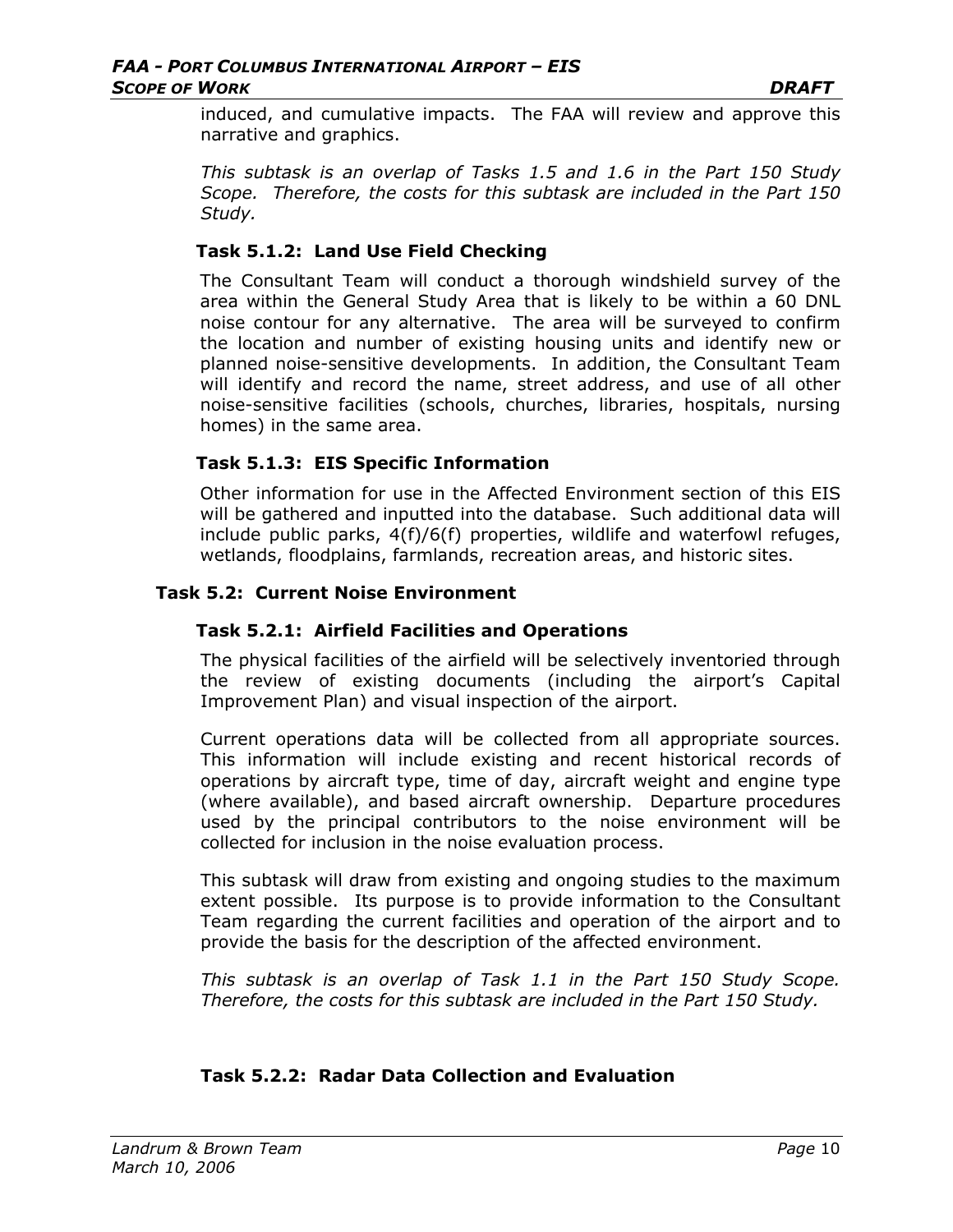The Consultant Team will request from CRAA that selected Total Airport Management Information System (TAMIS) and ANOMS radar data be provided. This data will be used to enable an evaluation of specific locations of flight tracks and the detailed departure profiles flown by principal aircraft types and carriers. This information will allow for an initial verification of aircraft flight tracks and operating characteristics unique to certain user groups.

*This subtask is an overlap of Task 1.1 in the Part 150 Study Scope. Therefore, the costs for this subtask are included in the Part 150 Study.* 

### **Task 5.2.3: Current Noise Abatement Program**

Airspace and air traffic control measures provided in the currentlyapproved 1999 Part 150 Study Update will be verified and updated. Current air traffic operational procedures will be discussed with Air Traffic Control management. The Consultant Team will be responsible for the preparation of meeting notes, production of agendas, handouts, and other materials. The noise abatement program currently in place is a combination of measures from the pre-existing conditions and the recommendations of the airport's Noise Compatibility Program. A clear definition of the currently-approved noise abatement program will be made to provide all study participants with an understanding of where the emphasis has been and where the measures now stand.

*This subtask is an overlap of Task 1.3 in the Part 150 Study Scope. Therefore, the costs for this subtask are included in the Part 150 Study.* 

### **Task 5.3: Noise Measurement Program**

### **Task 5.3.1: Program Design**

The Consultant Team will analyze the radar data obtained in **Task 5.2.2**  to conduct an evaluation of the specific locations of flight tracks and the detailed departure profiles flown by individual aircraft types and individual carriers. This information will allow for an initial verification of aircraft flight tracks and operating characteristics unique to certain user groups and provide input for the design of the noise-monitoring efforts.

A noise measurement program will be designed in consultation with CRAA staff and FAA. This program will focus on single-event noise levels for direct correlation with specific aircraft flight data.

## **Task 5.3.2: Identification of Noise Measurement Sites**

General locations of noise measurement sites will be selected, based on preliminary operations, existing noise data, noise complaints, and ability to meet the technical requirements of the analysis. Most of the specific sites will be selected based on security/safety, line of sight to aircraft, proximity to other noise sources. In addition, the public and the CRAA may request specific sites that they wish to be included in the program. Proposed noise monitor locations, time, duration, and events will be reviewed with CRAA and FAA before noise monitoring will begin.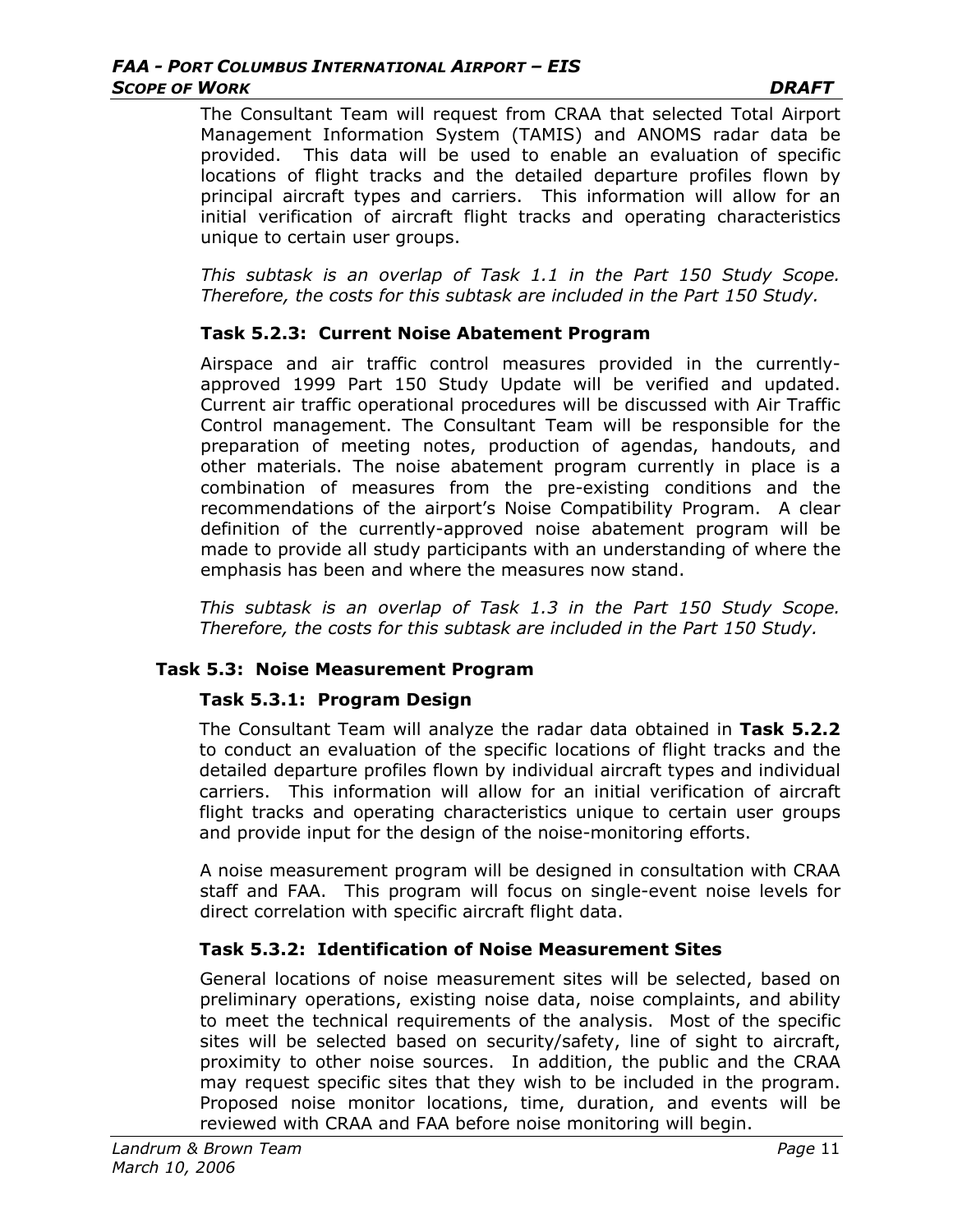### **Task 5.3.3: Air/Ground Noise Monitoring**

Single-event noise levels will be measured for the following situations: daytime flights, nighttime flights, and runups/ground noise. measurement period will extend over one work week. Measurements will be conducted with two (2) portable noise monitors for specific times over this period.

Operators of the equipment will record relevant information observed during the measurement periods for inclusion in a report and use in correlation with collected data on known aircraft activity and comparison to information from the Integrated Noise Model (INM). To the extent practical, all measurements will be conducted in the vicinity of impacted areas. In each case, the ambient levels without aircraft activity will also be noted.

The focus of the measurement program will be the collection of SEL data for later correlation with specific flight operations on tracks at varying slant range distances as determined from data processing. The information from the noise measurement program will also be used to compare to the INM model information for validation. No 24-hour cumulative data will be collected. The time that each location will be measured will depend on the scheduling of traffic and the actual activity to which the site is exposed at the time of measurement.

Single-event noise measurements will be collected at approximately 25 sites in the CMH vicinity for correlation with radar and comparison of INM data.

### **Task 5.3.4: Radar Data Collection and Evaluation**

In order to correlate flight activities with measured noise events and to obtain accurate flight track and performance profile data, radar data of the type requested in **Task 5.3.1** will be collected for periods of time during which noise is measured and three other times, representing all four seasons of the year. ARTS/STARS data will provide appropriate information on time, velocities, flight tracks, altitude profiles, and aircraft types. Data will be requested and processed to prepare a correlation with the noise levels recorded during the measurement period.

#### **Task 5.3.5: Comparison With INM Data Libraries**

The noise measurement data and the radar data from **Task 5.3.2** and **Task 5.3.3** will be compared with the data libraries of the INM to determine the applicability of the input assumptions and any default assumptions of the models. As warranted, based on these findings and materials gathered from the principal carriers under **Task 5.3.1**, input assumptions will be adjusted to reflect actual flight conditions at CMH. Adjustments will not be made to the algorithms in the models or to the noise curves (noise/distance relationships established by the FAA). Any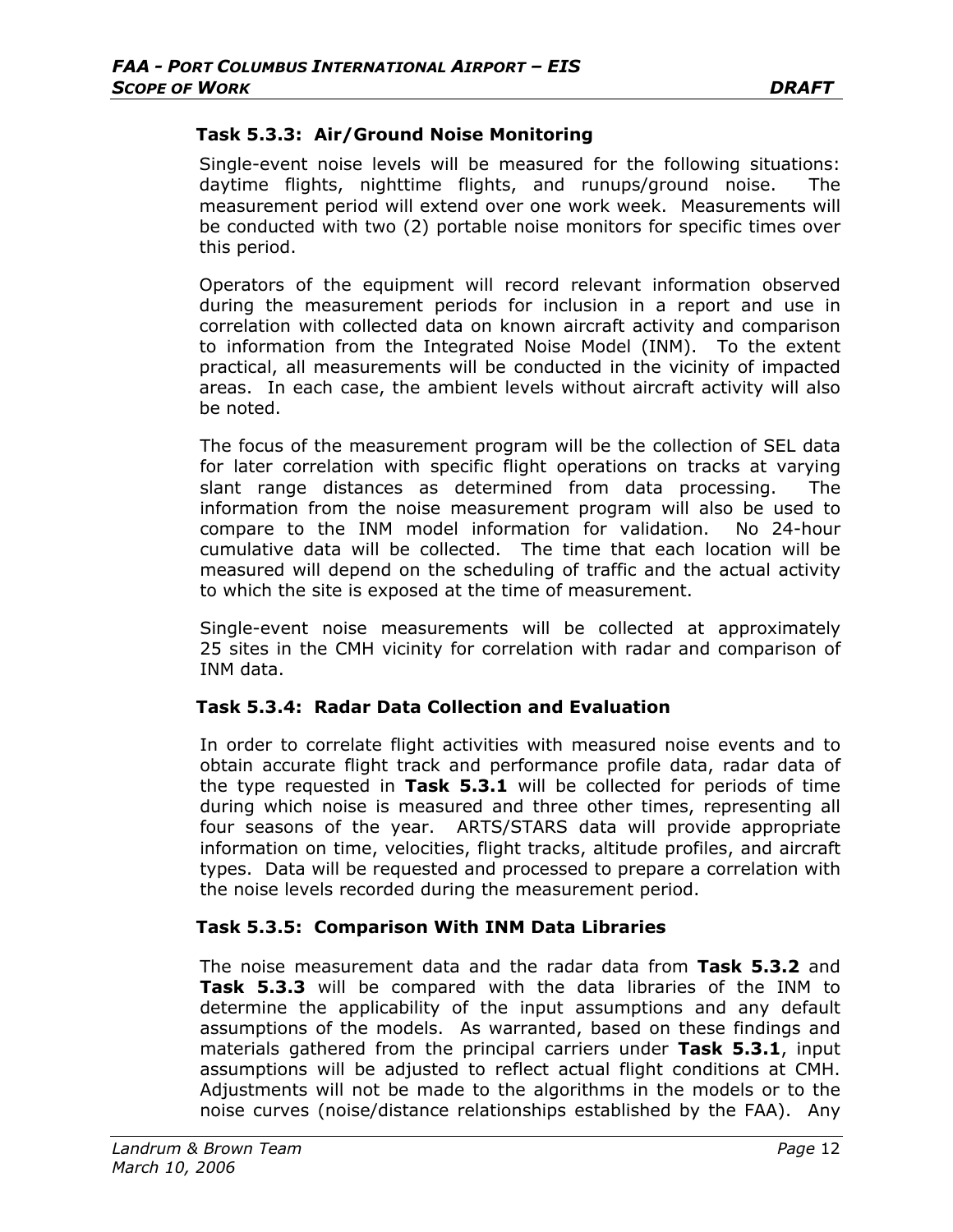modifications to the standard INM data library will be closely coordinated with the FAA and CRAA.

### **Task 5.4: Existing Noise Exposure**

#### **Task 5.4.1: INM Preparation**

Data collected from previous work tasks will be used in conjunction with the FAA's Integrated Noise Model (INM), Version 6.1, to determine current (2006) aircraft noise exposure levels. Baseline operational levels will be calculated based on the most recent 12-month data from NTP. Special attention will be given to all currently adopted noise abatement procedures for the airport.

*This subtask is an overlap of Task 2.1 in the Part 150 Study Scope. Therefore, the costs for this subtask are included in the Part 150 Study.* 

#### **Task 5.4.2: Development of Baseline Noise Exposure Contours**

Contours of 60, 65, 70, and 75 DNL will be prepared for the conditions representative of base year 2006 from INM Version 6.1. In addition, a grid point analysis will be performed. A regularly spaced grid will be created that encompasses an area 9,000-feet wide by 21,000-feet long, with a regular interval of 3,000 feet. The regularly spaced grid will cover the centerline of initial procedural departure tracks now in place, as well as primary straight-in approach tracks. In addition, a grid point will be placed at the location of all noise-sensitive facilities (schools, churches, hospitals, nursing homes, libraries) in the General Study Area. Noise levels in DNL, Time-Above, Lmax, SEL, and Leq will be reported at each regularly spaced and noise-sensitive grid location.

*The items listed above in this subtask are an overlap of Task 2.2 in the Part 150 Study Scope. Therefore, the costs for these elements of this subtask are included in the Part 150 Study. The elements listed below are not included in the Part 150 Study Scope and will be included in the EIS Cost.*

In addition to the elements listed above, the noise monitoring terminal (NMT) data will be collected from the CRAA for the period covering the Existing Baseline conditions. This data will be used to evaluate the noise contours through a separate grid point analysis. The findings of this analysis will be shared with FAA and CRAA. If necessary, revisions to INM input data will be made.

Federal actions which may result in changes to air traffic procedures or routes of flight, are subject to additional Air Traffic Screening for impacts outside of the 60 DNL. In order to prepare this analysis, a noise level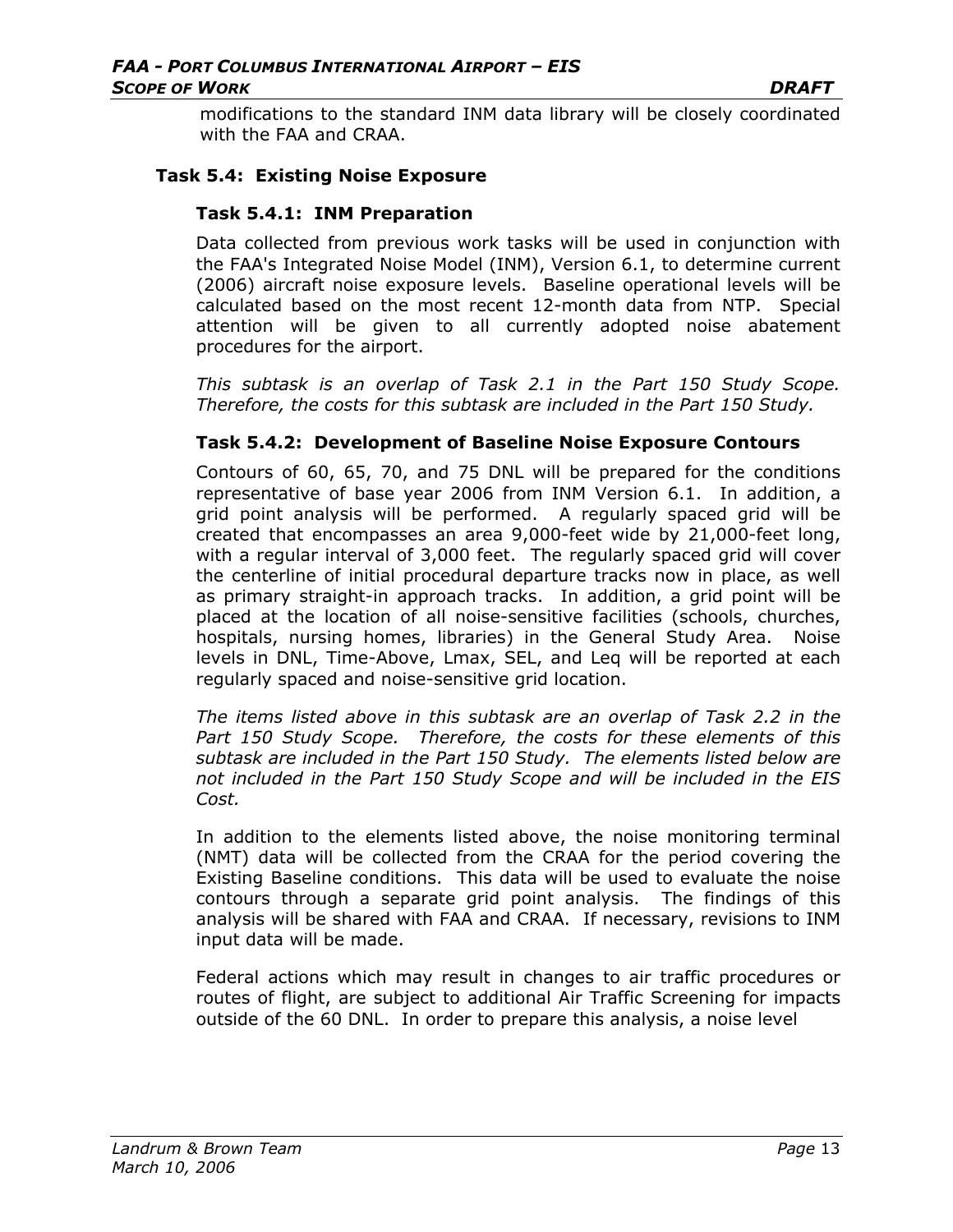change assessment will be necessary. The data that will be required for that analysis will be developed for the Existing Baseline in this subtask. (See **Task 6.1.3** for more information on the supplemental analysis).

### **Task 5.4.3: Impact of Existing Aircraft Noise**

Population and housing impacts will be calculated in terms of absolute numbers of dwelling units located in the significant ranges of the DNL contours of existing noise exposure. The Consultant Team's in-house model will be utilized to determine population levels within each noise contour. The resulting impact totals, by noise level, and the single number rating for each 5 dB increment will establish a base for existing conditions against which future and alternative airport operating configurations may be compared for noise abatement effectiveness.

Current noise exposure contours will also be assessed for land use impacts including impacts to noise-sensitive uses such as churches, schools, hospitals, libraries, nursing homes, and other such uses. Impacted land uses will be tabulated and identified on a map.

*This subtask is an overlap of Task 2.3 in the Part 150 Study Scope. Therefore, the costs for this subtask are included in the Part 150 Study.* 

### **Task 5.4.4: Existing Baseline Update**

Due to the anticipated duration of the EIS, the Existing Baseline may become dated and therefore require updating for more current conditions. After the Draft but prior to the Final EIS, the Existing Baseline will be updated with the latest available data. As part of this analysis, the operating levels, fleet mix, runway use, and flight tracks will be updated. Noise contours and grid point analysis as described above will be updated as well.

### **Task 5.5: Future Baseline Noise Exposure**

*This entire task is included in the Part 150 Study Scope and Cost. However, the Future Baseline contours were prepared during 2004 in support of the Environmental Overview. These tasks will have to be updated based on changes in the year being assessed and the updated forecasts (Task 3.2). Therefore, the cost for this task is included in the EIS cost. The resulting noise contours will be used in both the EIS and the Part 150 Study.* 

## **Task 5.5.1: INM Preparation**

An INM noise exposure contour analysis will be prepared based on the aviation forecasts updated in **Task 3.2**. Version 6.1 of the INM will be used for this and all succeeding tasks. The noise scenario modeled will be without new noise abatement actions, for the airfield configuration as it is expected to occur in 2013 and 2018 without the proposed improvements.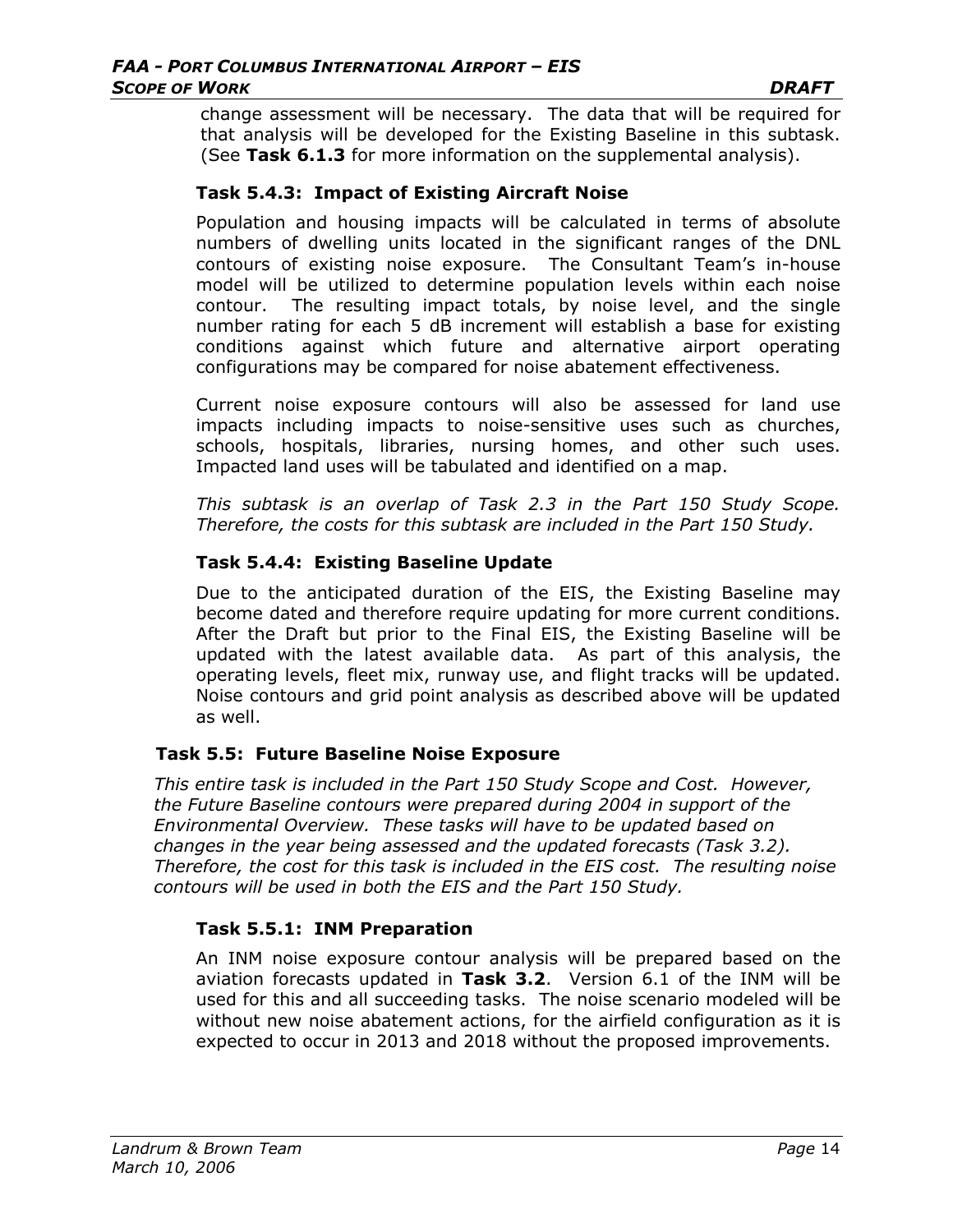Contours of equal noise exposure of 60, 65, 70, and 75 DNL will be calculated. This evaluation will provide the basis of the Future Baseline (No Action) noise maps for the airport.

### **Task 5.5.2: Development of Future Baseline Noise Exposure Contours (2013 and 2018)**

Contours of 60, 65, 70, and 75 DNL will be prepared for the forecast conditions for the operating years 2013 and 2018, using INM Version 6.1. In addition, a regular grid point analysis off each runway end will be performed at those sites identified in **Task 5.4.2** above.

## **Task 5.5.3: Future Impacts on Existing Population**

Using the same methodology discussed under **Task 5.4.3** to determine existing noise impacts, the estimated impacts on population, dwelling units, and noise-sensitive land uses will be determined for the noise exposure conditions for the future time frame.

As discussed in **Task 5.4.2**, data necessary for air traffic screening will be collected to support future analysis.

### **Task 5.6: Description of the Affected Environment**

The Consultant Team will prepare a concise description of the area affected by alternatives. The affected environment will be described by the following:

- Location map, vicinity map and Airport Layout Plan;
- Description of existing and planned land uses and zoning in the affected airport vicinity, including affected residential areas, public parks, wildlife and waterfowl refuges, designated areas of critical habitat, uplands, wetlands, floodplains, farmlands, recreation areas, and historic and archaeological sites;
- Location of nearby schools and places of public assembly, hospitals and adjacent jurisdictions affected by the development-related alternatives;
- Future planned activities in the General Study Area.

### **TASK 6: ENVIRONMENTAL CONSEQUENCES**

This task will involve the technical analyses of the direct and indirect environmental effects of the Proposed Project and other reasonable alternatives for the specific environmental impact categories. For each impact category one of the following courses of action will be followed in determining the scope of material to be prepared by the Consultant Team for the EIS.

> If analysis indicates the impacts are not significant, a brief but complete statement to this effect, including the reasons and reference to the appropriate section(s) of FAA Orders 1050.1E and 5050.4A, will be prepared by the Consultant Team and used in preparing the DEIS.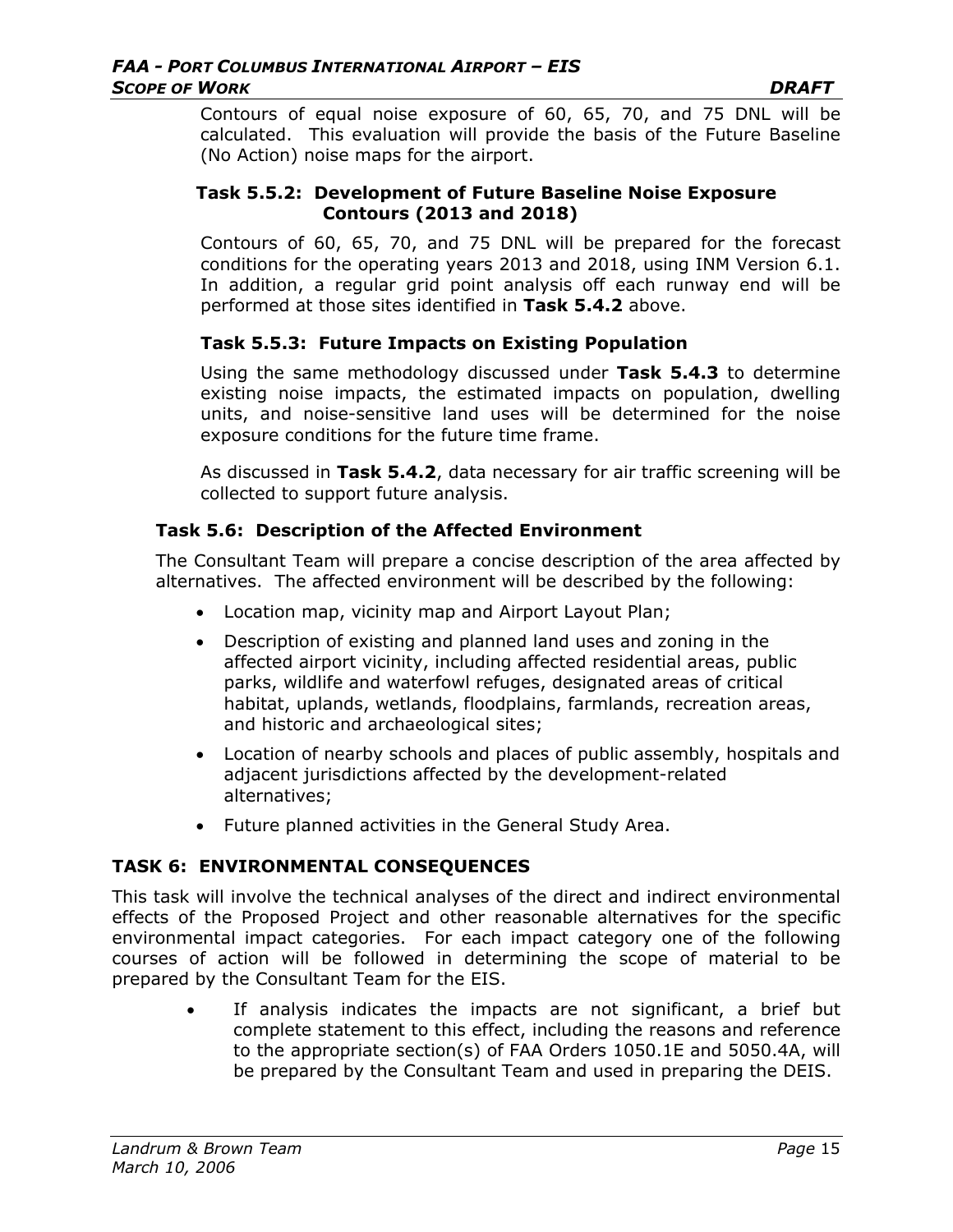If initial analysis indicates the impacts are significant, the Consultant Team will recommend and perform additional analyses according to the requirements of FAA Orders 1050.1E and 5050.4A. If additional analysis is beyond the requirements of FAA Orders 1050.1E and 5050.4A, the Consultant Team will provide the FAA with the recommended course of action.

This section will also address any mitigation measure alternatives that may be required to reduce adverse effects. Due to the nature of the Proposed Project, it is anticipated that significant environmental impacts may not occur in some of the required disciplines. However, all impact categories will be fully addressed in the EIS.The following alternative scenarios will be examined in these tasks (if other alternatives are required, an amendment to the scope of services will be required):

- 2006 Baseline Condition
- Alternative 1: 2013 No-Action
- Alternative 2: 2013 Alternative Proposed Runway Alternative
	- Air Traffic Option A: With the Part 150 Actions
	- Air Traffic Option B: Without the Part 150 Actions
- Alternative 3: 2018 No-Action
- Alternative 4: 2018 Proposed Action Alternative
	- Air Traffic Option A: With the Part 150 Actions
	- Air Traffic Option B: Without the Part 150 Actions
- Alternative 5: 2018 Proposed Runway Alternative with Expansion of Existing Terminal
	- Air Traffic Option A: With the Part 150 Actions
	- Air Traffic Option B: Without the Part 150 Actions

The elements of the noise compatibility planning process are unique to FAR Part 150. However, the information derived from these tasks provide the basis for mitigation commitments to be included in the EIS and subsequent Record of Decision. The Part 150 Study Update will be conducted simultaneously with the EIS. Tasks unique to the Part 150 process are provided in Exhibit D of this Scope of Work and include:

- Approved air traffic measures in the Record Of Approval of the Part 150, will be incorporated, as appropriate, into all future development alternatives.
- Noise Abatement Alternatives
- Evaluation of Current Program
	- − Identification of Additional Noise Abatement Alternatives
	- − Modeling and Evaluation of Alternative Procedures
	- − Noise Abatement Alternatives Technical Conference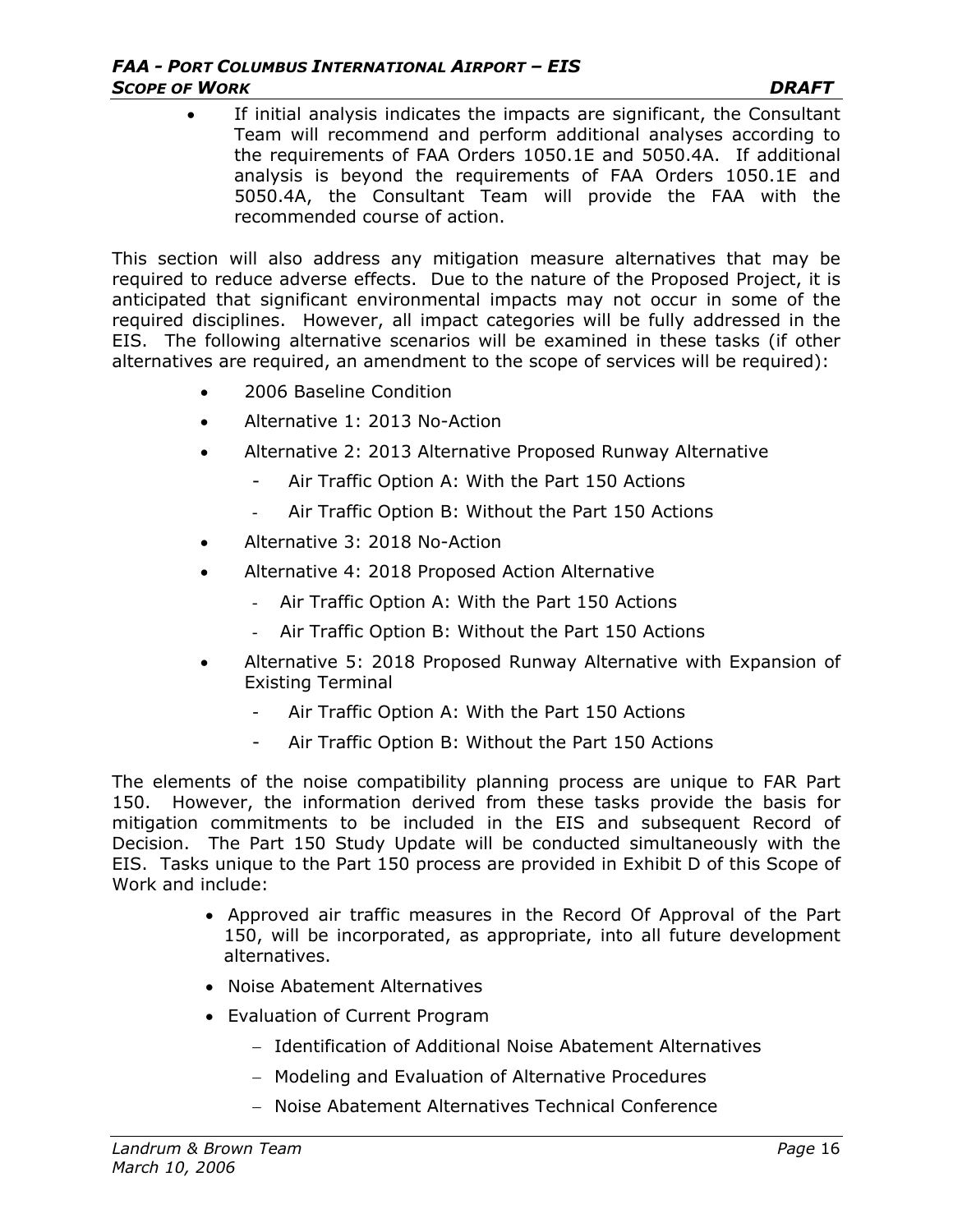- − Modeling and Evaluation of Feasible Alternatives
- Land Use Management Alternatives
	- − Evaluation of Current Program
	- − Evaluation of Alternatives
	- − Land Use Alternatives Technical Conference
- Part 150 Noise Compatibility Plan
- Selection of Noise Abatement Measures
	- − Evaluation of Impacts
	- − Selection of Recommended Land Use Measures
	- − Selection of Implementation Measures
	- − Implementation Actions/Schedule/Costs
- NEM/NCP Documentation

### **TASK 6.1: NOISE**

The potential change of noise impacts as a result of the proposed improvements will be examined through the modeling of existing and future (2013 and 2018) noise levels, and by considering approved FAA guidelines for land use compatibility determinations. Quantification of impacts will be assessed through the use of the GIS database developed under **Task 5.1** and will include a quantification of impacts of housing units, population, and other noise sensitive land uses, such as school, churches, nursing homes, and USC Section 303c properties. These impacts will be evaluated under **Task 6.2** in accordance with FAR Part 150 Land Use Compatibility Guidelines.

The effect of the operation of the Proposed Project on noise exposure will be evaluated. Using the forecasts prepared from **Task 3.2**, the Consultant Team will use the FAA's Integrated Noise Model (INM) to evaluate noise exposure levels for the years 2013 and 2018. Version 6.1 of the INM will be used. The INM evaluation will include a noise contour analysis and a grid analysis, described below:

### **Task 6.1.1: Noise Contour Analysis**

Noise contours in the DNL metric will be developed for each scenario in increments of 60, 65, 70 and 75 dBA. The contours will be compared to baseline land uses and the FAA noise compatibility guidelines contained in FAR Part 150 to estimate land use compatibility impacts. The area of each land use type, location of sensitive sites, the number of homes and population within the noise contours will be estimated. Areas of noise sensitive land uses receiving an increase of 1.5 dB DNL or greater, within the 65 DNL, comparing the scenario to the future baseline, will be identified and quantified.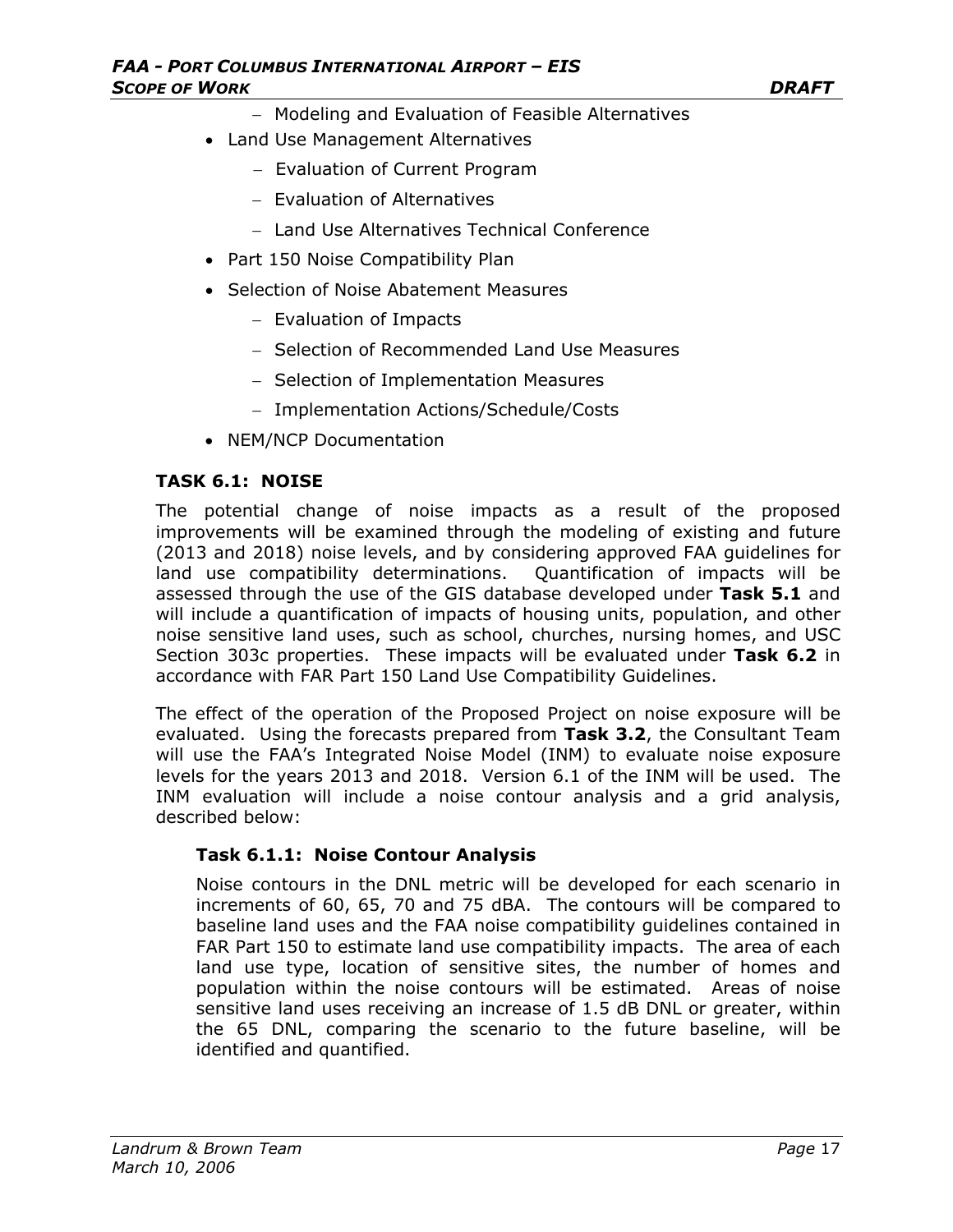#### *FAA - PORT COLUMBUS INTERNATIONAL AIRPORT – EIS*  **SCOPE OF WORK DRAFT**

As recommended by the Federal Interagency Committee on Noise (FICON), if noise sensitive areas at or above 65dB DNL would experience an increase of 1.5dB DNL or more with the proposed action as compared to the baseline alternative, the noise analysis will identify and describe the noise-sensitive areas and number of persons between 65 and 60 DNL that would receive an increase of 3dB or more for that year.

### **Task 6.1.2: Noise Grid Point Analysis**

The detailed grid analysis feature of the INM will be used to determine the DNL and single-event levels, including Time-Above, Lmax, SEL, and Leq, for each alternative at specific locations in the vicinity of CMH, as set forth in **Task 5.3.1**. The results of the analyses will be compared for each of the scenarios evaluated.

### **Task 6.1.3: Air Traffic Noise Screening Analysis**

Changes in air traffic procedures and/or routes of flight require at a minimum an Air Traffic Noise Screening Analysis. The purpose of this analysis is to determine what changes in noise levels below 60 DNL will be present. Specifically, the screening analysis is attempting to determine if changes in flight procedures above 3,000 feet AGL will result in 5 dB increases in noise within the 45 DNL contour. This analysis will be conducted using the ATNS model and INM grid point analysis. The inputs include noise level data from existing and future baseline conditions, as well as from all alternatives that change flight procedures. This analysis and the findings will be documented in the EIS.

## **Task 6.2: Compatible Land Use**

Most of the information needed to complete the land use evaluation will be available from the results of the work on **Task 6.1**. From that data base, the Consultant Team will prepare an analysis of the impacts of the airport development and operational alternatives on these uses. Included in the land use impact analysis will be a description of noise impacts based on the findings of **Task 6.1** - Noise Impacts. Land use compatibility will be evaluated and addressed.

The land use impacts of each of the alternatives will be evaluated. The Consultant Team will compare each alternative to the existing land uses of the area involved. The quantity of noise-sensitive land uses (school, churches, nursing homes) affected by each alternative will also be considered. For vacant land, the zoning laws of the county and/or municipalities involved will be examined to determine if the alternatives would be compatible with the existing zoning ordinances. Similar comparisons will be made with official master plans and known development projects which have been endorsed by local governments.

In addition, land use mitigation actions will be identified as necessary for each runway development alternative.

## **Task 6.3: Social Impacts**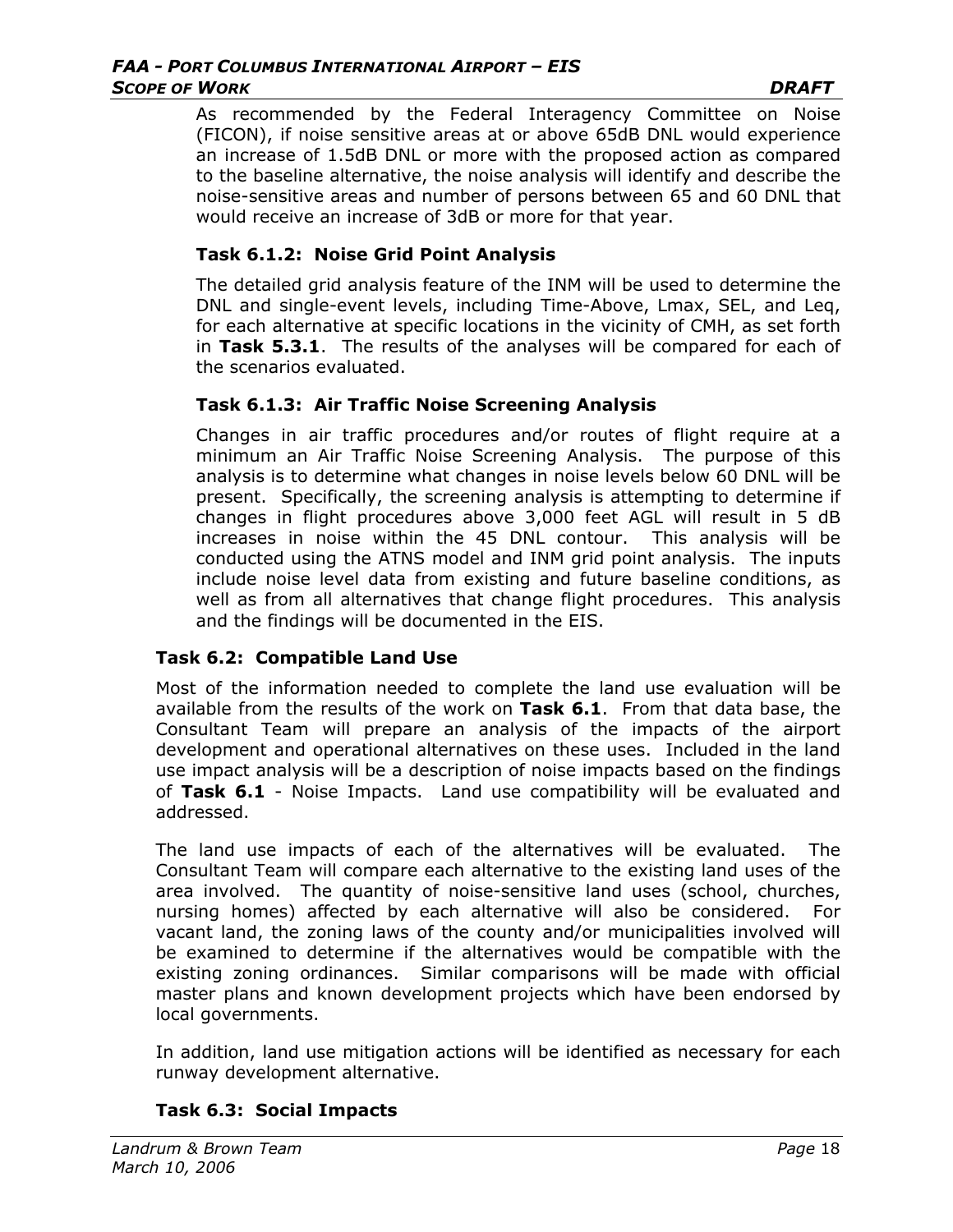This task will identify and describe the primary social, ethnic, and other interest groups in the area. An overview of individual social groups and subgroups will be provided and their concerns and position relative to the proposed airport improvements. To the extent possible, information from residents and secondary sources will be considered.

### **Task 6.3.1: Relocation and Community Disruption**

Each of the alternatives will be evaluated with respect to those issues associated with relocation of existing residences and business and community disruption which may be caused by CMH development alternatives. The following impacts will be described:

- Number of homes and people required to be relocated
- Potential impact to local school enrollment and tax base due to the acquisition and relocation of homes and people
- Businesses and farms that may be required to be acquired and relocated
- Description of structures that may be required to be relocated or acquired
- Impacts to park districts or other special purpose government districts
- Changes in business patterns
- Disruption of existing communities and community development plans

Disruption caused to the surface transportation network will be addressed under **Task 6.20**. Based on existing inventories of available housing and interviews with local relocation agencies, the availability of suitable housing stock will be determined. The availability of suitable relocation facilities in the vicinity for potential business relocations and possible changes in business patterns of the area will also be assessed qualitatively.

A relocation plan will be prepared that will conform to the Uniform Relocation Assistance and Real Property Acquisition Policies Act.

### **Task 6.3.2: Environmental Justice**

Impacts of the alternatives will be assessed with regard to compliance with Federal environmental justice guidelines (Executive Order 12898) to determine if there would be a disproportionate adverse impact to minority and/or low income communities. It is known that areas to the west of Runway 10R/28L are predominately minority (African American and Hispanic). Public participation and follow up discussions will be an important resource in coordinating with these groups and identifying their particular relationships in terms of both beneficial and adverse impacts associated with project alternatives. Additional detail will be provided as needed to document varying impacts upon these groups.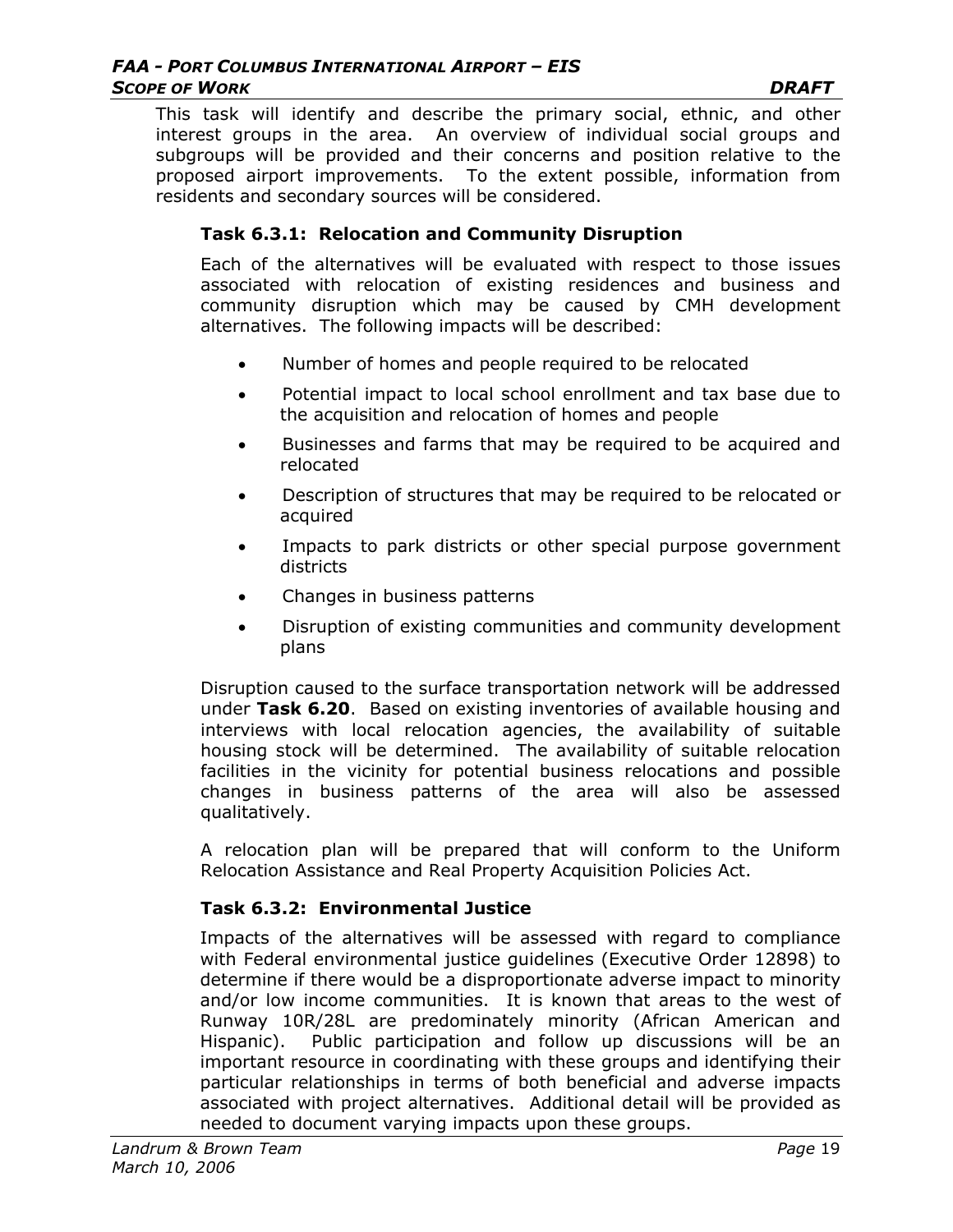### **TASK 6.4: INDUCED SOCIOECONOMIC IMPACTS**

The potential for any induced socioeconomic impacts will be assessed to the extent that they are influenced by the operation of CMH, particularly as related to the implementation of a project alternative. The impact analysis will consider both beneficial and adverse induced economic impacts, changes in the economic structure of the area, and economic opportunities and potential displacements resulting from shifts in economic demand.

### **Task 6.4.1: Demographic Impacts**

The information gathered in previous studies will be supplemented with additional data to identify and describe the existing economic and demographic trends in the CMH area to the extent that they may be affected by the development of CMH. The analyses will focus on the historical characteristics of the economy and projections of economic and demographic growth based on available statistical information. Historical trend data will be presented and summarized to document the existing social, economic, and demographic characteristics of the area. Future economic and demographic projections for the years 2013 and 2018 will be obtained from existing sources. Specific attention will be placed upon the relative characteristics of specific population sub-groups including age, income, social groups, and ethnic groups for analysis of environmental justice.

The information developed during the data collection phase of this project will provide the basis of the "without project" forecasts. Based on evaluations of growth potential and constraints identified in the Affected Environment section, impacts of project alternatives will be evaluated. The following information will be examined both with and without the project alternatives:

- Business development (service, construction, recreation, manufacturing, etc.)
- Employment and income; direct, indirect, and induced.
- Employment opportunities by income, ethnic and social group (based upon labor pool analysis, and evaluation of job creation requirements).
- Potential job or income displacement generated by project alternatives.
- Population growth potential; direct, indirect, and induced population impacts (note that this analysis will be based upon the labor requirements considering potential for employment by local labor force).
- Changes in demographic patterns generated by population growth.

#### **Task 6.4.2: Real Estate Value and Property Tax Base**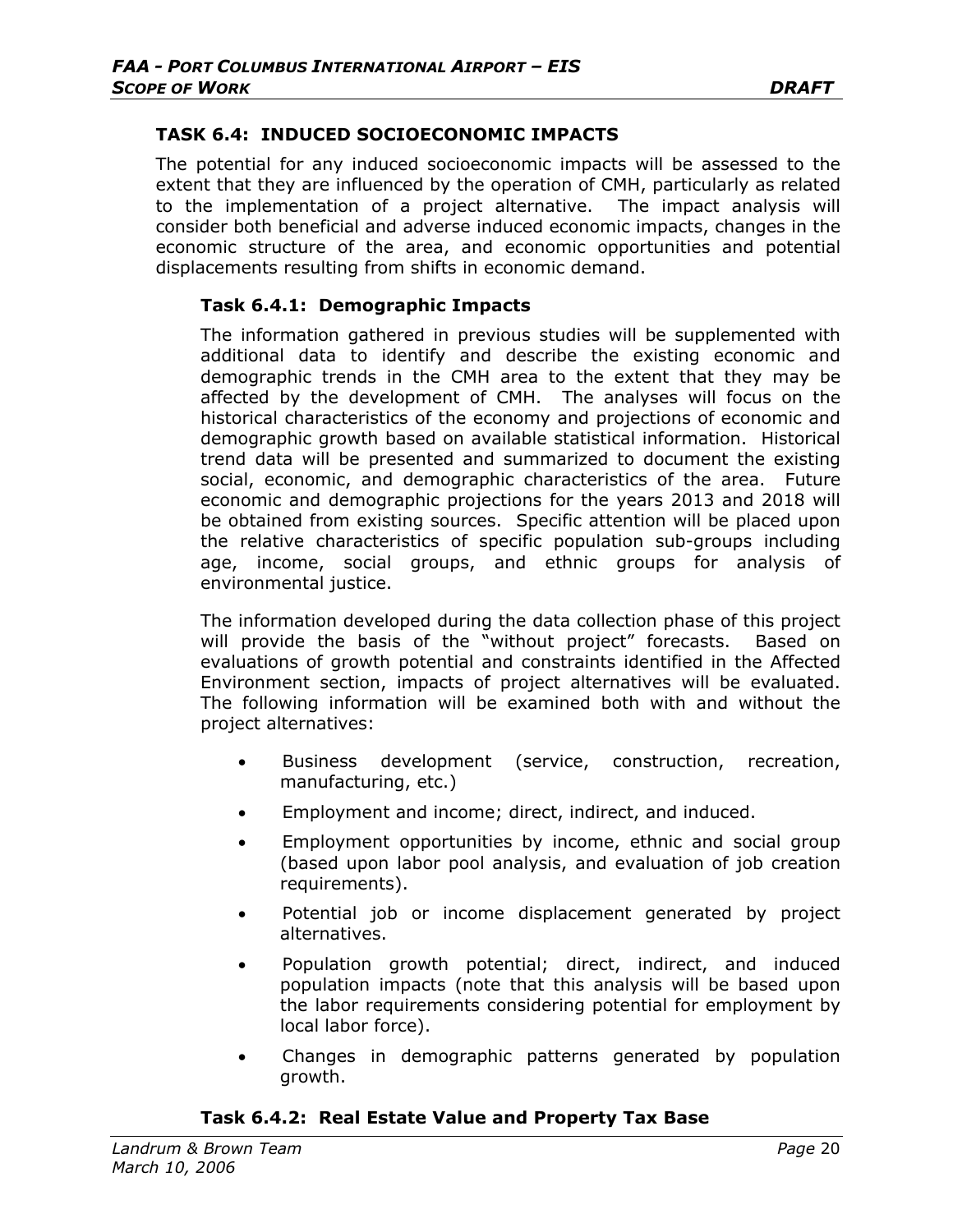Based upon the identification of induced development in each of the affected taxing jurisdictions impacts upon real estate values and property tax bases will be assessed for each development alternative. Potential impacts to income, ethnic, and social groups will also be addressed.

### **Task 6.4.3: Infrastructure Impacts**

An inventory and description will be prepared of those significant infrastructure components in the area that have the potential to be influenced by the proposed actions. The analysis will consider all significant infrastructure components which have the potential to directly influence, or to be directly impacted by the proposed actions. Such infrastructure components will include roadways, water and wastewater capacity, and public facilities such as schools.

### **Task 6.5: Air Quality**

The Port Columbus International Airport (CMH) is located within Franklin County, Ohio, which has been designated by the U.S. Environmental Protection Agency (USEPA) as nonattainment for both the eight-hour ozone  $(O_3)$  and fine particulate matter ( $PM_{2.5}$ ) Federal air quality standards. As such, the Proposed Action Alternative at CMH will be subject to the general conformity provisions under the Clean Air Act (CAA, including the 1990 Amendments), which is required to ensure compliance to the Ohio State Implementation Plan (SIP). $^1$ Further, the number of annual enplanements at CMH exceeds the Federal Aviation Administration (FAA) screening criteria of 2.6 million indicating an evaluation (dispersion modeling) of compliance to the National Ambient Air Quality Standards (NAAQS) will be included in the air quality assessment.

Under the CAA general conformity regulations, emissions from the Proposed Action Alternative for CMH will be limited to a net increase of 100 tons per year of nitrogen oxides  $(NO_x)$  and volatile organic compounds  $(VOCs)$  emissions, the ozone precursor pollutants. The 100-ton emission limit for  $NO<sub>x</sub>$  and VOC will be referred to as the "applicable de minimis thresholds" for the CMH Proposed Action Alternative. At this time, there are no de minimis thresholds established for  $PM_{2.5}$  nonattainment areas. The assessment of general conformity will require the preparation of emission inventories to compare the "no-build" with the "with project" emissions of  $NO<sub>x</sub>$  and VOC under the Proposed Action Alternative for the future "build out" years 2013 and 2018. In addition, comparative emission inventories (build vs. no-build) will be required for the year of maximum emissions (usually a construction year), the year of expected ozone attainment projected in the current SIP, and the SIP emission budget year (refer to Exhibit E).

 $\overline{\phantom{a}}$ 1 The CMH Proposed Action Alternative would not be exempt from the provisions of CAA general conformity requirements, nor is the project presumed to conform as described in 40 CFR Part 93. Further the CRAA expects to receive funding and approval from the FAA for the Proposed Action Alternative, which would likely increase emissions of Federally-regulated air pollutants, particularly during periods of construction. Therefore, the Proposed Action Alternative is subject to the general conformity regulations of the CAA.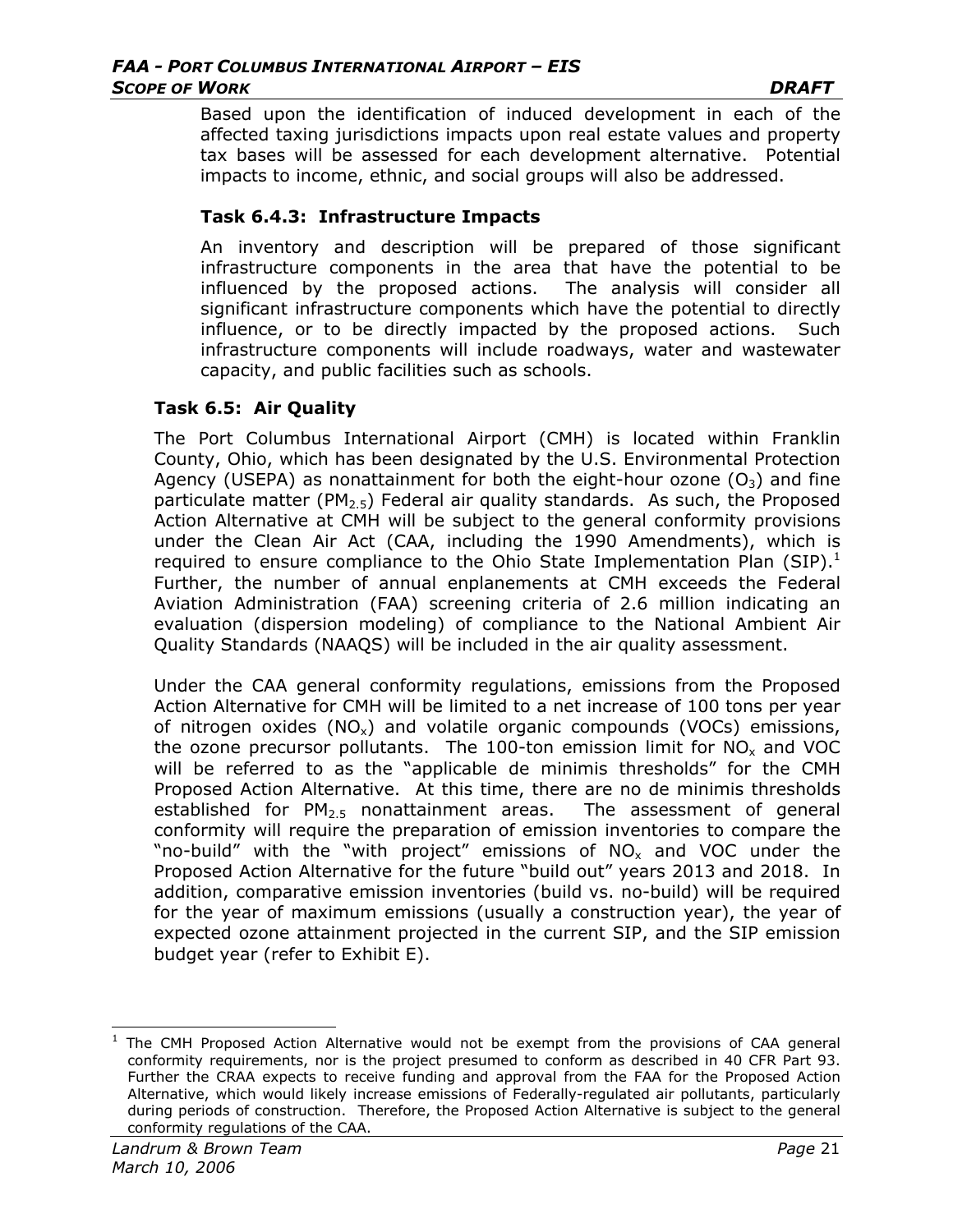Guidelines published in the FAA *Air Quality Procedures for Civilian Airports & Air Force Bases (April 1997)* indicate the NAAQS comparison evaluation should include dispersion analyses reflecting existing baseline conditions, the future build-out years 2013 and 2018, and include dispersion analyses for all reasonable alternatives under consideration in the EIS, including the Proposed Action Alternative, as given under **Task 6**.

The air quality assessment will require completion of the following tasks:

- 1. Air quality agency scoping and coordination
- 2. Data collection and development of data for computer model input
- 3. Preparation of emission inventories
- 4. Emissions dispersion analyses
- 5. Conformity and SIP compliance evaluations
- 6. NAAQS compliance evaluations

## **Task 6.5.1: Air Quality Agency Scoping and Coordination**

Various agencies and individuals must be involved when developing the approach to the air quality assessment for an airport project because Federal, State, and local requirements must all be considered. This coordination, and subsequent analyses, are time consuming and need to be addressed early in the assessment process. The purpose of air quality scoping is to obtain concurrence from the relevant agencies with regard to procedure and methodology. The scoping meetings are a forum for data gathering and guidance.

Each air quality scoping meeting will include a presentation by the Consultant Team's air quality manager outlining the proposed approach to the air quality assessment, the status of the assessment, and outstanding data requirements that could be available from the scoping participants. Following each scoping meeting, participants will be asked to comment on the presentation in an effort to obtain concurrence on procedure and methodology. A draft Technical Report will be distributed to the scoping participants and the FAA Office of Environment and Energy for further comment prior to release of the Draft EIS.

The Consultant Team will conduct five air quality scoping meetings with the appropriate air quality agencies and individuals, which may include, but would not be limited to, FAA, CRAA, USEPA Region 5 (Chicago), Ohio EPA Division of Air Pollution Control (ODAPC, Central District Office), and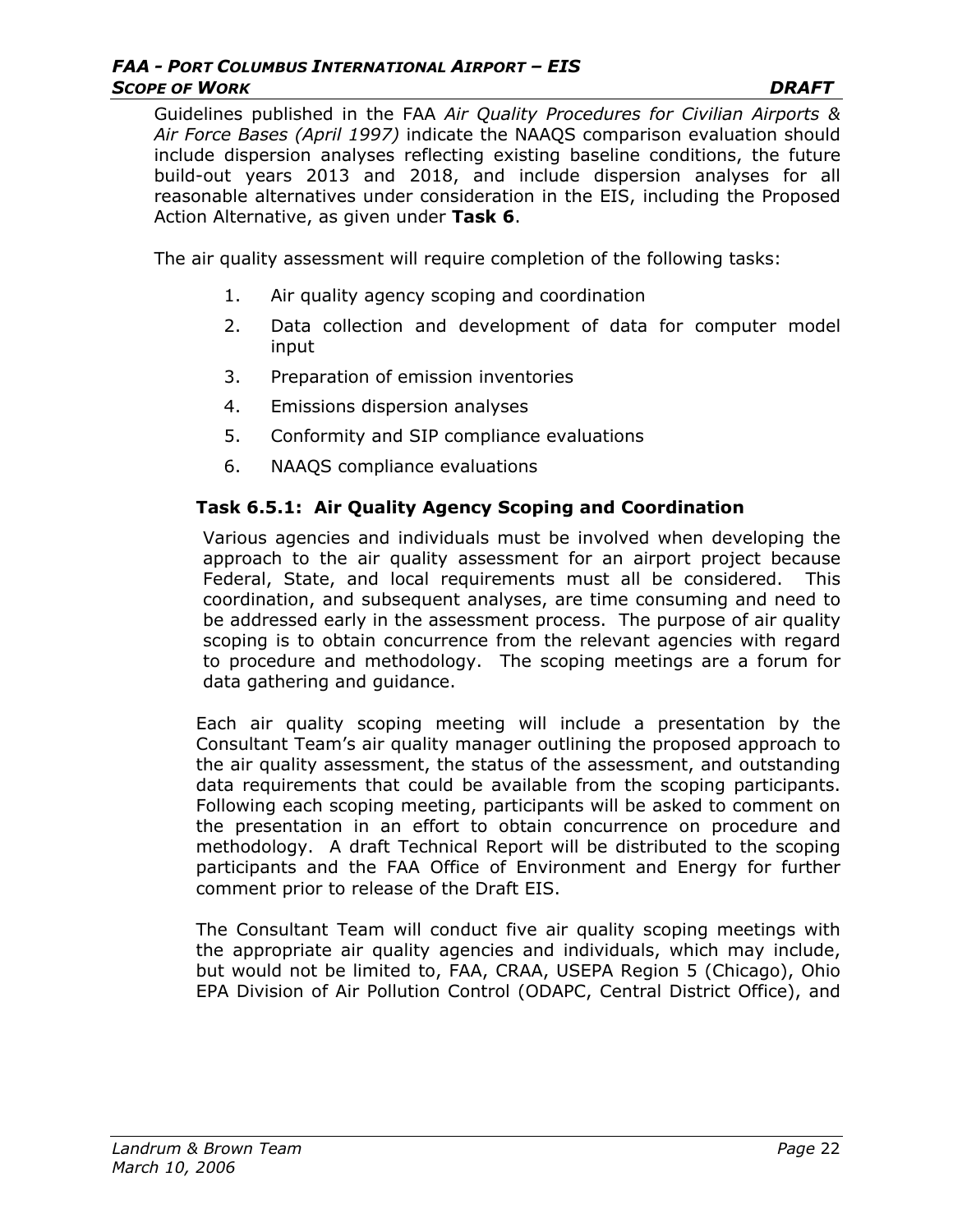the Mid-Ohio Regional Planning Commission (MORPC). The Consultant Team's air quality manager will be responsible for the preparation of meeting notes, production of agendas, handouts, and other materials.

#### **Task 6.5.2: Data Collection and Development of Data for Computer Model Input**

The use of three computer models will be required to complete the air quality assessment including the FAA Emissions and Dispersion Modeling System (EDMS), the USEPA CAL3QHC roadway intersection "hot spot" dispersion model, and the USEPA MOBILE motor vehicle emissions factor model. The "raw" data obtained under this task will be developed for direct input into the models.

Initially, the Consultant Team will review existing studies relating to air quality in Franklin County to obtain data that may already be available and also to maximize the technical understanding of existing and past air quality conditions. Included in this review will be the following:

- Recent or ongoing air quality studies
- State Implementation Plan (SIP)
- Transportation Improvement Plan (TIP) and Transportation Plan (TP)
- Local and regional air quality studies
- Local and regional transportation studies

Data will be requested for the 2006 Baseline (existing) conditions and all alternatives given under Task 6. In addition, data relating to the construction years (2011 through 2017) will be required. The data requirements will include the following:

- *a. Aircraft Fleet:* Tables summarizing the aircraft fleet under the 2006 Baseline and all alternatives given under **Task 6**, where the data will reflect the peak-hour operations, by specific aircraft type (Boeing 737-500, Regional Jet, etc., as opposed to categories of aircraft, i.e. jets, turboprops, commuters, etc), to be developed under Task 3.2.
- *b. Airport Operational Statistics:* Airport operational statistics are used in computer air quality modeling to reflect the most realistic description of existing and future airport operations. Data will be obtained through on-site surveys conducted by Consultant Team or from the noise analysis conducted under **Task 5.2** and **Task 6.1**. Data requirements include:
	- Average taxi time, by aircraft type
	- Average departure queue time, by aircraft type
	- Gate use, by aircraft type
	- Taxiway use, by aircraft type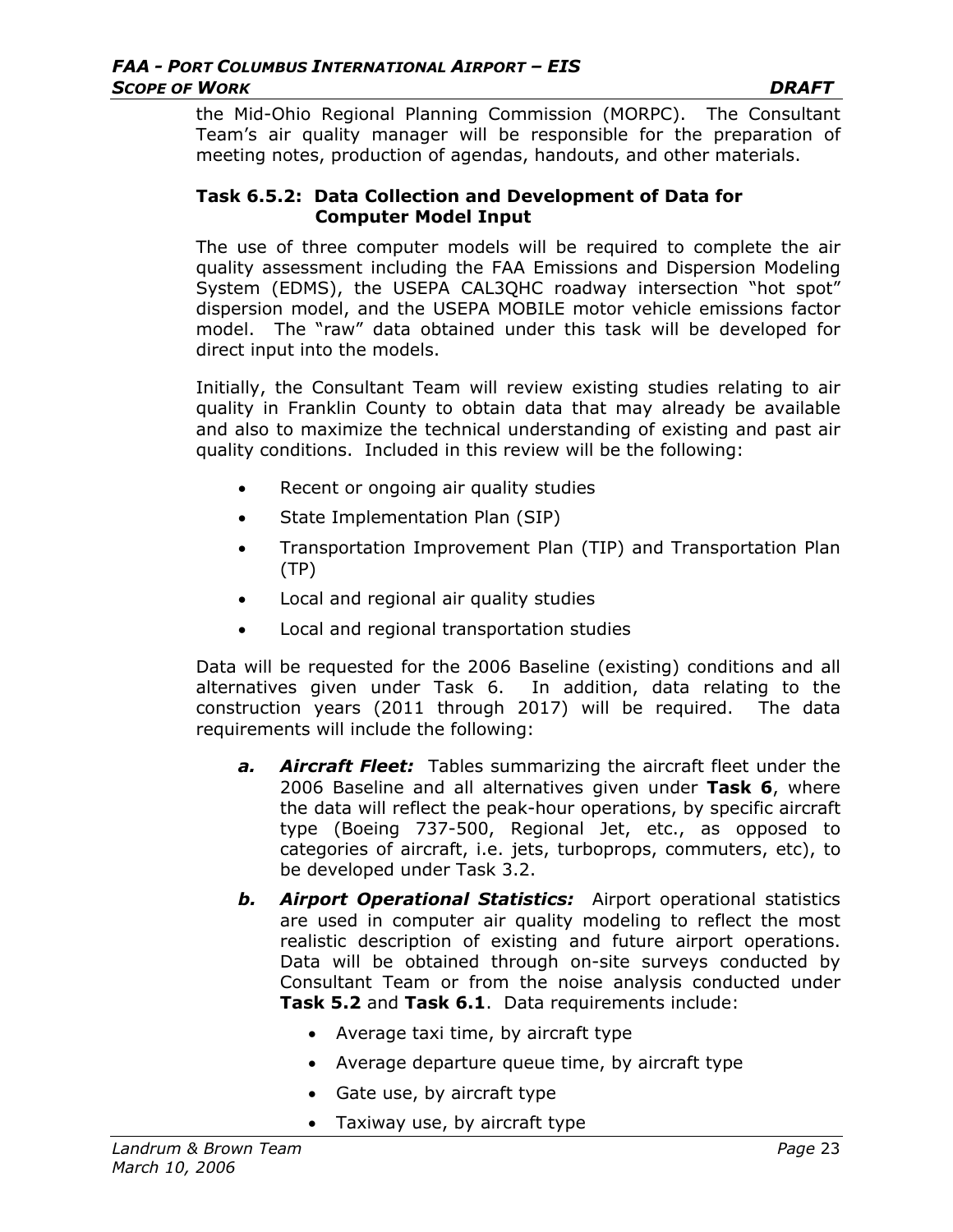- Runway use, by aircraft type
- Average departure queue time, by runway end
- Average departure queue length, by runway end
- Hourly, daily, and monthly operational profiles
- Ground support equipment assignments
- *c. Digital Airport Layout Diagram:* The current and future approved Airport Layout Plans (ALP) in digital form, to be provided by the CRAA, to be used for obtaining Cartesian coordinate grid points for dispersion analyses.
- *d. Surface Transportation:* Existing automobile traffic information will be critical for the determination of carbon monoxide (CO) concentration levels along on-airport roadways, and in on-airport parking lots and parking garages. The following data will be required for each intersection selected for analysis, which will be determined under Task 6.5.1:
	- USEPA MOBILE vehicle emissions factors as used for regional surface transportation modeling, to be obtained from the MORPC
	- Peak-hour traffic counts for the exits and/or entrances to the major on-airport parking lots and parking garages, particularly those lots and garages for which modifications/relocations will be proposed. This data will also account for the rental car facilities. Data to be provided under Task 6.20 or will be obtained by the Consultant Team.
	- Peak-hour traffic counts for the on-airport roadway system, particularly the curbfront areas for flight departures and arrivals, including posted traffic speeds. Data to be provided under Task 6.20 or will be obtained by Consultant Team. *Modeling for vehicular traffic located on off-airport roadways is not within this Scope of Work.*
- *e. Stationary Sources:* A complete collection of data for stationary emissions sources, particularly those that may be modified under any of the project alternatives, was completed in 2004 for CMH and tenant sources. This will need to be updated to the baseline year. Additional data to be provided by CRAA (if available) or developed by the Consultant Team will include:
	- Heating plants (boilers)
	- Incinerators
	- Fuel storage tanks (underground and above ground tanks)
	- Aircraft engine maintenance
	- Solvent degreasing operations (conducted outside)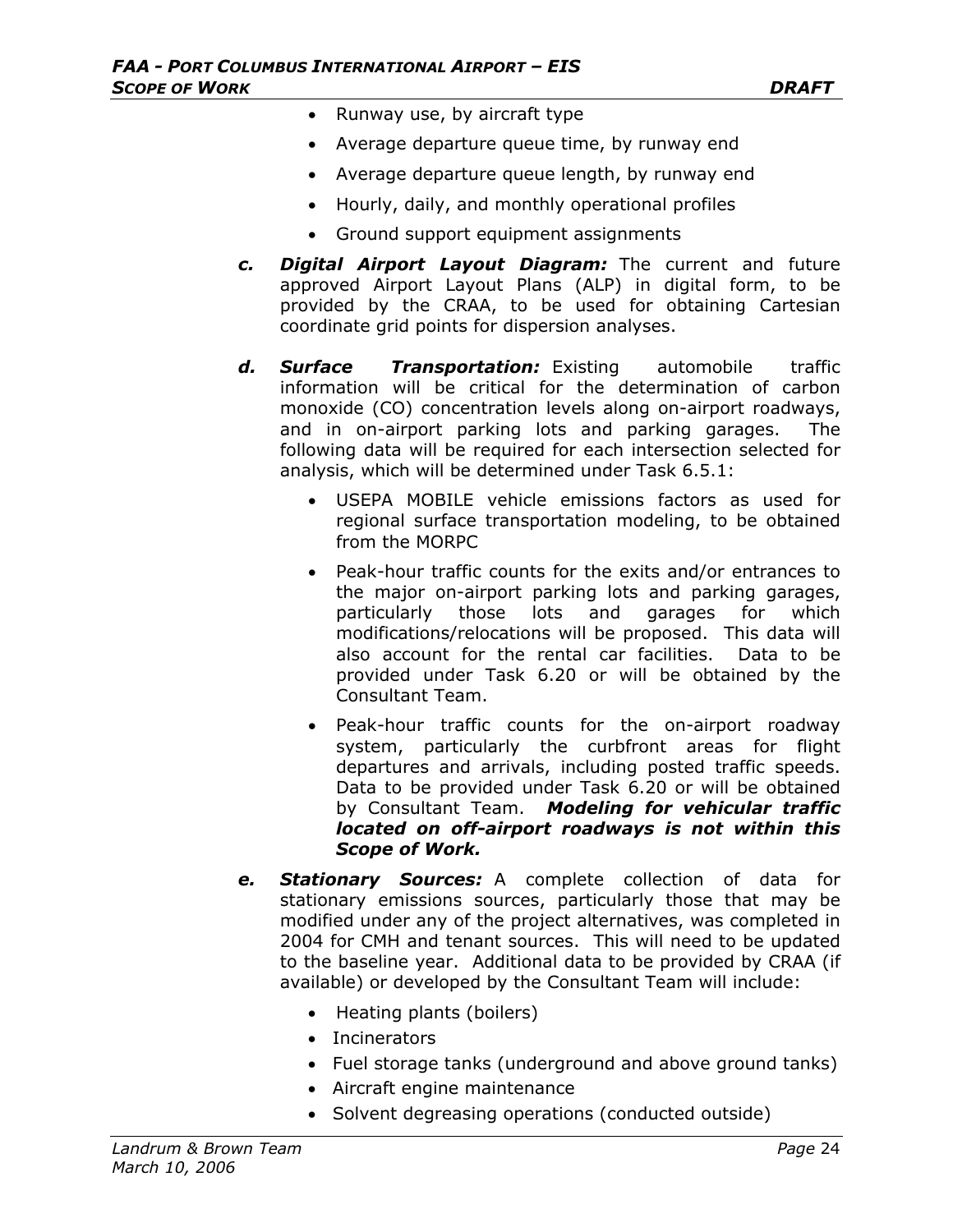- Surface coating (painting) operations (conducted outside)
- Emergency generators
- Training fires (Aircraft Rescue and Fire Fighting operations, ARFF)

Types of information required for these sources will include:

- Source location
- Fuel type, paint type, solvent type, engine type, etc.
- Associated equipment use (fire trucks, generators for paint application)
- Annual fuel use/throughput, annual paint/solvent use, etc.
- Capacity, size, or other physical or operational characteristics of the source
- Frequency of use
- *f. Construction Equipment:* Data will be required with regard to construction phasing and construction equipment schedules for all construction years. The phasing schedules will include the type of equipment planned for use for each construction phase/task and the monthly hours of operation of each unit of equipment. The required data will be obtained by Consultant Team.
- *g. Background Pollutant Concentrations:* A dispersion analysis for CMH must report the "design concentration" of each pollutant and averaging period regulated by the NAAQS (excluding lead and ozone). The design concentration will be the sum of the concentration of each criteria or precursor pollutant estimated by modeling at specified receptor locations, together with the existing background concentration of that pollutant averaging period as determined through USEPA monitoring. The background concentration of CO, sulfur dioxide  $(SO<sub>2</sub>)$ , particulate matter (PM<sub>10</sub> and PM<sub>2.5</sub>), and nitrogen dioxide (NO<sub>2</sub>) will be obtained through the USEPA AirData website or determined by the MORPC.
- *h. Meteorology:* Computer modeling for air quality depends upon the area's meteorology as well as the characteristics of the emissions sources. Average annual data is required for the emission inventories, whereas a full year of weather data (surface and upper-air) is required for dispersion analyses. Meteorological data will be obtained from the National Climatic Data Center and will include:
	- Average annual temperature
	- Average annual mixing height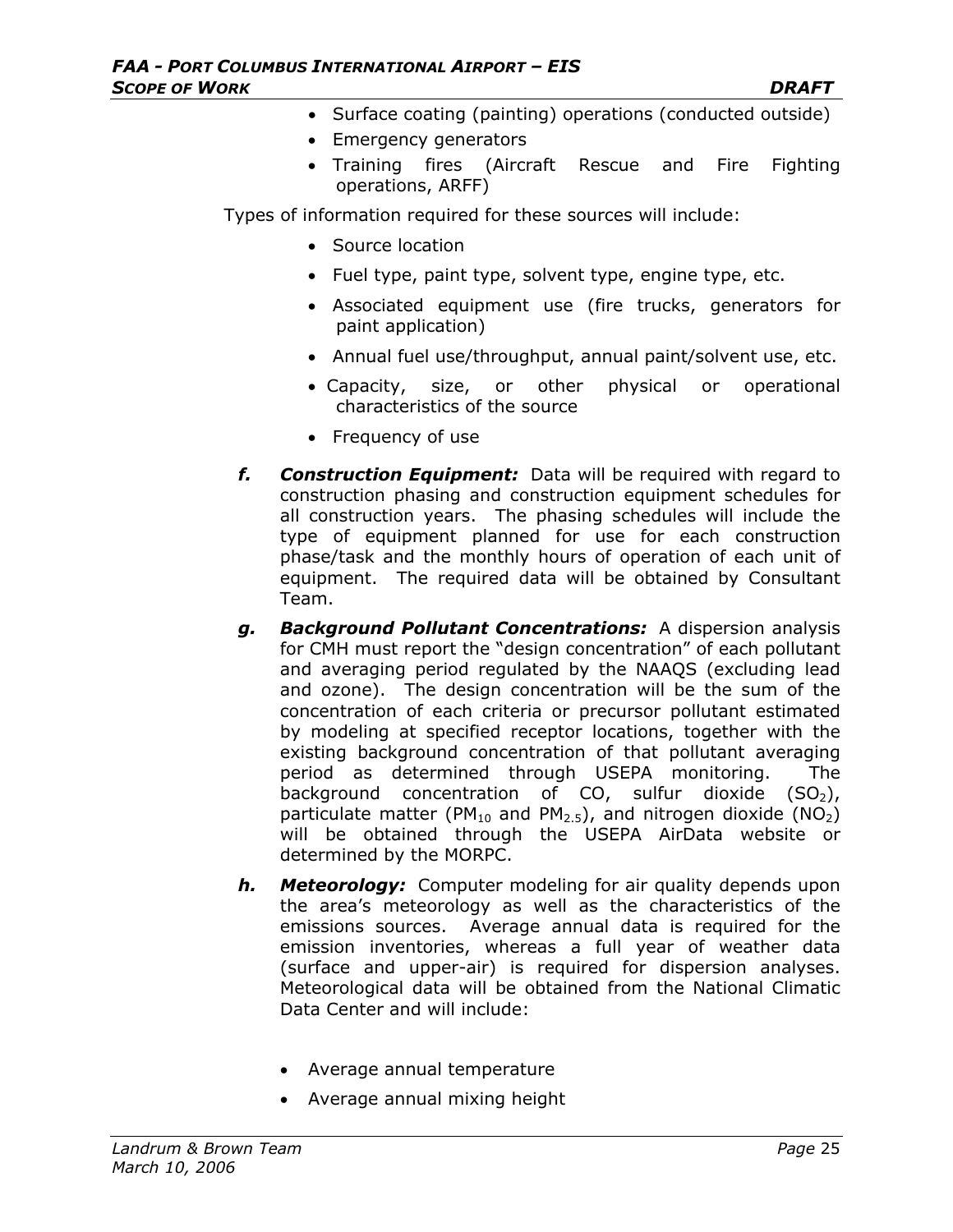- One full year of on-site hourly surface aviation observations
- One full year of on-site, or most appropriate, upper-air observations, corresponding to the year available for surface observations

The specific year of weather data used for the dispersion analysis will be determined through air quality scoping (refer to Exhibit E).

#### **Task 6.5.3: Preparation of the Emission Inventories**

Emission inventories will be prepared for the 2006 Baseline and all the project alternatives listed under Task 6. The emission inventories will be used to determine general conformity compliance under the Clean Air Act and will be used as the basis for the dispersion analyses required for the NAAQS comparison evaluation. The emission inventories will be prepared using the most recent publicly released version of the FAA-required and USEPA-approved Emissions and Dispersion Modeling System (EDMS). The emission inventories will include estimated emission rates for the following criteria and precursor air pollutants:

- Carbon monoxide (CO)
- Nitrogen oxides  $(NO_x)$
- Sulfur oxides  $(SO_x)$
- Volatile organic compounds (VOC) (and hydrocarbons, HC)
- Particulate matter, course (PM<sub>10</sub>) and fine (PM<sub>2.5</sub>)

The general conformity assessment will require an evaluation of  $NO<sub>x</sub>$  and VOC emissions. The inventories will include emissions of all the precursor and criteria pollutants, except lead  $^2$ and ozone,  $^3$  for use as a basis for the dispersion analyses.

The emission inventories will be prepared using USEPA-approved methodologies and emission data. A list of all the input data used to estimate project emissions, such as emission factors and operational specifications, will be included in the document.

### **Task 6.5.4: Emission Dispersion Analyses**

When an improvement project is proposed for an airport that serves at least 2.6 million annual passengers, the FAA recommends that the air quality assessment include dispersion analyses to determine whether the action will comply with the National Ambient Air Quality Standards(NAAQS). Records indicate that CMH exceeds the FAA

 $\overline{\phantom{a}}$ 

 $2$  Airport air quality assessments do not routinely include estimates of lead emissions because airports typically are not a significant source of lead emissions. The chief source of lead emissions at airports is the combustion of leaded aviation gasoline in piston-engine aircraft. FAA *Air Quality Procedures for Civilian Airports & Air Force Bases*, April 1997.

 $3$  Ozone emissions are considered on a regional level and are not evaluated on a project-level basis. Ozone emissions are evaluated by considering the emission rate of the ozone precursor pollutants NOx and VOC.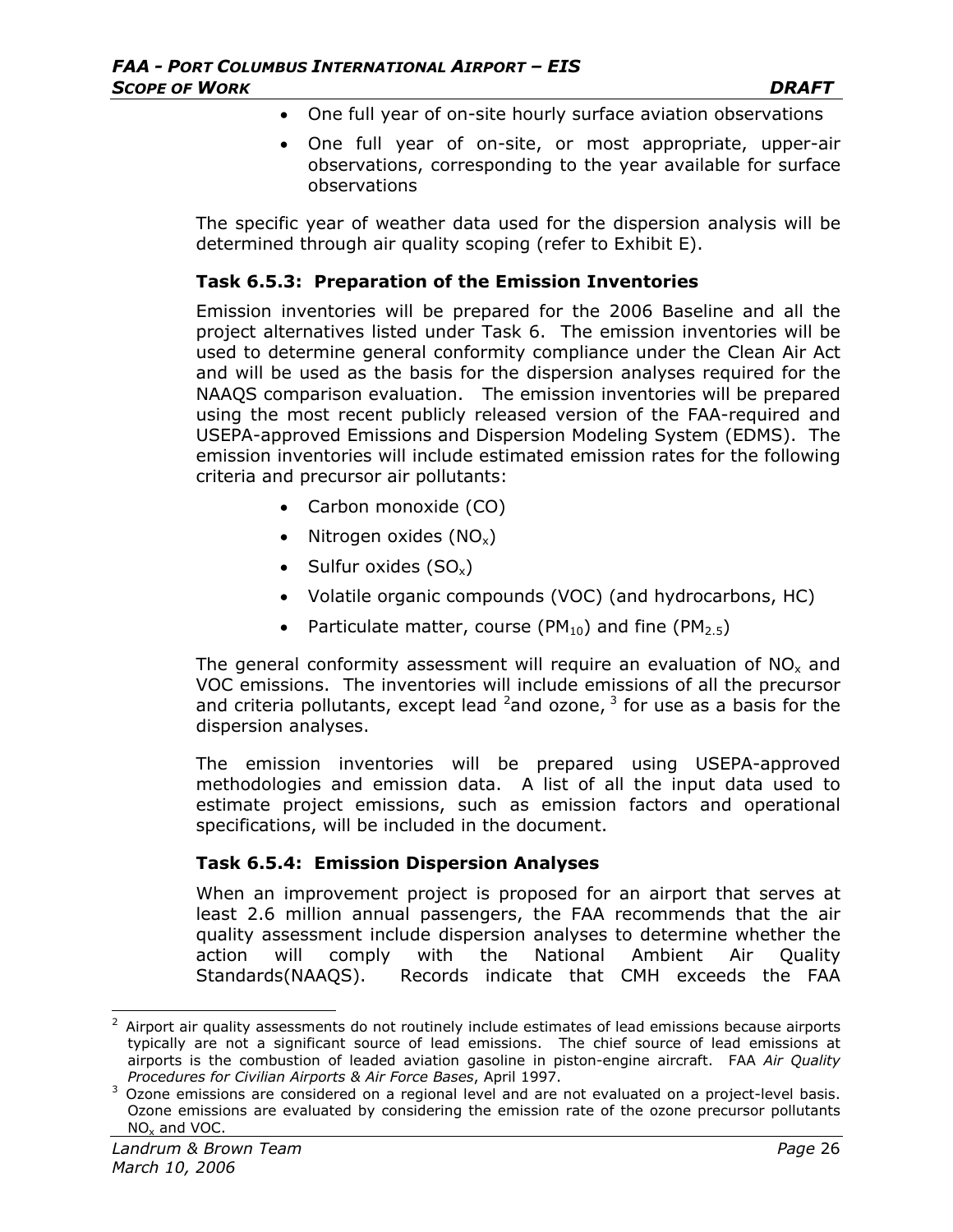passenger criteria; therefore, dispersion analyses for comparison to the NAAQS will be included in the air quality assessment.

The dispersion analyses will reveal the concentration of airport-related pollutants at selected receptor locations. Background concentrations will be added as appropriate to determine the design concentration, which will be compared to the NAAQS to determine compliance.

The dispersion analyses will be conducted based on the emission inventories prepared using EDMS with the additional of data relating to the operational conditions at CMH. The dispersion analyses will be conducted using the latest available published version of the FAA-required and USEPA-approved EDMS.

### **Task 6.5.5: Conformity Applicability and Evaluation of Compliance**

The applicability of general conformity under the CAA shall be reviewed whenever a Federal action meets the following criteria:

- located within a nonattainment area or maintenance area for one or more of the NAAQS criteria pollutants,
- reasonably assumed to cause emissions of criteria or precursor pollutants over and above baseline levels,
- not exempt, and,
- not presumed to conform.

Franklin County is included in an eight-hour ozone and  $PM_{2.5}$ nonattainment area and meets all the remaining criteria listed above. Consequently, the Proposed Project at CMH will require a review with respect to the CAA general conformity regulations, which are intended to ensure that emissions from Federal actions will not violate the provisions of the state implementation plan (SIP). Specifically, a Federal action must conform as given in Section  $176(c)(1)$  of the CAA:

- (c)(1) No department, agency, or instrumentality of the Federal Government shall engage in, support in any way or provide financial assistance for, license or permit, or approve, any activity which does not conform to an implementation plan after it has been approved or promulgated under Section 110. The assurance of conformity to such an implementation plan shall be an affirmative responsibility of the head of such department, agency, or instrumentality. Conformity to an implementation plan means:
	- (A) Conformity to an implementation plan's purpose of eliminating or reducing the severity and number of violations of the National Ambient Air Quality Standards and achieving expeditious attainment of such standards; and
	- (B) that such activities will not: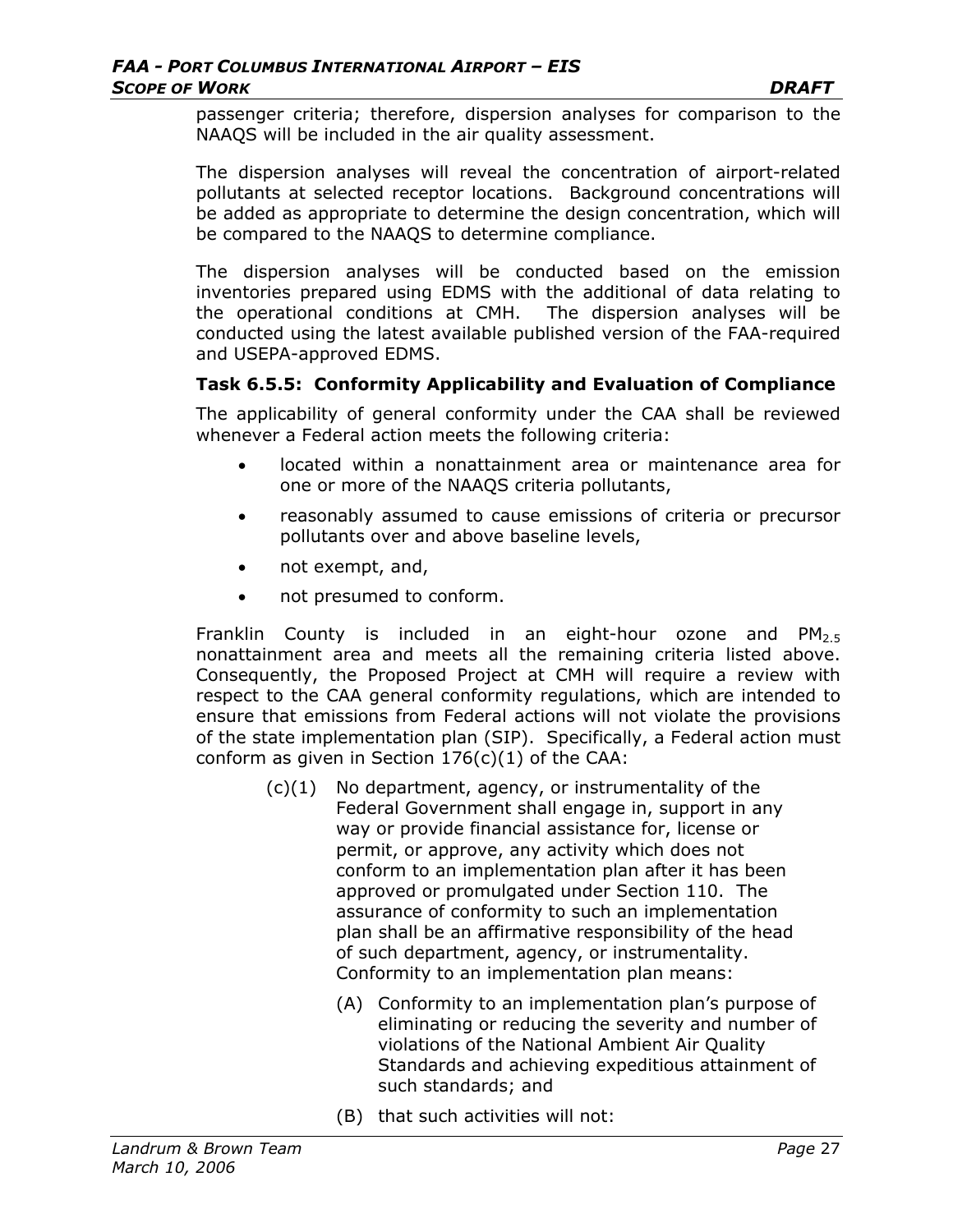- (i) cause or contribute to any new violation of any standard in any area;
- (ii) increase the frequency or severity of any existing violation of any standard in any area; or,
- (iii)delay timely attainment of any standard or any required interim emission reductions or other milestones in any area.

A review of transportation conformity would only be required if the project alternatives were to include a highway or transit project not already included on a conforming Transportation Improvement Program (TIP) or Transportation Plan (TP). The responsibility for preparing a transportation conformity assessment rests with the MORPC not the FAA. If a transportation conformity assessment will be required for the CMH project, there could be requirements concerning off-site impacts of motor vehicles that the FAA will be expected to coordinate with the MORPC (refer to Exhibit E). **These additional services are not included in this Scope of Work. Work will not be started on additional services until the FAA approves the scope and the CRAA amends the contract.** 

### **Task 6.5.6: NAAQS Compliance Assessment**

Regardless of the attainment status of Franklin County, the size of the airport, as determined by the number of annual enplanements, indicates the Proposed Project should be assessed against the NAAQS. The results of the dispersion analyses will be evaluated and design concentrations will be modeled for comparison to the NAAQS (excluding lead and ozone). When a NAAQS compliance assessment is required, the analysis must meet 40 CFR Part 93.158(b)(1 and 2):

- (b) The areawide and/or local air quality [dispersion] modeling analyses must:
	- (1) Meet the requirements in 40 CFR Part 93.159; and
	- (2) Show that the action does not:
		- (i) cause or contribute to any new violation of any standard in any area; or
		- (ii) increase the frequency or severity of any existing violation of any standard in any area.

*In the event the project alternatives violate 40 CFR Part 93.159 mitigation may be required. Refer to Exhibit E***. Work will not be started on additional services until the FAA approves the scope and the CRAA amends the contract.**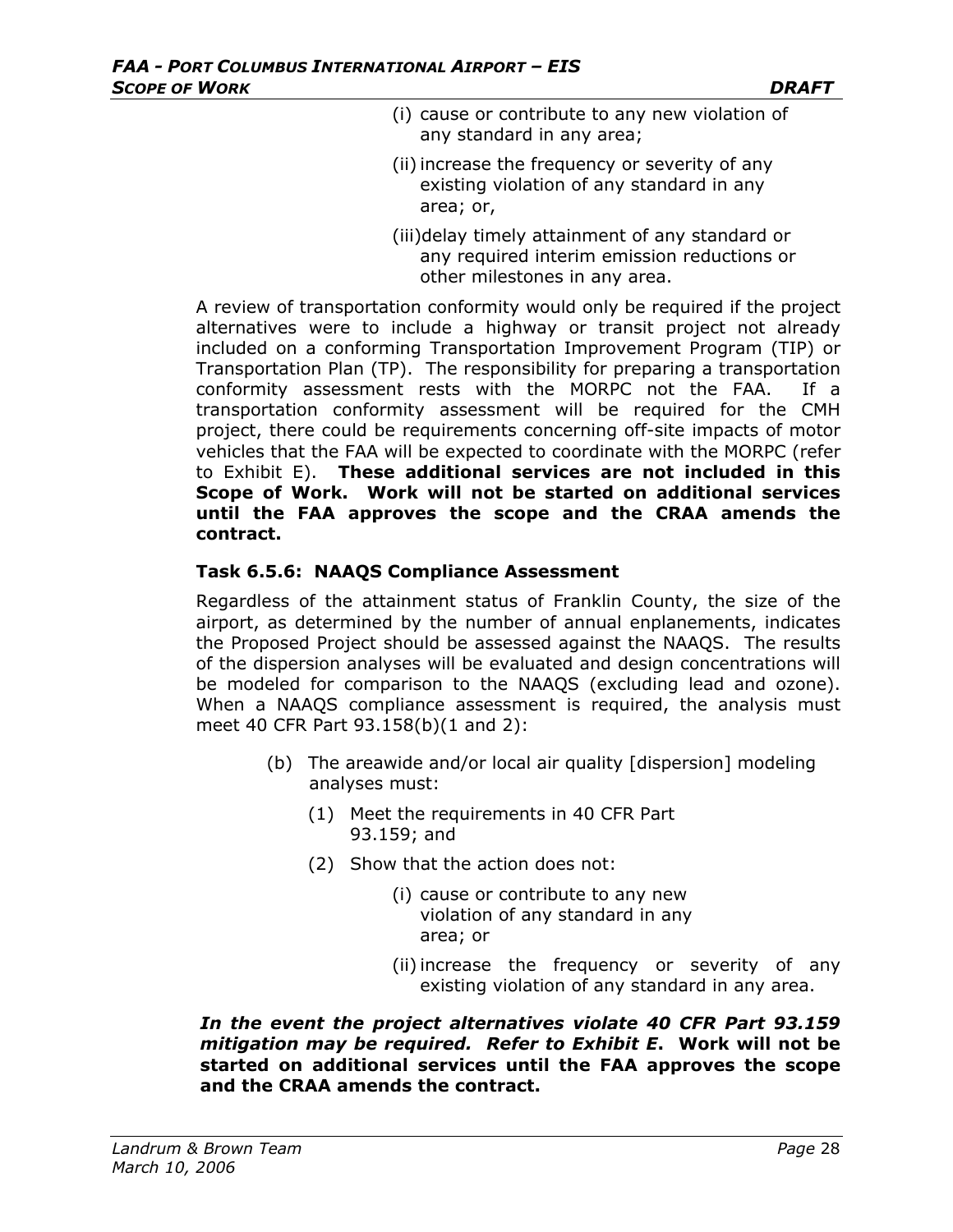#### **Task 6.6: Water Quality**

The effects of the Proposed Project on water quality and quantity (e.g., runoff volumes) will be examined and documented. Methods to control peak flow and mitigate pollutant discharges from ongoing and new operations including deicing and fueling will be presented in this section. CMH's most recent drainage master plan and the airport's on-going engineering plans and analysis will be utilized to the fullest extent for much of data needed for this section. CMH's existing Deicing Study was completed in the mid-1990s to address compliance with CMH's NPDES permit. The Proposed Project will likely affect the quantity and quality of stormwater runoff. Additionally, the potential impacts of discharging collected deicer to the City of Columbus' Division of Sewerage and Drainage and their ability to treat deicer-laden stormwater that cannot be discharged to the receiving streams will be assessed.

Surface and groundwater resources in the vicinity of CMH will be identified and described. Baseline water quality information will be collected and verified. Impacts associated with the alternatives will be evaluated and, as required, mitigation measures will be recommended. An airport-specific deicing simulation will be used to facilitate the evaluation. The impacts and necessary mitigation measures of the following scenarios will be evaluated.

- 2006 Baseline Condition
- Alternative 1: 2013 No-Action
- Alternative 2: 2013 Alternative Proposed Runway Alternative
	- Air Traffic Option A: With the Part 150 Actions
	- Air Traffic Option B: Without the Part 150 Actions
- Alternative 3: 2018 No-Action
- Alternative 4: 2018 Proposed Action Alternative
	- Air Traffic Option A: With the Part 150 Actions
	- Air Traffic Option B: Without the Part 150 Actions
- Alternative 5: 2018 Proposed Runway Alternative with Expansion of Existing Terminal
	- Air Traffic Option A: With the Part 150 Actions
	- Air Traffic Option B: Without the Part 150 Actions

Potential mitigation might include additional stormwater detention facilities, deicing capture, storage and treatment facilities, and other measures to ensure compliance with FAA AC 150/5370-10A Standards for Specifying Construction at Airports, as well as Ohio EPA's General Permit for Stormwater Discharges from Construction Activities, CMH's Individual Permit for Stormwater Discharges from Industrial Activities, and the City of Columbus' Stormwater Drainage Manual (expected to be finalized in March 2006).

The Consultant Team will coordinate with Federal, state, and local agencies to determine permit requirements and mitigation plans needed to complete this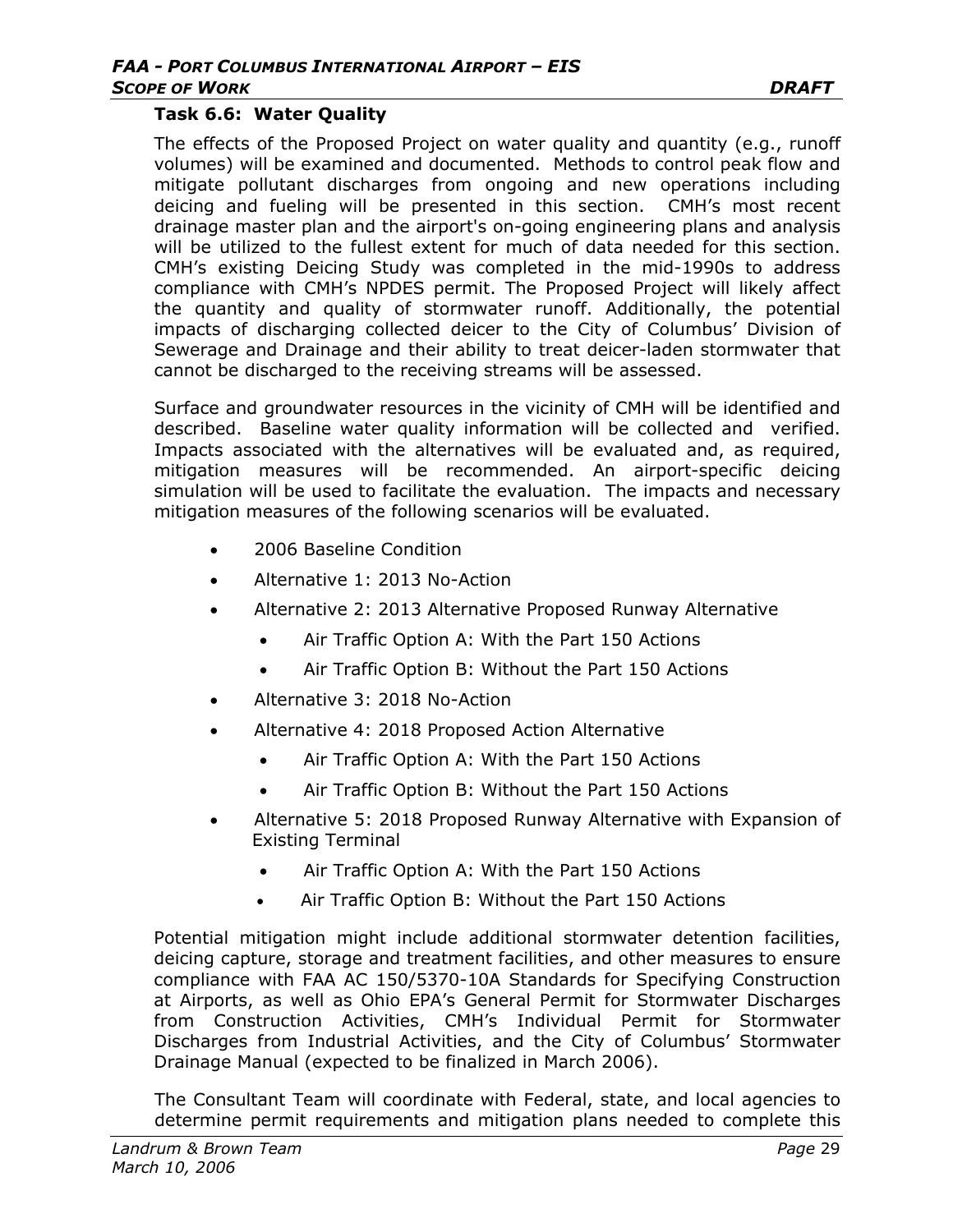work. An assessment of remediation requirements and potential impacts will also be documented in the EIS. The evaluation of the potential impacts of the proposed improvements upon the potable water supply in the area will be considered in **Task 6.4.3**.

The Consultant Team will obtain a Governor's Air and Water Quality Certificate, pursuant to 49 USC 47106(c)(1)(B). Airport Improvement Program applications for airport projects involving the location of a new runway may not be approved unless the Chief Executive Officer of the state in which the project is located, or the appropriate state official, certifies in writing that there is "reasonable assurance" that the project will be located, designed, constructed, and operated in compliance with applicable water quality standards. The Consultant Team will obtain certification from the Ohio Governor's Office indicating that the Proposed Project will comply with all applicable water quality standards. Certification will be issued in the form of a Governor's Air and Water Quality Certificate.

A general discussion of the cumulative impacts of CMH development and other development proposals in the vicinity will be addressed qualitatively.

### **Task 6.7: USC Section 303(C) Lands (Formerly Known As Section 4(F))**

A complete and detailed analysis of all potential Section 303(c) properties (parks or recreational areas) as well as Section 6(f) (Land & Water Conservation Fund Lands) will be conducted as a part of the EIS. Such properties will be identified, described and the potential impacts to them evaluated. Consideration will be given to all potential uses of Section 303(c) and 6(f) lands including direct use (such as acquisition or demolition) and constructive use (such as increased noise levels or changes in access). **If a formal Section 303(c) statement is required, it will be accomplished under an amendment to this agreement. Work will not be started on additional services until the FAA approves the scope and the CRAA amends the contract.** 

### **Task 6.8: Historic, Architectural, Archaeological, And Cultural Resources**

Under the authority of Section 106 of NHPA, the FAA must, prior to expenditure of funds or issuance of a license or permit for the undertaking, take into account the effect the Proposed Project may have on any property listed or eligible for listing in the National Register of Historic Places. This effort involves the identification of National Register eligible and listed properties in the undertaking's Area of Potential Effects (APE) and consultation with the Ohio State Historic Preservation Officer (SHPO).

The APE for archaeological and historic resources consists of all lands currently owned by CMH that are involved in the proposed improvements, parcels to be acquired by CMH as part of the improvements, and those areas within the 65 DNL noise contours of the Proposed Project contours.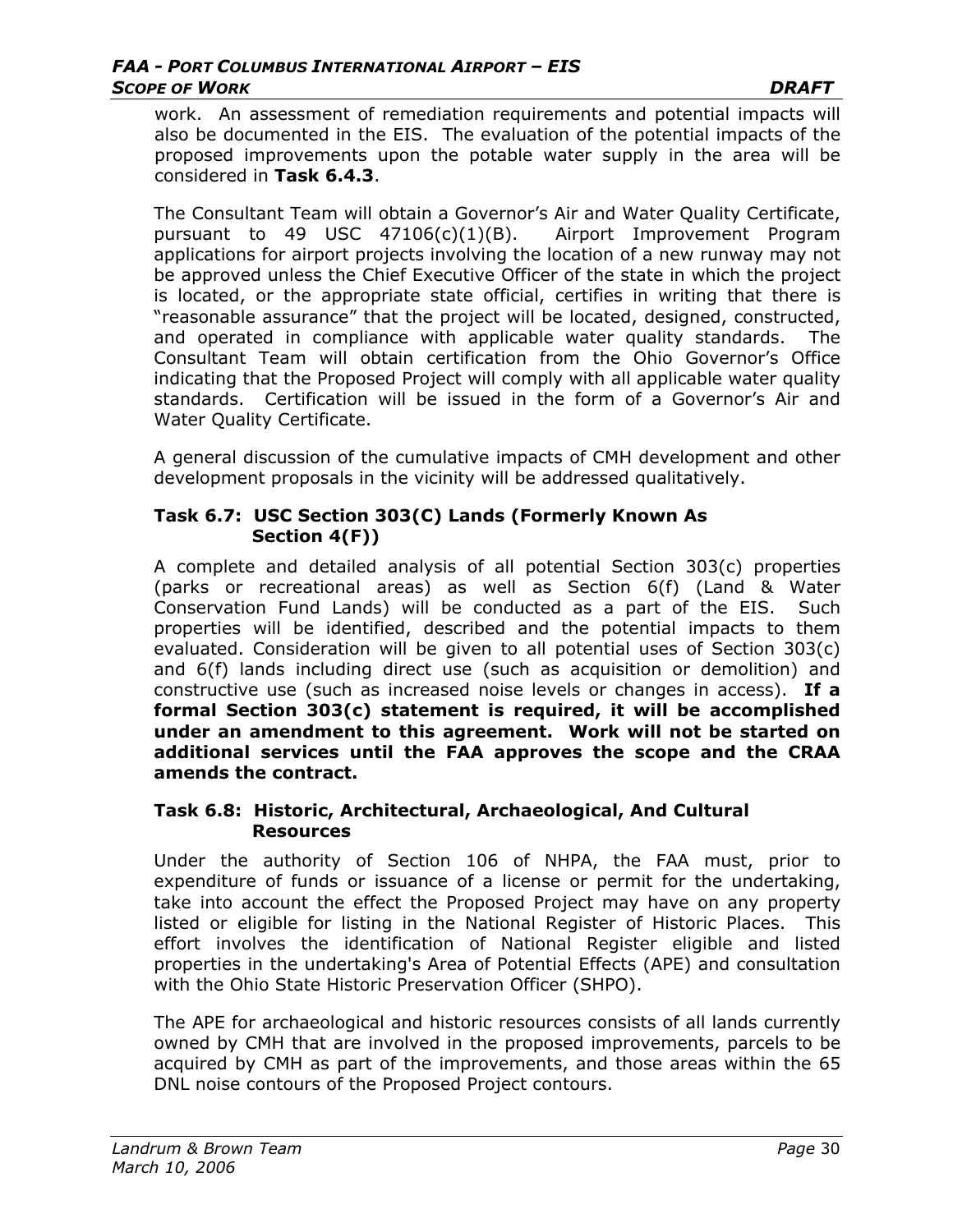#### *FAA - PORT COLUMBUS INTERNATIONAL AIRPORT – EIS*  **SCOPE OF WORK DRAFT**

The consultation will include one meeting at the SHPO office in Columbus, Ohio to be attended by the FAA and the Consultant Team. Prior to the consultation meeting a detailed literature review will be conducted to identify all known cultural resources as well as delineate previously surveyed areas within the 65 DNL noise contour for the year 2013, associated with the new Runway 10R/28L. Known sites and structures will be mapped on project mapping and an inventory list of known resources with the determination of eligibility indicated will be prepared and keyed to the mapping. In addition, areas of disturbance will be outlined. This information will be provided to the SHPO prior to the consultation meeting.

#### **If additional studies are required, they will be accomplished under an amendment to this agreement. See Exhibit E, Task E.3 for additional scope text. Work will not be started on additional services until the FAA approves the scope and the CRAA amends the contract.**

### **Task 6.9: Biotic Communities**

All biotic communities, including flora and fauna which exist in the immediate area of the Proposed Project, will be inventoried and documented. A field review will be completed that will include an assessment of current conditions and verification of the findings of previous environmental surveys. Lists of animal and plant species known or having the potential to occur in the area will be compiled from available data and field reviews and presented in the EIS. The potential impacts to these communities due to the construction and operation of the proposed improvements and alternatives will be quantified and compared. The results will be coordinated with the appropriate local, state and Federal agencies, including the U.S. Fish and Wildlife Service.

### **Task 6.10: Endangered And Threatened Species Of Flora And Fauna**

The effect of the Proposed Project upon state and federally listed plants and animals and their habitats will be evaluated. Examination of previously prepared materials and coordination with appropriate agencies will be required under this task. The Consultant Team will assist the FAA in preparing written consultation with the US Fish and Wildlife Service and all relevant state regulatory agencies in order to determine the potential presence of any rare, threatened, or endangered species or habitats within the project area.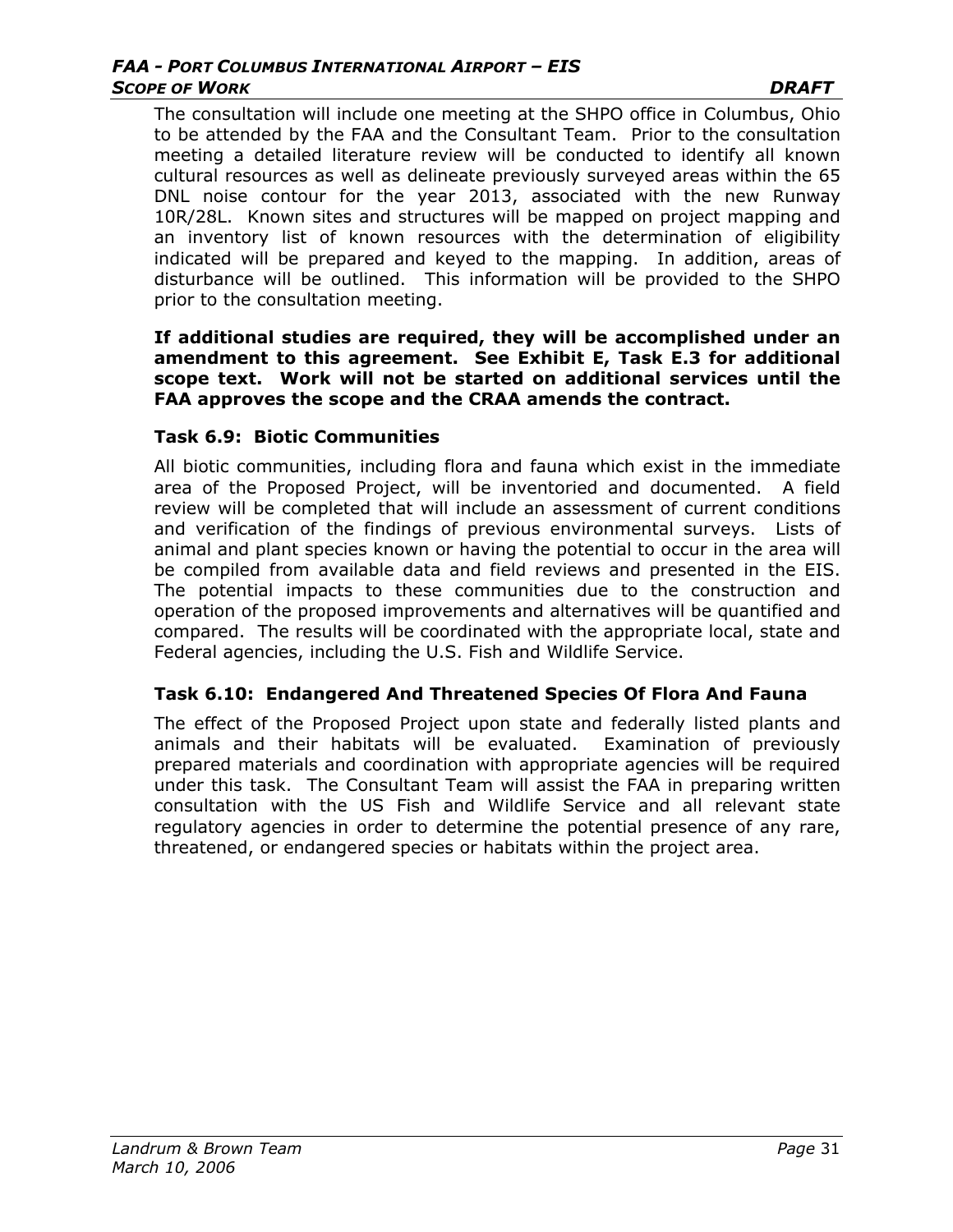#### **Task 6.10.1: Endangered Species - Surveys**

Investigations will be conducted in compliance with the Endangered Species Act. Particular attention will be paid to the potential impacts of the improvement alternatives upon protected species which are permanent or migratory inhabitants of the area.

For costing purposes, assumptions for Endangered and Threatened Species of Flora and Fauna include:

- Potential Indiana bat habitat will be identified. However, it is not expected that the Indiana bat will be listed as occurring at the site, based on previous assessments. As such, the costs do not include Section 7(c) consultation concerning the Indiana bat. If signs of Indiana bat are identified, mist net surveys and Section 7(c) consultation would be conducted under an amendment to this agreement. **Work will not be started on additional services until the FAA approves the scope and the CRAA amends the contract.**
- The total survey area is defined by the Detailed Study Area (approximately 750 acres).
- Prior experience in this area of Franklin County, Ohio indicates that six state-listed species will require surveys.

#### **Task 6.11: Wetlands And Streams**

Most of the Port Columbus International Airport has been subject to wetland and stream delineation in 2003. The results of that work have been reviewed by the US Army Corps of Engineers. In a letter dated August 21, 2003 they ruled that 7.07 acres of jurisdictional wetlands and 11.97 acres of jurisdictional streams/ditches are present at the site. The remaining wetlands and streams are not jurisdictional and are regulated by the Ohio Environmental Protection Agency. The field survey accomplished for **Task 6.9** will also include delineation of both jurisdictional and non-jurisdictional wetlands and streams in the current project area that have not been subject to previous recent delineation. The areas that are covered by the jurisdictional determination will be walked to identify if any significant changes have occurred to any of the known wetlands and to identify if any new wetlands have developed. This accounts for approximately 600 of 750 total acres within the project area. The remaining 150 acres include areas east and west of the airport that were not covered by the jurisdictional determination. These areas will be treated to a complete wetland delineation as described below.

This will include the collection of data and information necessary to determine the boundaries of wetlands under the jurisdiction of the U.S. Army Corps of Engineers (ACOE) and the State of Ohio, Environmental Protection Agency (OEPA). This will include: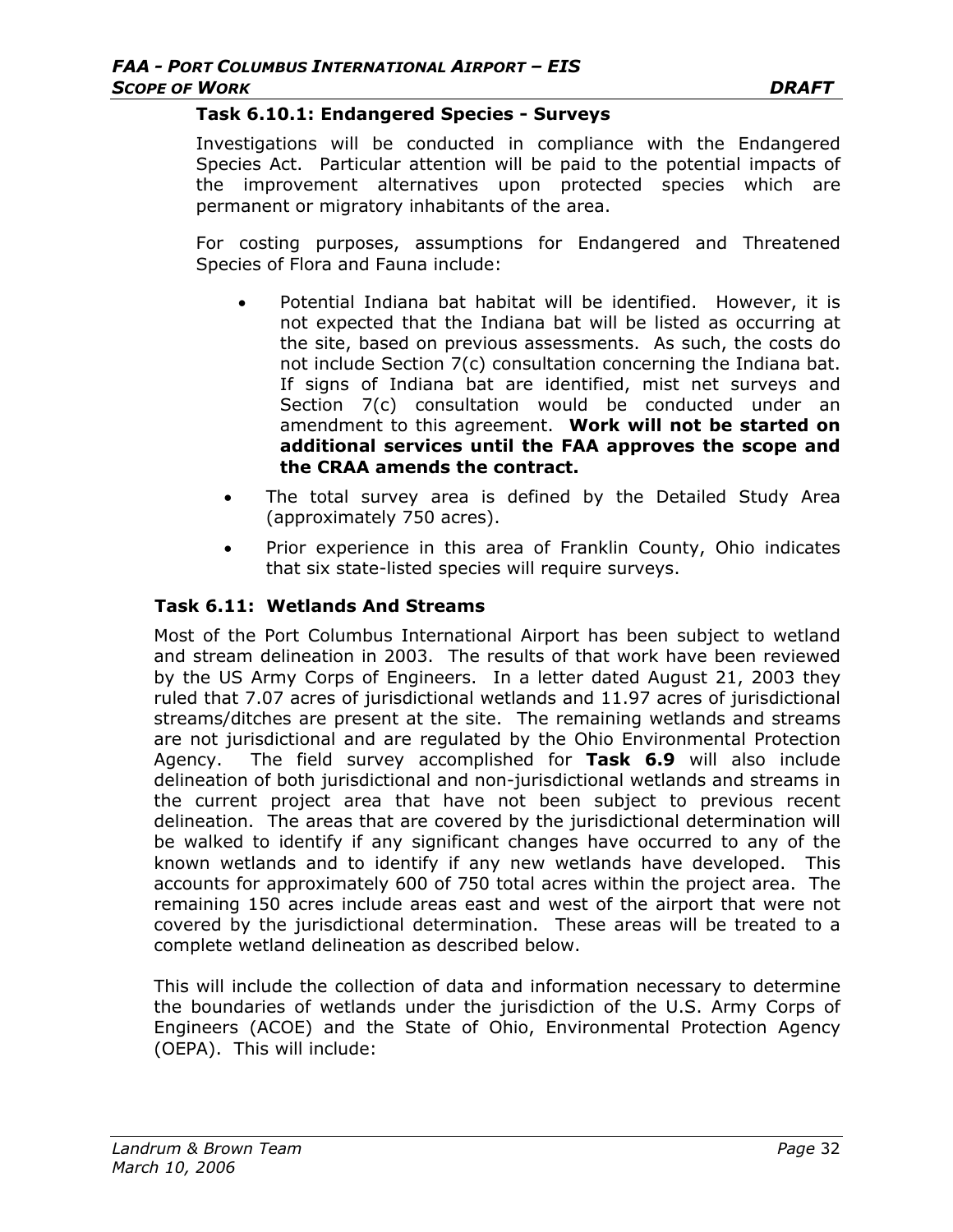- Determination of the landward extent of the Waters of the United States pursuant to the 1987 Corps of Engineers Wetlands Delineation Manual (Technical Report Y-87-1).
- Development of a written jurisdictional report for submittal to the ACOE and OEPA which contains a description of the methods used in the jurisdictional determination, results of the determination (including wetland determination data sheets), and recent aerial mapping (scale not greater than 1-5,000) showing the approximate extent of existing wetland jurisdictional boundaries.
- Preparation of a written assessment of the current condition and relative value of the functions being performed by the wetlands. This report will also contain types, number and areas of existing vegetation.
- Acquisition of written verification of jurisdictional lines from the ACOE. This will include conducting field reviews of the project area with the ACOE and survey of agreed to boundaries in necessary.

Potential impacts to all wetlands and streams as a result of the construction and operation of the improvement alternatives will be evaluated. Wetland areas will be evaluated under the current State and Federal guidelines for jurisdictional wetlands. During the DEIS process, coordination with the Army Corps of Engineers, the Natural Resource Conservation Service, the U.S. Fish and Wildlife Service, the Ohio Environmental Protection Agency, and other appropriate agencies will take place by the FAA with the assistance of the Consultant Team to delineate and confirm jurisdictional wetlands, habitat values, non-wetland waters of the U.S., and potential mitigation.

This task also includes the identification and characterization of all stream beds in order to satisfy the Ohio Department of Natural Resources, Division of Water. **It is anticipated that additional effort will be required to obtain permits for wetland impacts and to coordinate wetland mitigation. Exhibit E includes a general work scope necessary to obtain permits under Sections 401 and 404 of the Clean Water Act and Isolated Wetland Permits from the Ohio EPA and will be revised after consultation with the necessary agencies. Work will not be started on additional services until the FAA approves the scope and the CRAA amends the contract.**

### **Task 6.12: Floodplains**

The effect of the proposed improvements and viable alternatives upon designated floodplains and floodways will be determined in compliance with Executive Order 11988. Such areas will be identified through Federal Emergency Management Administration Flood Insurance Rate Maps. The evaluation will consider the direct and indirect potential of the actions to impact floodplains. In addition, the requirements of applicable state and local regulations will be identified and complied with. Where floodplain/floodway impacts are determined to occur, conceptual mitigation measures will be provided by the Consultant Team and included in the EIS. The results will be coordinated with the appropriate flood management authorities. **This Scope**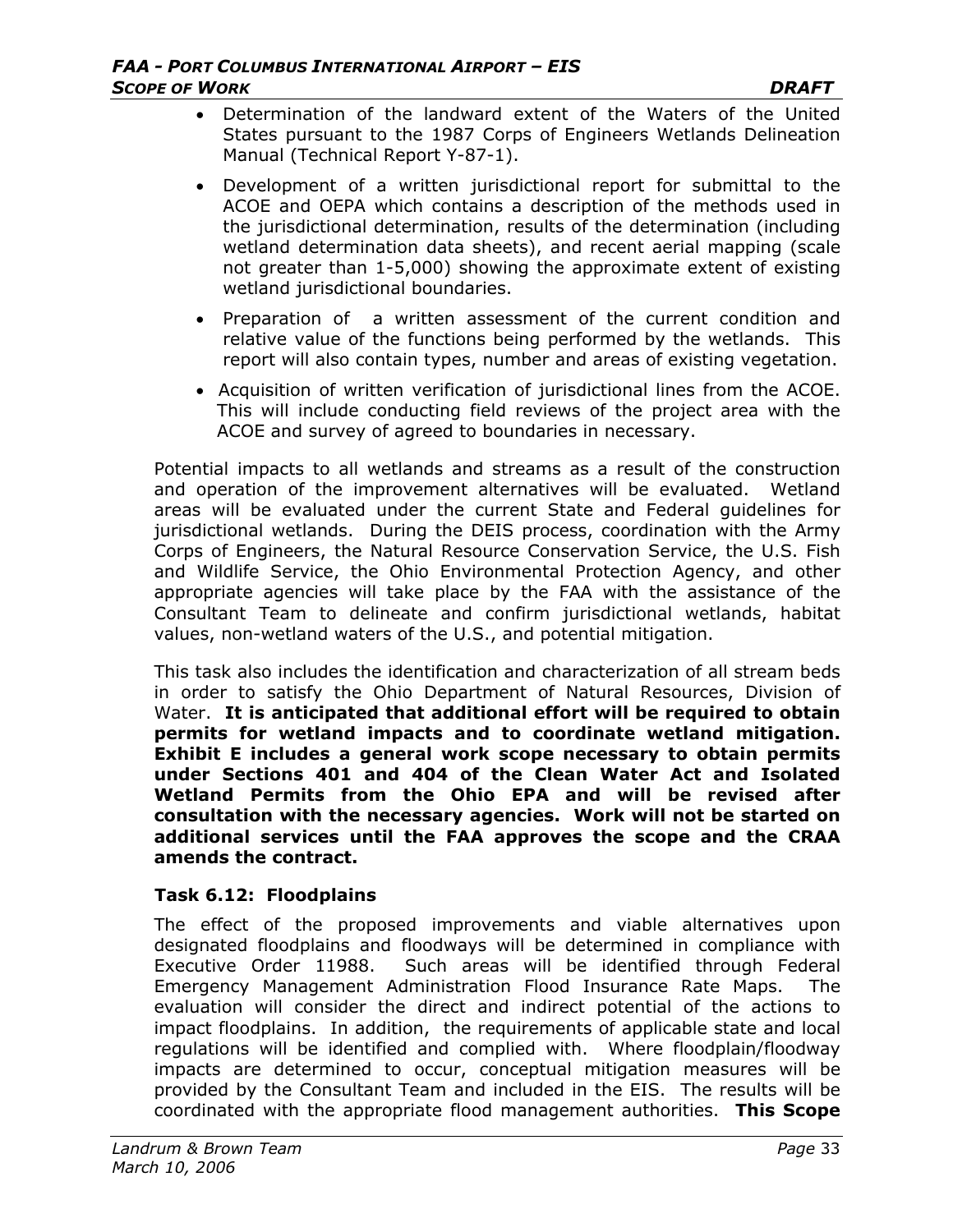**of Work does not include the preparation of detailed floodplain mitigation plans. Work will not be started on additional services until the FAA approves the scope and the CRAA amends the contract.** 

### **Task 6.13: Coastal Zone Management and Coastal Barriers**

The Consultant Team will document the absence of potential coastal barrier impacts resulting from the proposed alternatives in accordance with the Coastal Barrier Improvement Act of 1990.

### **Task 6.14: Wild and Scenic Rivers**

Based on prior environmental studies at CMH, no nearby rivers have been identified or designated as candidates for classification as wild or scenic rivers. To confirm this observation, the Consultant Team will investigate the current status and classification of rivers within the area of potential impact in accordance with the Wild and Scenic Rivers Act (PL 90-542). The Consultant Team will evaluate the effect of each of the viable alternatives on any river areas under the jurisdiction of the Wild and Scenic Rivers Act.

### **Task 6.15: Farmland**

Farmland values will be identified based upon the criteria of the Farmland Protection Act. Within potential acquisition areas, prime farmlands will be identified and delineated with data and information from the Natural Resource Conservation Service (NRCS). Coordination with the NRCS will take place to identify prime farmland (including direct or indirect conversion) impacts. The NRCS's National Agricultural Land Evaluation and Site Assessment (LESA) methodology and Form AD-1006, Prime Farmland Conversion Rating will be used to determine impacts on farmlands.

### **Task 6.16: Energy Supply and Natural Resources**

The effect of the Proposed Project on energy supplies and natural resources will be evaluated and documented. This will include the effects due to flight operations, including ground support equipment, and natural gas and electrical energy utilization. Data from the EIS air quality analysis and the airport's delay simulation assessment will be used to qualitatively assess the effects of the proposed action on energy supply and natural resources. Through coordination with utility companies and fuel suppliers, the supply and capacity to meet expected future energy needs resulting from the proposed action will also be disclosed. The analysis will also include an assessment of the use of natural resources that may be in limited supply, such as oil, gas, mineral, or other natural resource reserves.

### **Task 6.17: Light Emissions**

The Consultant Team will evaluate the impact of the development alternatives in terms of the airport-related light emissions impacting off-airport land uses. The data collection element of the light emission task will include determining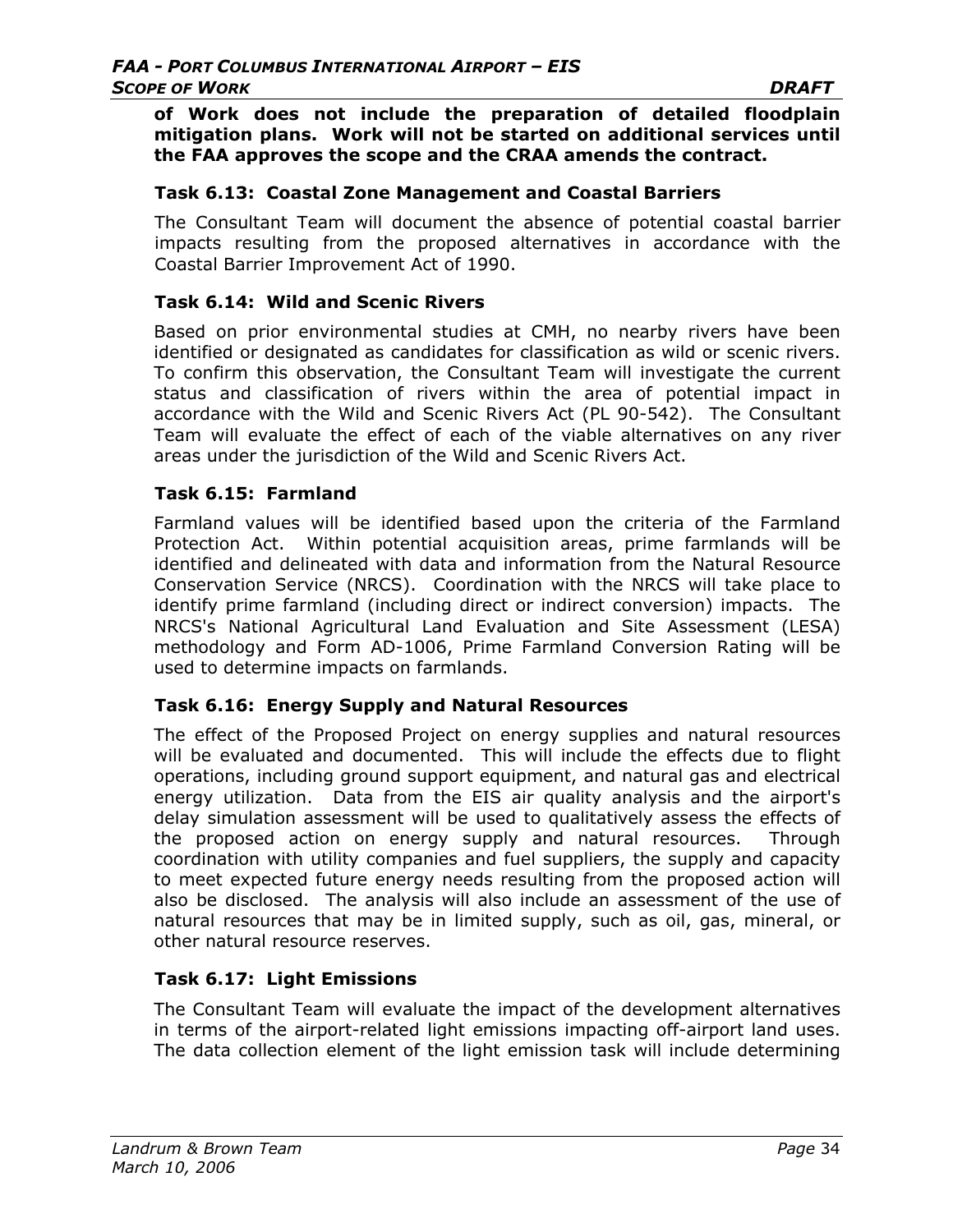the location of existing lighting at the airport. The FAA Airports District Office and the CRAA will be contacted to identify any known existing light emission impacts.

The potential for the intrusion of additional light emissions in sensitive areas will be evaluated. The analysis will consider the effects of new and or relocated airport lighting systems and light emissions from aircraft. The location and type of lighting associated with the development alternatives will be evaluated for off-airport impacts. This evaluation will consist of reviewing the proximity and projection of lighting associated with the development alternatives and locating possible impacts. Should off-airport light emission impacts result from the alternatives, mitigation measures such as an earth berm or light baffles will be identified and evaluated.

### **Task 6.18: Solid Waste Impacts**

The potential impacts of the proposed improvements upon solid wastes will be determined. The forecasts of activity developed in **Task 3.2** will be used to estimate any increase in solid waste generation as a result of the proposed improvements. Consultation with the Solid Waste Authority of Central Ohio will be made to determine the capacity of existing and proposed solid waste disposal facilities will and their ability to accommodate the increased demand estimated. The analysis will also consider if the proposed improvements will directly affect any solid waste site and if the location of sites complies with the proximity requirements of FAA Order 5200.5A and Policy and Procedures Memorandum (PPM) 5210.2, as amended.

### **Task 6.19: Construction Impacts**

Construction impacts associated with the proposed development will be investigated. The possible short-term environmental impacts related to constructing the development alternatives will be assessed. The analysis will focus on the following issues:

- Construction equipment noise
- Air and water pollution
- Hazardous waste
- Solid waste removal
- Aircraft noise impacts due to operation of the airport during construction

The Consultant Team will be responsible for providing the following data pertaining to potential construction impacts from the Proposed Project and alternatives:

- Location of a centralized construction staging area
- Conceptual sedimentation, erosion control, and general volumes of water flows
- Disturbance of drainage systems (water quality)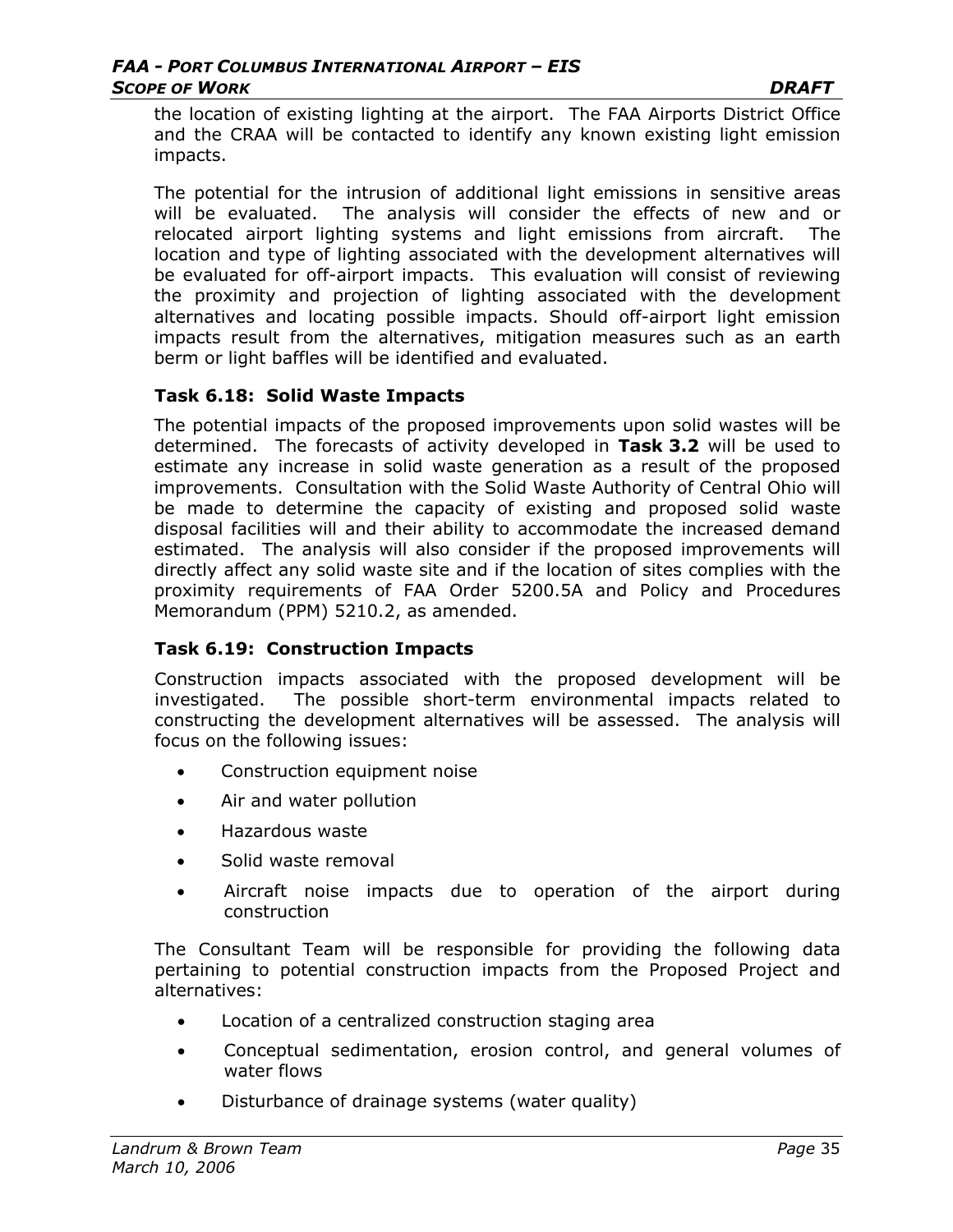- Volumes of fill
- Location of barrow pits and estimated transportation route to construction

In addition, FAA construction guidelines and required permits will be outlined. The Consultant Team will assess the potential impacts related to the construction of each of the alternatives evaluated in detail. Many of the potential impacts will have been covered under previous portions of the environmental analysis (i.e. noise, air quality analysis). Potential construction impacts, not covered under other portions of the assessment, will be analyzed in this section. This assessment will include a general description of the type and nature of each construction activity and the nature of the impact and its associated mitigation method. In addition, the potential for impacts resulting from possible hazardous waste sites and underground storage tanks based on input from the EDDA tasks will be assessed. (**Task 12**).

Temporary measures, needed to mitigate construction impacts, will be identified. These could include such items as erosion control, temporary detention basins and construction material haul routes. Reference shall be made to AC 150/5370-10 "Standards for Specifying Construction of Airports" and Item P-156 "Temporary Air and Water Pollution, Soil Erosion and Siltation Control".

#### **Task 6.20: Surface Transportation**

The Consultant Team will coordinate with the Ohio Department of Transportation, Franklin County engineers, and the City of Columbus to address associated surface transportation impacts during the conduct of the EIS. Surface transportation impact analyses will include:

- Impacts on Interstate, State, County and City roads, including noise, congestion, and disruption
- Disruption and deficiencies resulting from alternative development actions

The Consultant Team will be responsible for gathering and/or providing the following data pertaining to the roadways located within the airport environs which will be impacted by the Proposed Project:

- Possible roadway relocations and alignments
- Disturbance of drainage systems (water quality)
- Changes in community access and response times for fire, police, and life squad
- Traffic analysis to include: level of service, intersection analysis, turning movements, numbers of lanes, signalized intersections, stop signs, speeds, volumes (before and after runway construction), and vehicle mix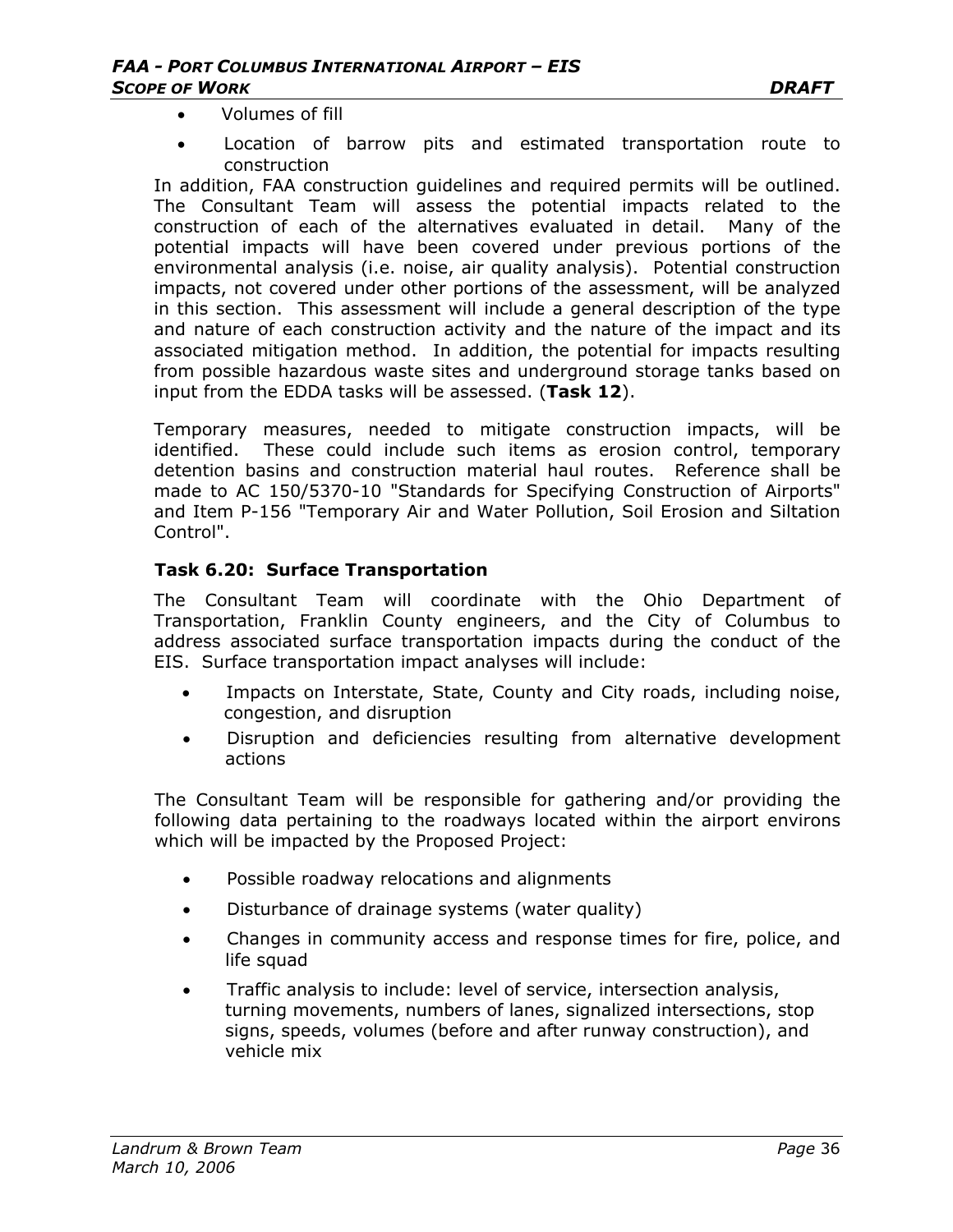- Locations of lights and NAVAIDS with respect to relocated and existing roadways
- Documentation of the engineering planning assumptions and source of design parameters (county, state)

Analysis of this data will include forecasts of traffic considering historic trends, existing and planned development, and infrastructure capacity to accommodate growth. Traffic forecasts will be identified, in consideration of planned public and/or transit improvements.

The access analysis will be based upon the data available in the *Airfield Planning Report* and supplemented with information currently available from CMH, Franklin County, the City of Columbus and the Ohio DOT. The roadway system, under each scenario, will be described by the following characteristics:

- Satisfactory operating at or below capacity
- Minor deficiency operating above capacity
- Major deficiency operating significantly above capacity

Included in the review will be an illustration of major intersection deficiencies. Upon identification of the impact on the roadway system of the various alternatives, impacts of the roadway conditions on adjacent municipal functions (fire, police, snow removal, etc.) will be reviewed. Emphasis will also be placed on identifying roadway conditions which are disruptive to area businesses and residents.

### **Task 6.21: Hazardous Materials**

Sites containing hazardous substances or environmental contamination can have an impact on soils, surface water, groundwater and air quality within the project area. Former Air Force Plant 85, located immediately to the south of CMH, is listed on the National Priorities list and has been extensively investigated and remediated by the Air Force. Prior to the airport receiving a portion of the former Plant 85 property from the Air Force, the CRAA conducted grided sampling to assess the current environmental condition of the property. Additionally, the former AirNet facility and existing rental car storage lots are located within the proposed development area.

This section will provide a general overview of the environmental condition of the proposed development area. This information will be used to determine the effect the Proposed Project will have on the potential environmental sites and how the sites could effect the cost of development. This assessment will involve the following:

- Review of existing relevant CRAA and Air Force reports and studies
- Review of tenant's environmental reports and studies
- Environmental agency database survey
- Review of historical aerial photos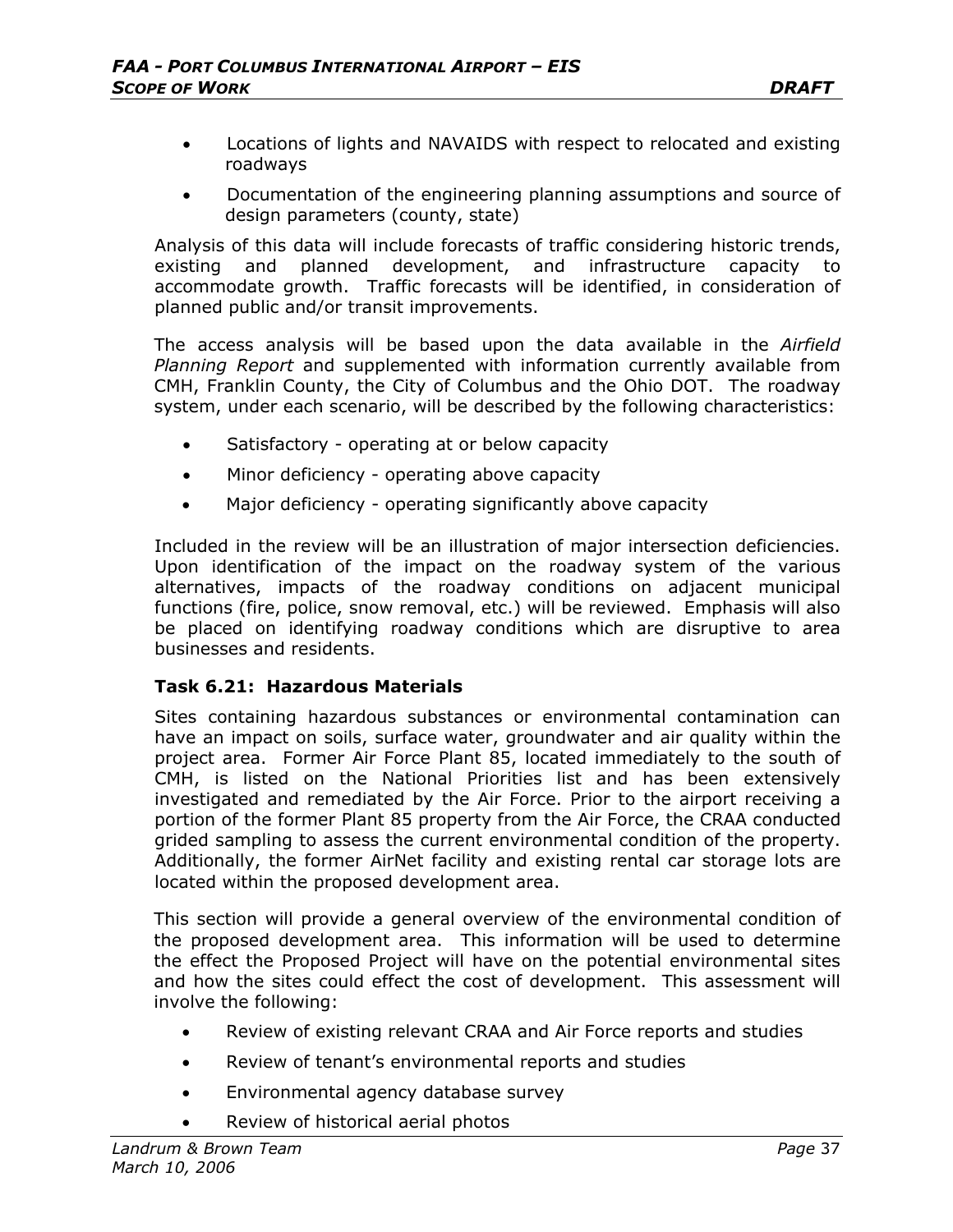- Interviews with knowledgeable parties
- Visual survey of the area

Using this information, the known or perceived presence of areas containing hazardous contamination will be identified and evaluated. The potential costs, conflicts, and delays associated with hazardous materials and contaminated sites will be identified to the level currently required by the FAA.

#### **Task 6.22: Other Considerations -- Cumulative Impacts Analysis**

Any other environmental considerations which may be applicable or pertinent to the Proposed Project will be addressed. The Proposed Project's relationship to other plans, directives, and goals of the Columbus area will be qualitatively studied. The major elements of other proposed development action will be discussed. The cumulative impacts of all the proposed improvements, when combined with the existing and reasonably foreseeable future (generally five years beyond build-out year) projects within the area, will be discussed in the tasks described above for the appropriate impact category. In addition, a qualitative discussion of the potential positive and negative consequences of the proposed improvements upon other communities will be provided.

#### **TASK 7: DRAFT REPORT PREPARATION**

The Consultant Team will be responsible for preparing, printing, and distribution the Preliminary DEIS and DEIS.

### **Task 7.1: Preliminary Draft EIS**

The Consultant Team will document the results of the project coordination and analyses in a PDEIS to be submitted to the FAA for review and comment. A total of **Ten (10) copies** and pdf files of the document will be prepared and distributed by the Consultant Team. PDEIS exhibits will be produced in black and white unless it is necessary to produce an exhibit in color for legibility.

#### **Task 7.2: Draft EIS Preparation**

The comments on the PDEIS will be incorporated into the document. **One hundred (100)** hard copies and **One hundred (100)** CDs of the document will be prepared and distributed by the Consultant Team to local libraries, municipal buildings, CRAA, and FAA. **If additional copies are determined to be necessary, they will be printed and charged on a per copy basis through Task 11.9.** The Consultant Team will develop a distribution list and a distribution letter for the FAA to print on FAA letterhead. The Consultant Team will be responsible for reproduction and distribution of the letter and DEIS. The Consultant Team will supervise the preparation of the newspaper notice of availability and publishing the notice. For costing purposes, it is assumed that the notice of availability will be published two times in three local newspapers. The DEIS will also be available on the project website (See **Task 9.7**).

### **Task 7.3: DEIS Comment Analysis**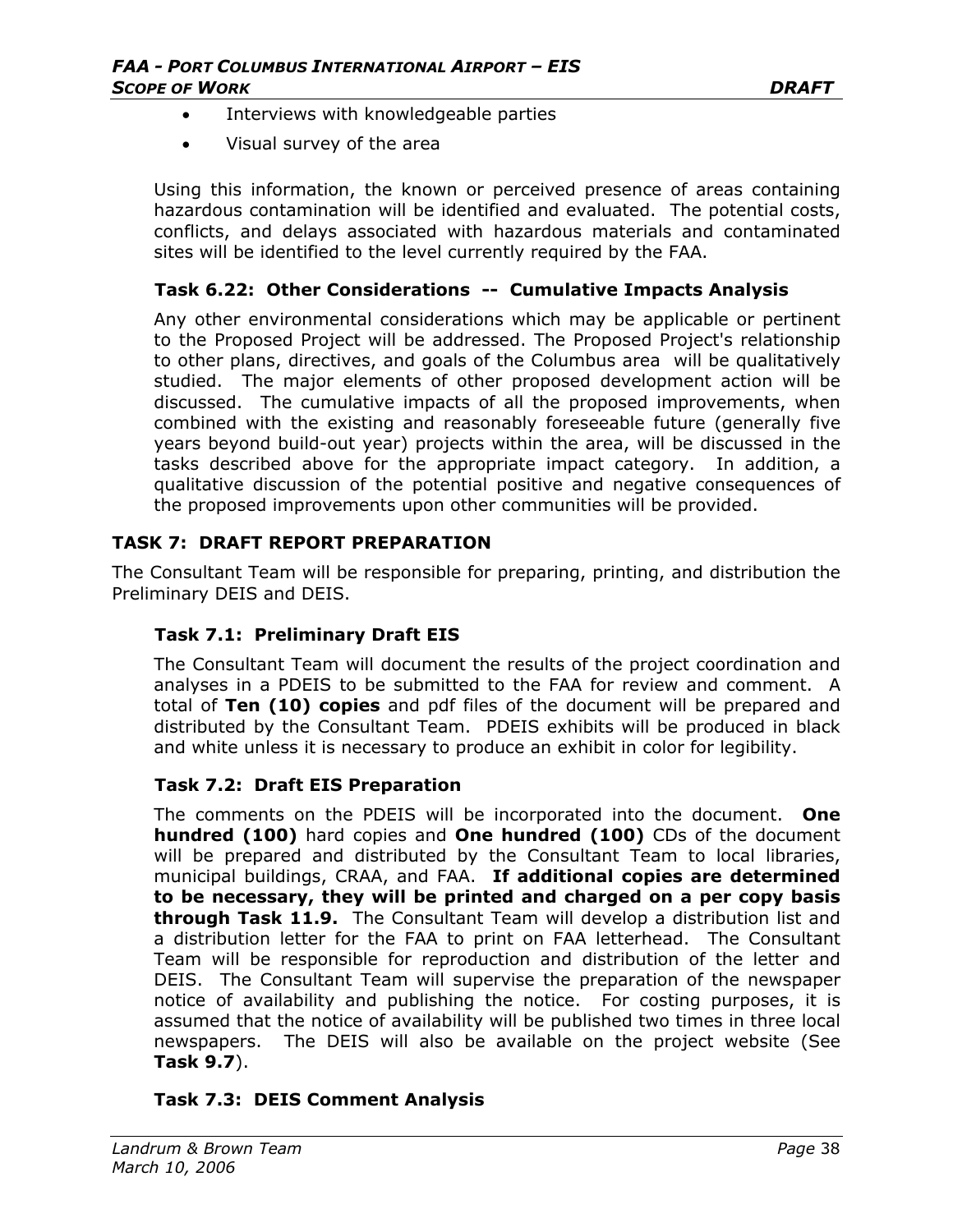#### *FAA - PORT COLUMBUS INTERNATIONAL AIRPORT – EIS*  **SCOPE OF WORK DRAFT**

The Consultant Team will compile all comments received on the DEIS, including letters, comment forms, website comments and court reporter transcripts. Comments directed to the FAA or CRAA will be forwarded to the Consultant Team for processing. Comment submittals will be inventoried through a computerized database system. All comments will be reviewed, summarized, and cross referenced to the commentor. **If it is determined by the FAA that it is necessary to perform additional analyses significantly beyond that contemplated in this Scope of Work or if the total number of comments received exceed 500, the additional analyses or responses to comments will be performed as an amendment to this Scope of Work. Work will not be started on additional services until the FAA approves the scope and the CRAA amends the contract.** The comments and responses will be organized into a format to be included within an appendix to the FEIS.

Comments will be catalogued into a database using Microsoft Excel for Windows or a comparable database that can be easily translated into Microsoft Excel for Windows. The following process will be used:

- Each comment document received by the Consultant Team will be assigned a sequential identification number.
- The Consultant team will review each comment document and identify and enter into the database the following information:
- Name and address of the commentor.
- Document Identification number.
- Based on an encoding system approved by the FAA, identify potential impacts or other issues raised in the comment document.
- The Consultant Team will prepare a list of issues based on comments received, including a summary statement of each issue.

The Consultant Team will identify comments on the DEIS and make recommendations as to which category of response are needed and the Consultant Team will prepare responses adequately addressing them. The FAA will review all comments, taking into account and evaluating the Consultant Team's draft responses for disposition. It is expected that comments will require one of two types of action. Either the matter has been discussed adequately in the DEIS or it has not been discussed adequately. In the former case, the Consultant Team will draft a complete explanation of the adequacy of the DEIS with respect to the comment, with a reference to the appropriate section(s) of the DEIS. In the latter case, the Consultant Team will recommend, and perform if so directed by the FAA, necessary additional investigations or studies and/or prepare additional or modified material for inclusion in the FEIS in response to the comment. **If any additional analyses or studies are required due to comments on the DEIS, that work will be completed under an amendment to this agreement. Work will not be started on additional services until the FAA approves the scope and the CRAA amends the contract.** In the event the additional studies or investigations are prepared by others, the Consultant Team will be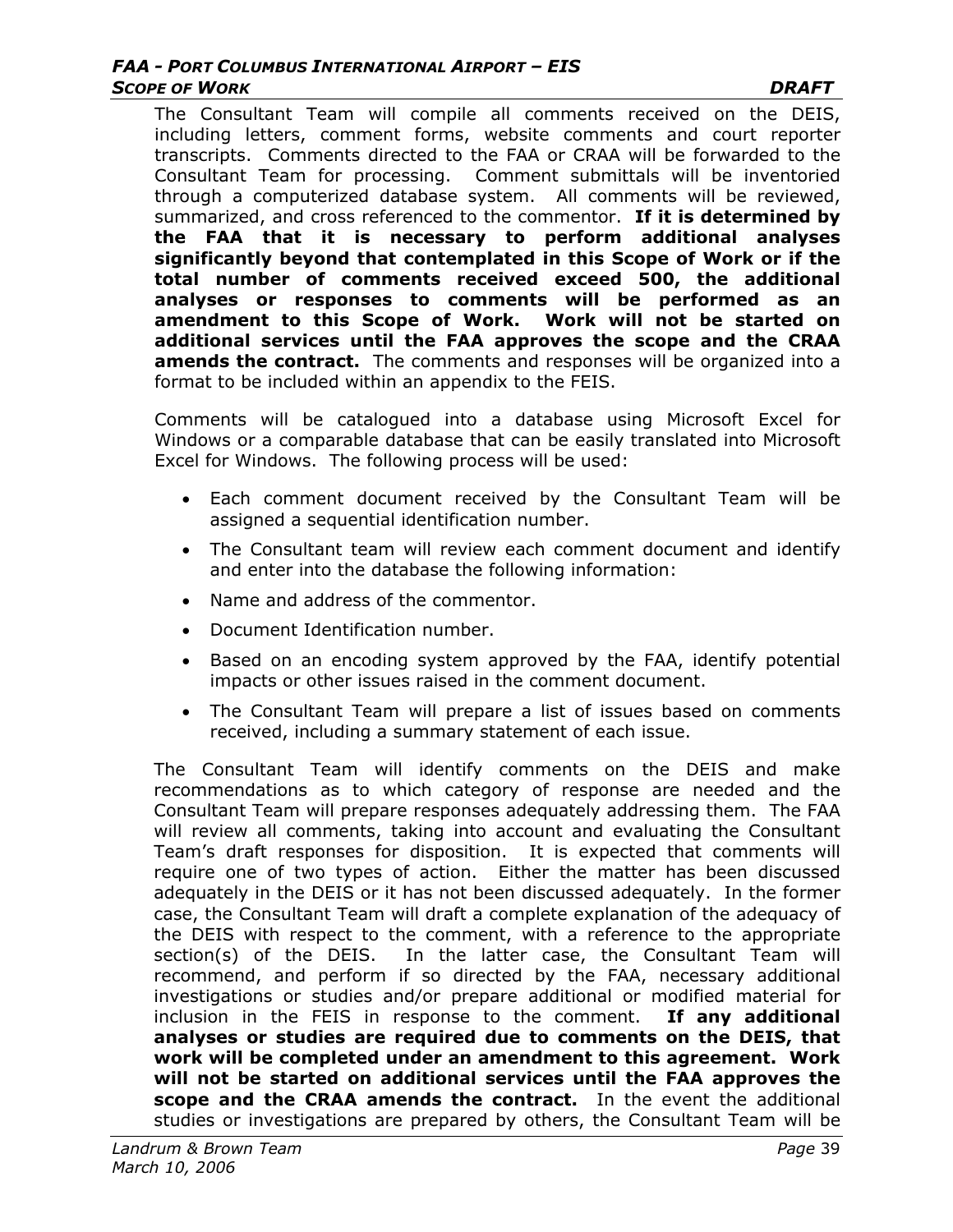responsible for supervising its adequacy and recommending to the FAA an appropriate response to the comment. The FAA will oversee this process and approve the substantive issues that will receive responses. The FAA will determine the adequacy of the responses.

### **TASK 8: FINAL EIS REPORT PREPARATION**

The FAA will furnish guidance and participate in the preparation of the FEIS and will independently evaluate the FEIS prior to its approval and take responsibility for its scope and content. The FAA and the Consultant Team will coordinate to insure the adequacy of the FEIS. Subsequent to this, the Consultant Team will aid the FAA in the preparation of the FEIS as described below.

### **Task 8.1: Preliminary Final EIS**

The Consultant Team will update and revise the Draft EIS to formulate a Final EIS. Necessary revisions will be included into the text and additional sections, such as the summary of the public hearing(s), the comment/response appendices and any additional analyses. **Ten copies and pdf files** of the document will be prepared and distributed by the Consultant Team to the FAA for review.

#### **Task 8.2: Final EIS Preparation**

Comments on the PFEIS will be incorporated into the document as directed by the FAA. **One hundred (100)** hard copies and **One hundred (100)** CDs of the FEIS document will be prepared and distributed by the Consultant Team to local libraries, municipal buildings, CRAA, and FAA. **If additional copies are determined to be necessary, they will be printed and charged on a per copy basis through Task 11.9.** The Consultant Team will develop a FEIS distribution list and a distribution letter for the FAA to print on FAA letterhead. The Consultant Team will be responsible for reproduction and distribution of the letter and FEIS. The Consultant Team will supervise the preparation of the newspaper notice of availability and publish the notice. For costing purposes, it is assumed that the notice of availability will be published two times in three local newspapers. The DEIS will also be available on the project website (See **Task 9.7**).

#### **Task 8.3: FEIS Comment Analysis**

The Consultant Team will itemize and catalog comments received in response to the FEIS. Comments directed to the FAA will be forwarded to the Consultant Team for processing. Comment submittals will be inventoried through a computerized database system. All comments will be reviewed and summarized and cross referenced to the commentor. **If it is determined by the FAA that it is necessary to perform additional analyses significantly beyond that contemplated in this Scope of Work or if the number of comments received exceed 200, the additional analyses or responses to comments may be performed as an amendment to this Scope of Work. Work will not be started on additional services until the FAA approves the scope and the CRAA amends the contract.**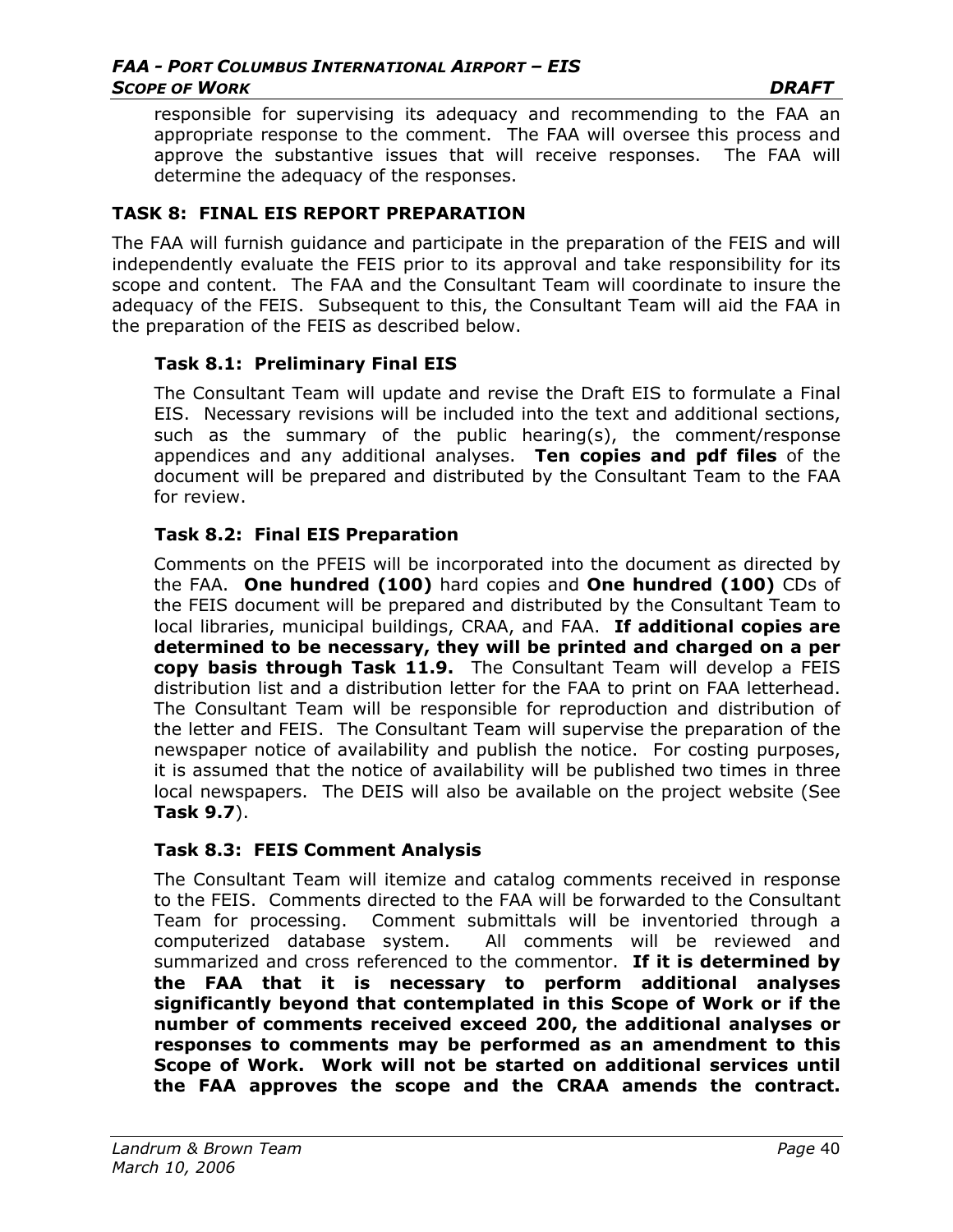The comments and responses will be organized into a format to be included within an appendix to the Record of Decision (ROD).

Comments will be catalogued into a database using Microsoft Excel for Windows or a comparable database that can be easily translated into Microsoft Excel for Windows. The following process will be used:

- Each comment document received by the Consultant Team will be assigned a sequential identification number.
- The Consultant Team will review each comment document and identify and enter into the database the following information:
	- Name and address of the commentor.
	- − Document identification number.
	- − Based on an encoding system approved by the FAA, identity potential impacts or other issues raised in the comment document.
- The Consultant Team will prepare a list of issues based on comments received, including a summary statement of each issue.

The Consultant Team will identify comments on the FEIS and make recommendations to which responses are needed and adequately address them. The FAA will review all comments, taking into account and evaluating the Consultant Team's draft responses for disposition. It is expected that comments will require one of two types of action. Either the matter has been discussed adequately in the FEIS or it has not been discussed adequately. In the former cases, the Consultant Team will draft a complete explanation of the adequacy of the FEIS with respect to the comment, with a reference to the appropriate section(s) of the FEIS. In the latter case the Consultant Team will recommend, and perform if so directed by the FAA, necessary additional investigations or studies and/or prepare additional or modified material for inclusion in the FEIS in response to the comment. **If any additional analyses or studies are required due to comments on the FEIS that work will be completed under an amendment to this agreement. Work will not be started on additional services until the FAA approves the scope and the CRAA amends the contract.** In the event the additional studies or investigations are prepared by others, the Consultant Team will be responsible for supervising its adequacy and recommending to the FAA an appropriate response to the comment. The FAA will oversee this process and approve the substantive issues that will receive responses. The FAA will determine the adequacy of the responses.

## **TASK 9: PUBLIC INVOLVEMENT**

An extensive public involvement program will be implemented to allow interested agencies, groups and individuals the ample opportunity to review and comment on the study. During the course of study, all views will be carefully weighed and solutions developed which will serve the common interests of all parties. The public, concerned with the future design of CMH, comprises many groups around the airport area. These include the abutting neighborhoods, airport users, regional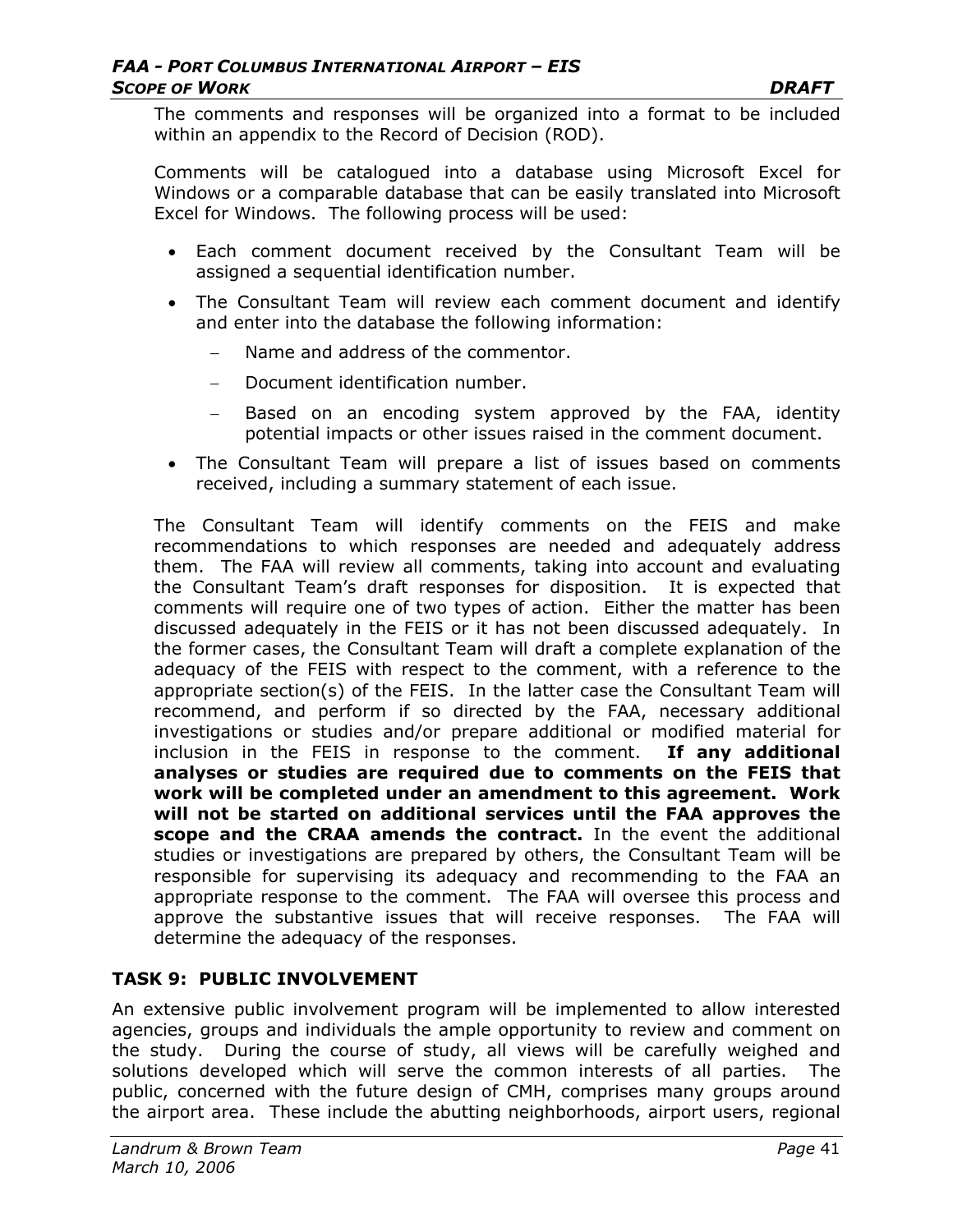#### *FAA - PORT COLUMBUS INTERNATIONAL AIRPORT – EIS*  **SCOPE OF WORK DRAFT**

business and civic groups, and local media. A program to involve neighborhood residents which includes focus groups/special presentations, public workshops, newsletters and a web site is outlined below. Since the airport is a facility serving the entire region, a program to reach groups, such as airport users, who are beyond the airport boundary is also required. The following tasks contain the Consultant Team's recommendations for communicating with these important constituencies.

Planning Advisory Committee Meetings are unique to the FAR Part 150 planning process. However, the concept can be translated to the EIS process through the use of a Study Advisory Committee (SAC) that can assist in fulfilling the public input requirements of NEPA. The Part 150 Study Update will be conducted simultaneously with the EIS. Therefore, where practical, public input meetings will be coordinated to occur on the same days and at the same locations so that the public is neither confused nor burdened with having to attend multiple meetings. Tasks unique to the Part 150 are provided in Exhibit D of this Scope of Work.

### **Task 9.1: Study Advisory Committee Meetings**

A Study Advisory Committee (SAC) will be convened for the duration of the EIS process. It is anticipated that many of the members of the Part 150 PAC will also be included on the EIS SAC (non-PAC members will include regulatory agencies). Therefore, when practical, PAC and SAC meetings will be held on the same date and at the same location. There will be two agendas and the meetings will be scheduled back to back to reduce the burden on PAC/SAC participants. The Part 150 Study Update includes five (5) Planning Advisory Committee (PAC) meetings to discuss Part 150 issues. After or before those meetings, the EIS SAC will be held to discuss EIS issues and status. In addition, three additional PAC meetings, focused entirely on EIS issues, will be held at key milestones after the completion of the Part 150 study. See Exhibit D for a description of the Part 150 PAC process.

### *Meeting Total: Eight (8) SAC meetings*

## **Task 9.2: Project Mailing Lists**

Mailing lists will be assembled and maintained based on the Consultant Teams' list for the EIS Agency Scoping Meeting notification and the Agency Scoping Meeting attendance list. This list will include Federal, state and local agencies, Federal, state and local elected officials, organizations, interest groups and attendees of the Agency Scoping Meeting. An additional mailing list will include interested citizens. These mailing lists will be created and maintained throughout the study by the Consultant Team. CRAA will provide to the Consultant Team their current mailing lists.

## **Task 9.3: Focus Group Meetings/Special Presentations**

The Consultant Team will schedule and attend twelve (12) focus group meetings/special presentations with small groups of individuals with specific concerns. These meetings/presentations will provide additional consultation in addressing concerns in a forum that may allow greater emphasis on localized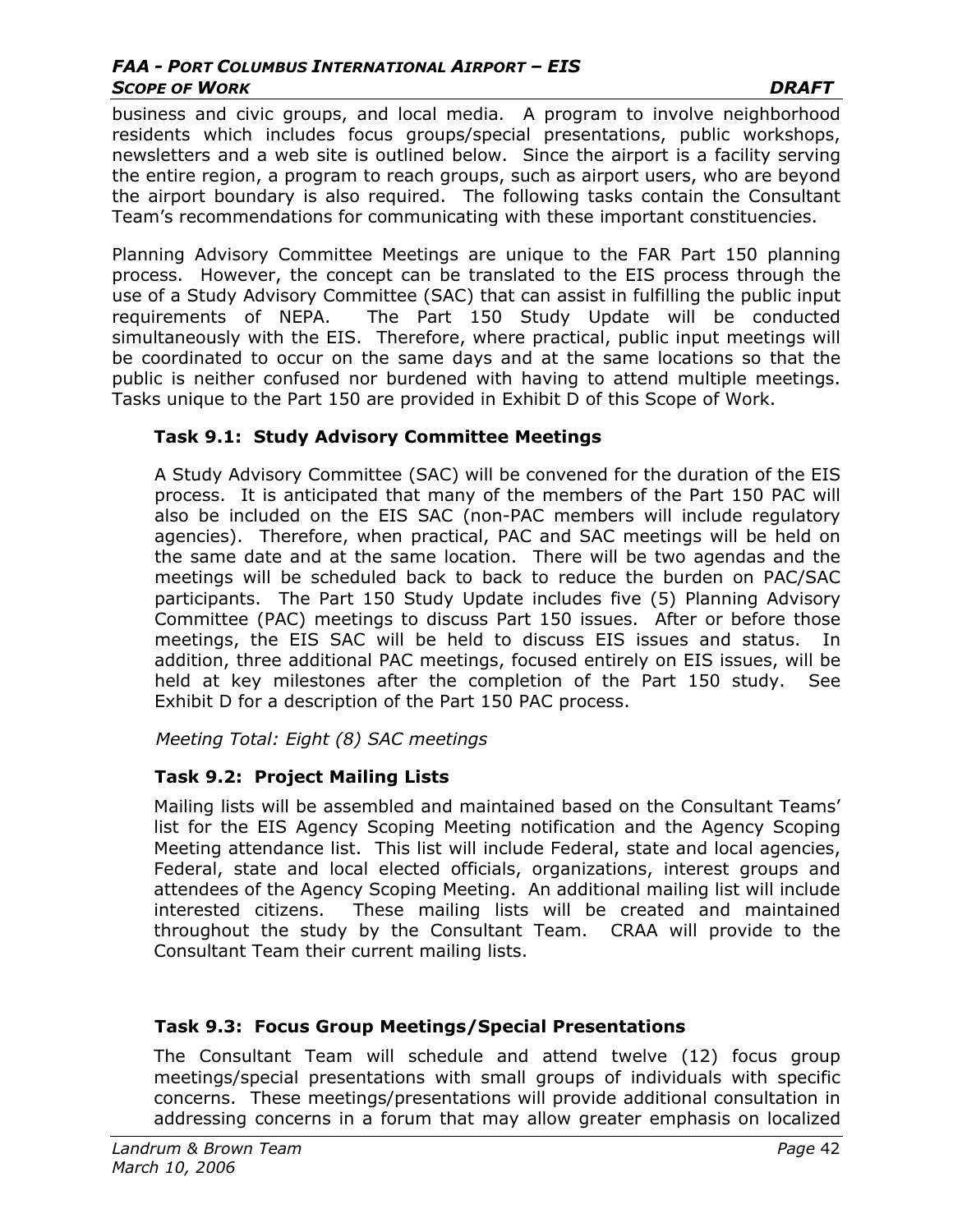issues which affect the overall project progress. The makeup and location of these meetings will be determined from prior committee or public meetings. For example, focus group meetings/special presentations may be conducted for the local planning commissions, city councils, county commissions, neighborhood associations, etc. Memorandums will be prepared by the Consultant Team after each meeting for inclusion in the EIS and for distribution to the FAA.

*Meeting Total: Twelve (12) Focus Group/Special Presentations* 

### **Task 9.4: Public Workshops**

Four (4) pairs (eight total) of public workshops will be conducted during this EIS. The CRAA and FAA will participate in the development of meeting materials with the FAA having final approval for the use of any and all materials at the workshop and in presentations. The CRAA has conducted workshops in pairs, one on the east side of the airport and another on the west side, on the same evening. The intent for this EIS would be to continue holding a pair of workshops on the east and west side of the airport, but to hold them on consecutive nights versus on a single night.

The first pair of workshops will be the Public Scoping Workshops, held at the beginning of the study. These are scoped and costed under **Task 2.5**.

The second pair of workshops will be accomplished about one-third through the study to provide the results of the EIS purpose and need analyses and the evaluation of alternatives and after completion of the Part 150 NEM update to review new findings on noise impacts and discuss potential mitigation measures. Baseline existing information about the affected environment will also be presented.

A third pair of workshops will occur about halfway through the EIS study and will include the information at the first workshop as well as the results of the preliminary environmental impact analyses (environmental consequences) and the development and evaluation of Part 150 alternatives. The third pair of workshops will present the preliminary findings and disclosure of impacts of the EIS and the recommended Part 150 noise compatibility plan.

The fourth pair of workshops will be held in conjunction with a pair of Public Hearings after the release of the Draft EIS. The scope and cost for these workshops is under **Task 9.5**.

The workshops will be held in an informal open-house format late in the afternoon to early in the evening for a period of three hours. Each pair of workshops will be held over two consecutive days. Representatives from the FAA and the Consultant Team will staff the meeting during the entire period to talk individually with citizens about their concerns. CRAA staff are not assigned specific positions in the workshops, but are welcome to attend and work stations at their discretion. The Consultant Team will furnish boardmounted graphics (maps, charts, etc.) to be on display so that citizens can become familiar with the issues and impacts of the project and to locate their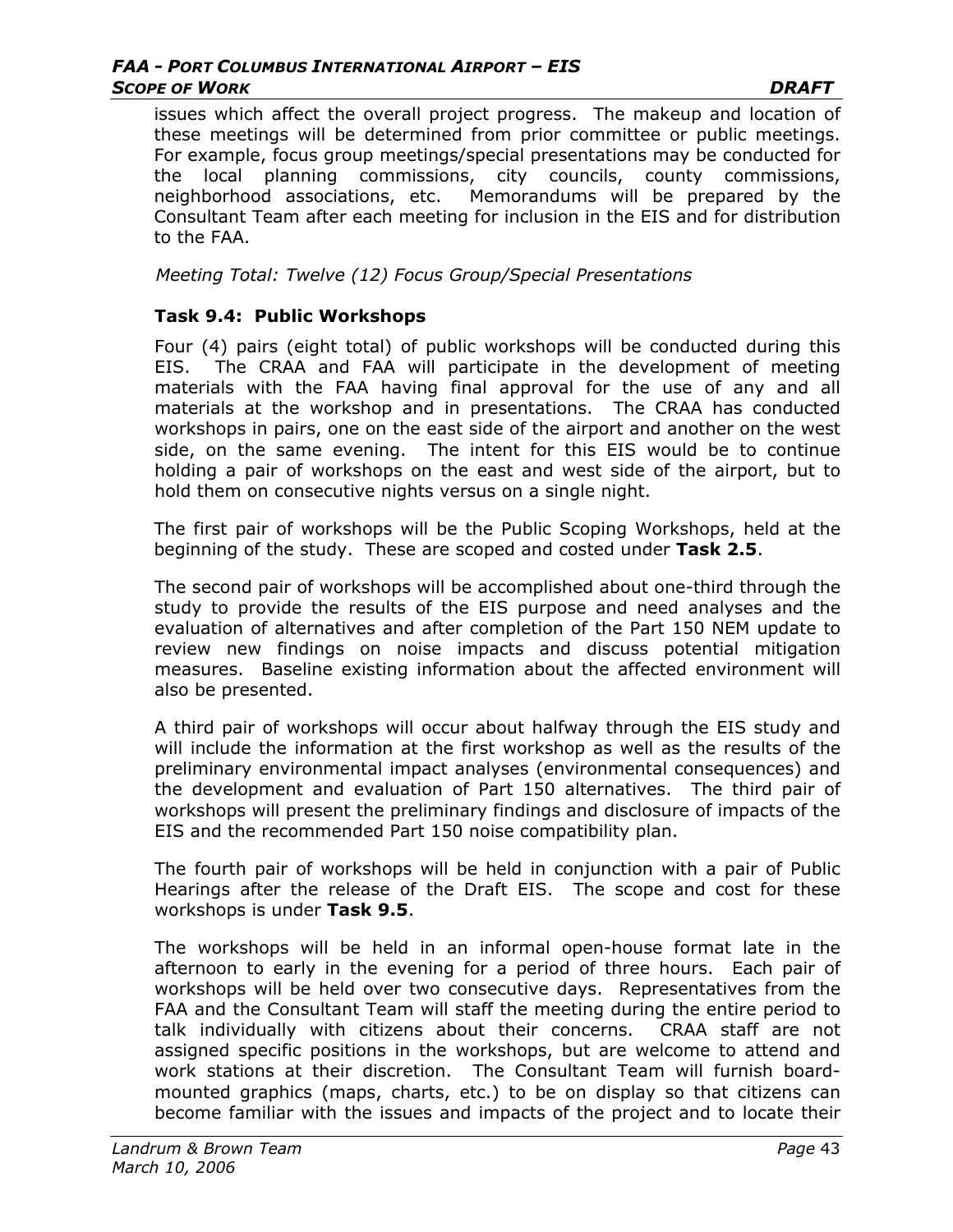respective residence or business relative to the project. A handout will be provided to all attendees which summarizes the project to date. The public may provide comments in writing on forms located at the meeting.

As with the PAC/SAC meetings, when practical, the public information workshops will be coordinated with the Part 150 Public Information Workshops in terms of date/time and locations. When the public information workshops for the two studies are coordinated, the meetings will be clearly delineated and separate. This will be accomplished either through a two-room venue or through another equal means. There will be two sign-in sheets, two handouts, and two separate presentations of materials.

The Consultant Team will advertise the meetings, prepare media kits, and conduct a media briefing prior to the public workshops (as directed by the FAA). FAA will review and approve all meeting materials, including advertising, prior to final printing. *For the purposes of costing this task, advertising will be placed one time in the following local newspapers prior to the public meetings: the Columbus Dispatch, the Whitehall News (through Suburban News Publications), This Week Bexley, Gahanna and Reynoldsburg editions and the Call & Post Newspaper (Columbus edition.) Depending on the response from the Agency Public Workshops (Task 2.5), a determination will be made to continue advertising in the La Voz Hispana and the Somali papers. If it is determined to continue publishing in these papers, the additional expense will be authorized on a task order basis through Task 11.9.* 

The Consultant Team will bear all costs of advertisement for notification and will provide for the meeting facility and equipment including chairs, tables and easels, as needed for the meetings. The workshops will be summarized in a memorandum to the project file.

*Meeting Total: Four (4) pairs of Public Workshops (8 total).* 

### **Task 9.5: Public Hearings with Workshops**

The Consultant Team will be responsible for arranging the appropriate locations, times, hearing officer, and verbatim transcript (court reporter) for a public hearing. The hearing will be held at approximately 30 days after the release of the Draft EIS. The objective of the hearing will be to provide a brief summary of the EIS findings and to hear the comments and concerns of the public, and representatives of applicable government agencies. Each hearing will be conducted simultaneously with an informal workshop, staffed by the FAA, and Consultant Team representatives, in which pertinent information will be displayed (See **Task 9.4** for description of meeting tasks). Written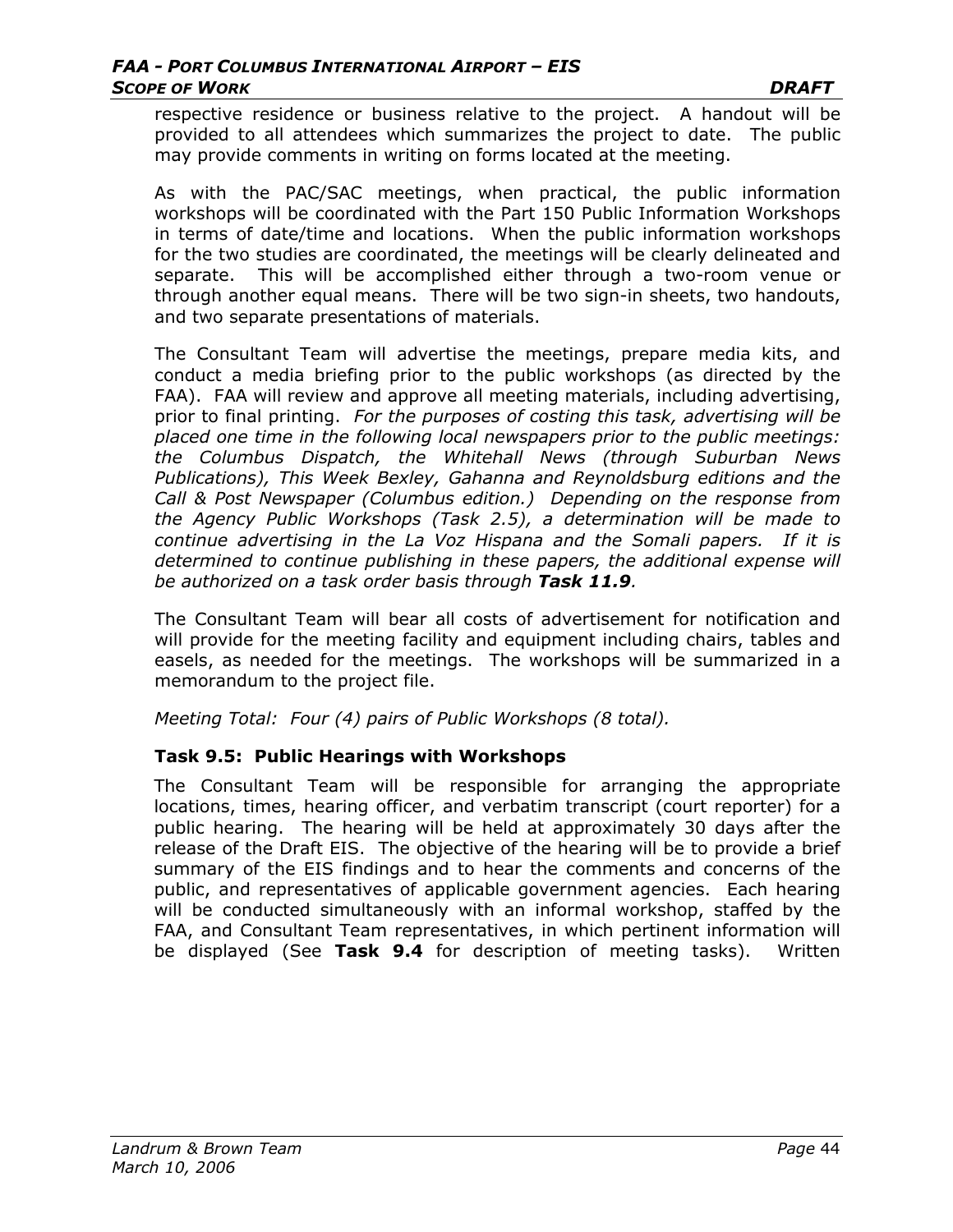comments or private oral comments (documented by a court reporter) will be accepted during the hearing. As applicable, this hearing may serve as the public hearing for the 401/404 permit process and other permit processes.

The Consultant Team will coordinate the timely advertising for community notification at least 30 days prior to the hearing and provide the FAA with a draft Federal Register Notice of Public Hearings in accordance with FAA requirements. FAA has ultimate responsibility for determining that the hearing and all required notification is implemented in accordance with FAA policy. The Consultant Team will prepare advertisements for the hearing, be responsible for court reporting, bear all costs of advertisement, and will provide for the meeting facilities and equipment including chairs, tables, and easels, as needed for the meetings. The results of the public hearing will be documented for use by the Consultant Team in preparing a summary of public involvement and in preparing a response to public comments.

### **Task 9.6: Meeting Graphics**

Graphics will be prepared by the Consultant Team for use in all public meetings. Presentation media will include 30" x 40" display boards and plotted maps, handouts, slides and overhead transparencies. Up to one hundred (100) new presentation boards will be prepared throughout the EIS. These will be EIS specific boards. The Part 150 Study has an allocation for preparing Part 150 specific boards. There are some 'generic' noise boards that may be used by both the Part 150 and the EIS. There is no additional cost for the use of these boards by either study. Presentation boards will be used to educate attendees on the EIS process, describe methodologies, display inventory information, show results of impact assessments, demonstrate the potential alternatives, and define the exact recommendations. Many materials will also be prepared as page-size handouts during the course of the study for focus groups and/or special presentations. Completed presentation boards and electronic files will be provided to the FAA and CRAA for their use during and after the study.

#### **Task 9.7: Web Site**

In an effort to distribute data quicker and more efficiently, the Consultant Team will create, host, and maintain an EIS website that will be accessed directly and through the CRAA website. The general topics that will be covered on the website will be:

- FAQ's
- Background
- EIS Scoping Process
- Scope of Work for EIS
- Proposed Project
- Alternatives to the Proposed Project
- Airport Vicinity Land Use Plan
- Draft EIS
- Opportunities for Public Comment on the EIS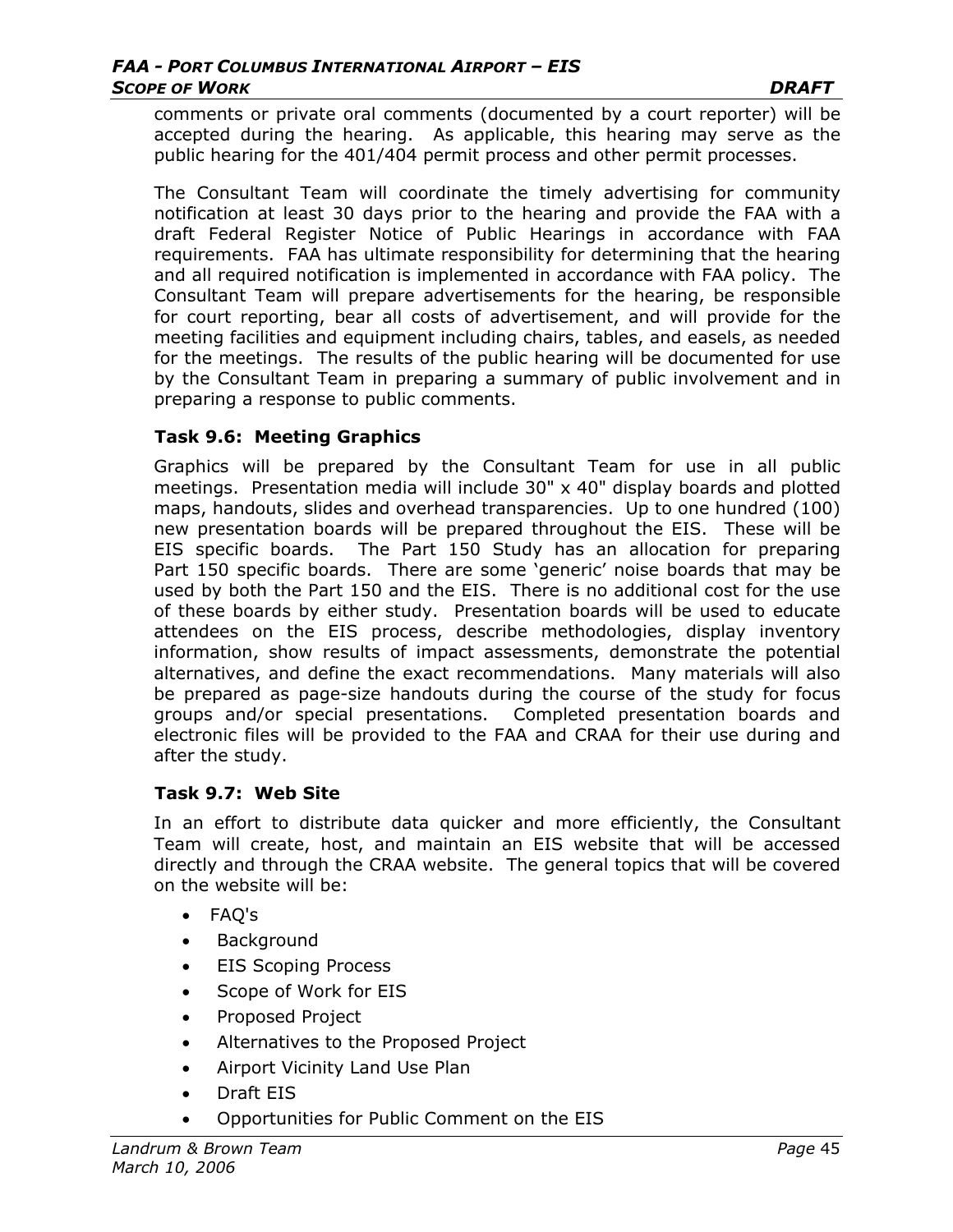- Announcements on Public Release of EIS for Comment
- For more information
- Schedule
- Comments on the DEIS
- Record of Decision
- Glossary
- Links

Comments will be received on the website. The FAA will review and approve all information prior to it being placed on the website. Draft and Final EIS documents will be available on the site, as well as, handouts from the public workshops. Other material may be placed on the site at the discretion of the FAA. The website will include links to other appropriate website, such as the CRAA and the FAA websites for the convenience of the site users.

### **TASK 10: CONCEPTUAL DESIGN ACTIVITIES**

As necessary, the Consultant Team will supplement the conceptual design work that was completed in *the Airfield Planning Report Associated with Replacement of Runway 10R/28L*. It is anticipated that additional analysis will need to be done to identify slopes (cut/fill amounts) and to identify the construction limits of the projects.

#### **TASK 11: PROJECT MANAGEMENT AND DECISION SUPPORT ACTIVITIES**

### **Task 11.1: Project Update Meetings**

Preparation of the EIS will require substantial coordination among the FAA, CRAA staff, and the Consultants on technical, strategic and processing issues. This coordination will occur on a semi-formalized, regular basis, with allowances for more formal periodic meetings at strategic mileposts in the study. This task provides for meeting time and preparation time for monthly coordination telecom meetings. This budget will provide for the Project Manager and one accompanying professional at each meeting, although additional personnel might attend under funding from other applicable work tasks. The Consultant Team will be responsible for preparation of all meeting agendas, handouts, and the preparation/distribution of meeting minutes.

*Meeting Total: 36 two hour meetings (based on 36 month schedule)* 

### **Task 11.2: FAA Coordination Meetings**

Presentations of the findings of the EIS will be made by the Consultant Team to the FAA in mid-project. These presentations will focus on providing information on the study and its potential mitigation commitments, and on the responses of the public and agencies to the DEIS. Ten (10) presentations to the FAA will be conducted in either Detroit at the ADO office or in Chicago at the Region office on preliminary findings throughout the duration of the study. Provisions will be made by the Consultant Team to have the meeting available via a web-based sharing program such as Net-Meeting to insure wide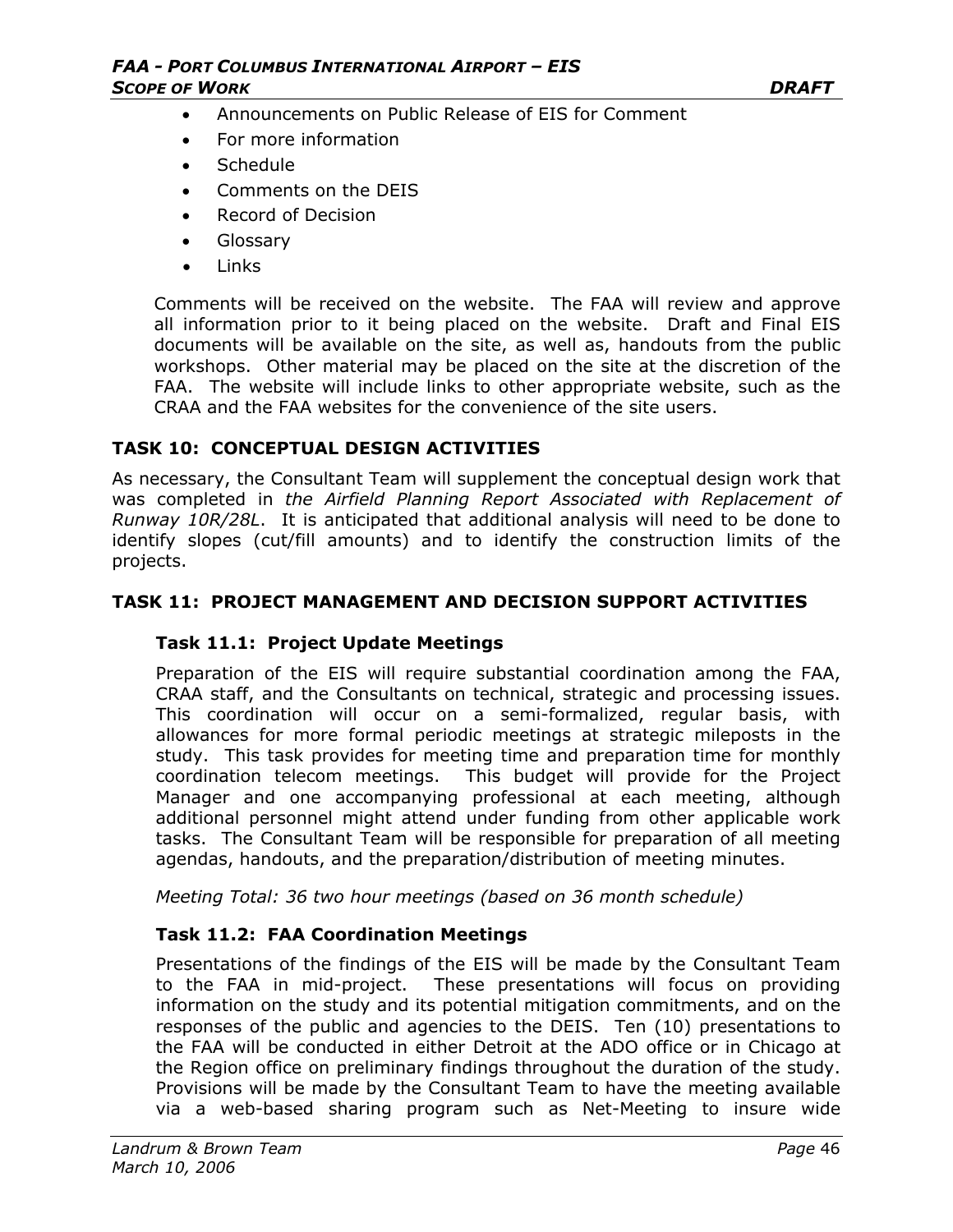attendance among the FAA. The budget for this task allows for two Consultant Team members to attend each meeting. However, more team members may attend under separate budgets.

*Meeting Total: 10 meetings (location TBD, but assumed in Detroit and/or Chicago)*

#### **Task 11.3: FAA/Sponsor Leadership Meetings**

The FAA and CRAA will meet quarterly throughout the study to discuss the project and its findings to date. The Consultant Team will not attend these meetings, however it will assist the FAA in support of presentation materials for the meetings. This includes preparing agendas, handouts, powerpoint presentations and large scale graphics, as necessary. Meeting summaries will be the responsibility of either the FAA or the CRAA, not the Consultant Team.

#### **Task 11.4: Assist with Draft Record of Decision/Record of Approval Preparation**

The Consultant Team will assist the FAA in support of the preparation of the Draft Record of Decision (ROD) for the EIS. Such assistance may include organization and review of the comments received on the Final EIS and providing the FAA with supporting information for the preparation of the preliminary draft(s) of the ROD.

#### **Task 11.5: Processing FAA Freedom of Information Act (FOIA) Requests**

The Consultant Team will assist the FAA in processing Freedom of Information Act (FOIA) requests. Upon the receipt of an FAA FOIA request, the FAA will forward the request, stating the specific information requested along with any applicable FAA information which the Consultant Team may not have, to the Consultant Team. The Consultant Team will be responsible for the compilation, copying, and distribution of the releasable information. The FAA will be responsible for preparing the transmittal letter on FAA letterhead and providing it to the Consultant Team. Before distribution is made, the FAA will review the information to ensure that the information is consistent with the FAA's FOIA requirements. The FAA will determine what materials are to be denied, that the denied materials is to be identified and sign the transmittal letter. For each FOIA request, the Consultant Team will prepare a complete list of the documents provided and those denied. The document lists will contain sufficient information to identify each document such as the type document, date, originator, receiver, subject matter, etc. The document lists shall be contained in the response to the FOIA request. A copy of the FOIA transmittal letter along with the document list shall be provided to the FAA**. If the amount budgeted is exceeded, the additional assistance will have to be authorized under an amendment to this agreement. Work will not be started on additional services until the FAA approves the scope and the CRAA amends the contract.** 

### **Task 11.6: Assemble and Maintain Document Record and Index**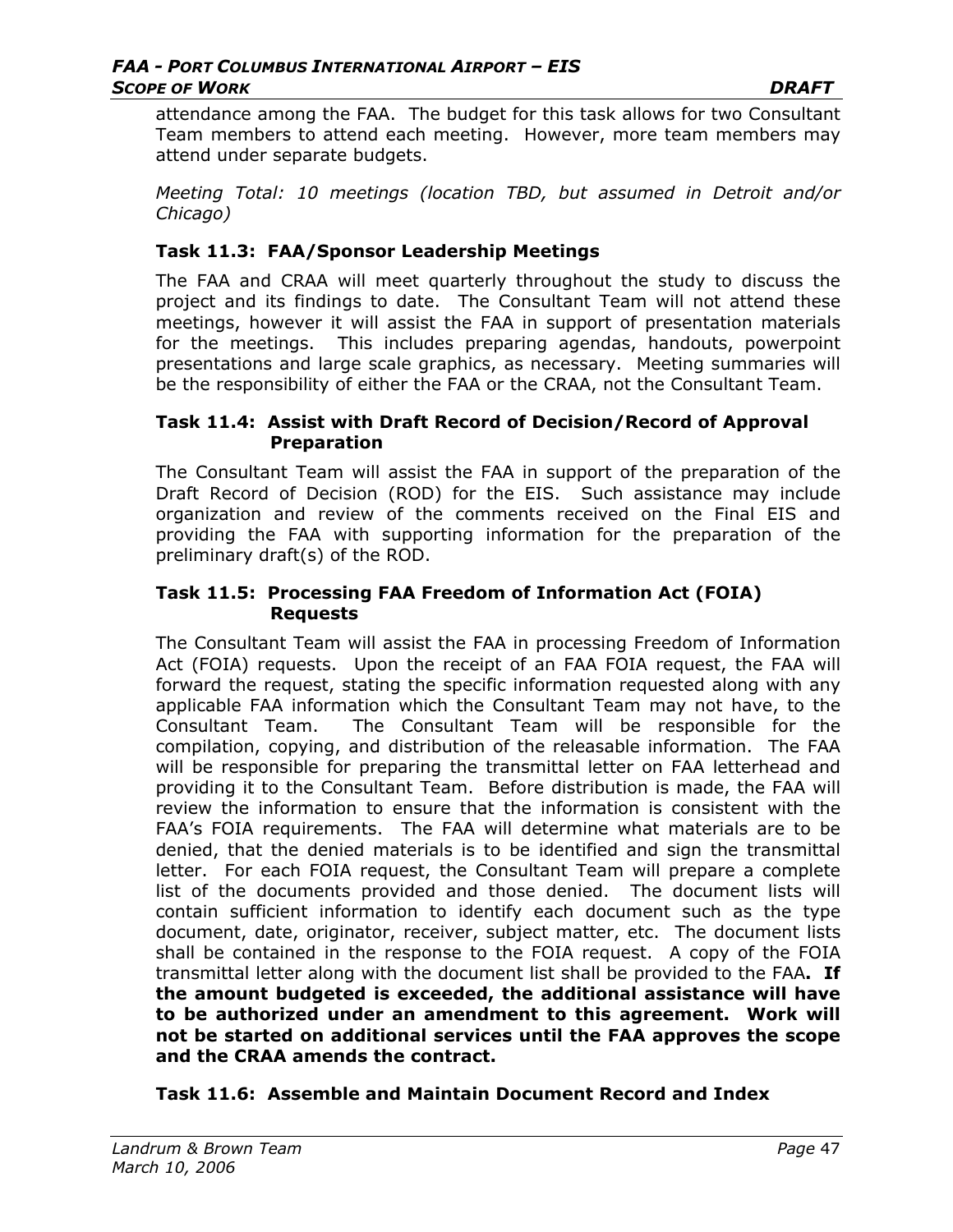The Consultant Team will maintain documents that may be included in the file considered for the Administrative Record (AR). It will consist of a complete, well organized, standardized database of each document and **three copies** (3) of all documents relating to the EIS to be used by the FAA in its decisionmaking process (Record of Decision). This will include documentation used in the preparation of the EIS, including but not limited to, various types of correspondence, appendices, exhibits, references, maps, computer runs, and other supporting documentation not covered by copyright laws, necessary for the full legal record. The database will identify the sequential numbering of the documents as received, the date of the document, the originator of the document, the recipient of the document, the subject of the document, the type of document (e.g. letter, memorandum, map, working paper, etc.) and inclusive pages of the document. The Consultant Team will provide the FAA and CRAA with a cumulative to-date printout of the database as part of the monthly progress report.

The AR documents will be maintained chronologically, with pages numbered consecutively. The material will be compiled and presented to the FAA in three-ring-view-back binders. The Consultant Team will provide to the FAA the original and one copy (made from the original after pages are numbered) of all materials complied.

At some point during the initial phase of the EIS, the Consultant Team will demonstrate the functionality of the database and organization of the AR for FAA concurrence. All work products produced by the Consultant shall be available to the FAA in both hard copy and form and on CD using Microsoft Word for Windows or a compatible word processor that can be easily translated into Microsoft Word for Windows.

### **Task 11.7: Project Management**

This task involves the routine coordination and management of the project. It includes monthly project progress report preparation, meeting minutes preparation, subcontractor coordination, work plan updates, and project closeout procedures and the like.

The Consultant Team will submit, along with an invoice, monthly written status reports on the progress of their work to the FAA, with concurrent copies to CRAA. The monthly reports will describe the present status of each aspect of the work, any problems encountered, the amount of work accomplished, a comparison of actual accomplishments to the goals established for the period and work anticipated to be accomplished in the coming month. In the event that established goals have not been met, the monthly report will describe the reasons for slippage and actions to be undertaken in order to return to schedule. The monthly report will also describe recommendations for modifications to the Scope of Work, changes in methodology or schedules for completion, decisions or conclusions which would alter the course of the study, and dates of upcoming meetings.

## **Task 11.8: Consultant Team Coordination Meetings**